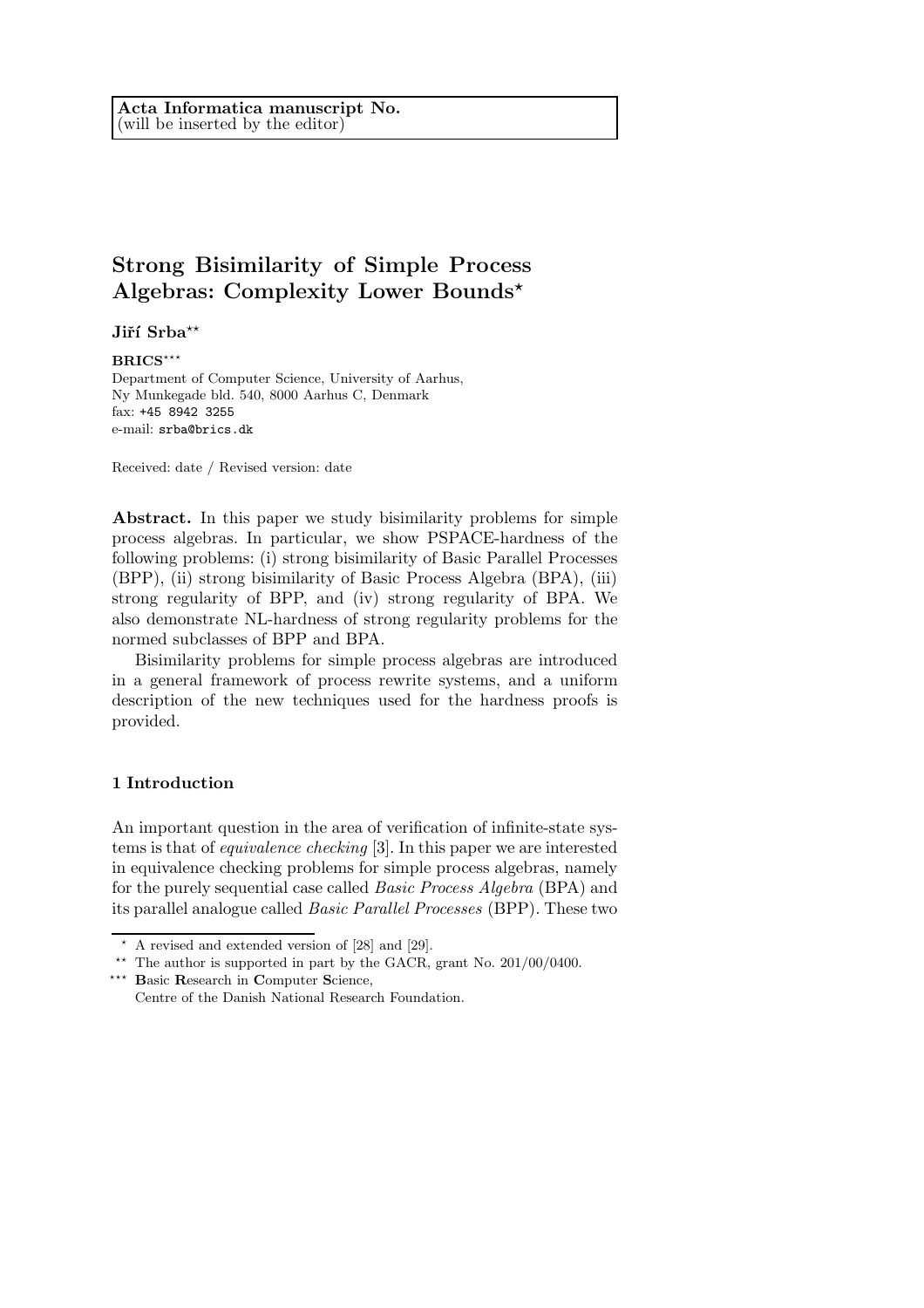formalisms occupy the lowest levels in most of the process hierarchies considered in the literature so far  $[6,23,21]$ .

*Strong bisimilarity* [25,22] is a well accepted notion of behavioural equivalence for concurrent processes. Unlike all other equivalences in van Glabbeek's spectrum (see [32,33]), strong bisimilarity is decidable for BPA [9] and BPP [8]. This challenging phenomenon was a motivation for further investigation of strong bisimilarity in the class of simple process algebras. Restricted classes of so called *normed processes* were studied (a process is normed if from every reachable state there is at least one terminating computation), with surprising results that even though language equivalence is still undecidable for normed BPA [13] and BPP [14], strong bisimilarity becomes decidable even in polynomial time  $[11,12]$ . However, the situation is different for the unrestricted classes of simple process algebras.

Despite the fact that strong bisimilarity of BPA appeared to be decidable in 2-EXPTIME [4], it is still an open problem whether there exists an elementary decision algorithm for BPP. The conjecture that strong bisimilarity of unnormed BPP is decidable (as well as in the normed case) in polynomial time was only recently proved false (unless  $P=NP$ ) by Mayr. He showed that strong bisimilarity of BPP is co-NP-hard [20]. No nontrivial lower bound was known for unnormed BPA.

We improve Mayr's co-NP lower bound for BPP and show that the complexity of bisimilarity checking of BPA is indeed different (unless P=PSPACE) from the case of normed BPA by demonstrating that strong bisimilarity of BPA and BPP is PSPACE-hard. We describe polynomial time reductions from the *quantified satisfiability* (QSAT) problem (for PSPACE-completeness see e.g. [24]) to strong bisimilarity checking problems for BPA and BPP. Given an instance C of QSAT, we construct a pair of BPA (BPP) processes  $P_1$  and  $P_2$  such that  $P_1$  and  $P_2$  are strongly bisimilar if and only if C is true.

The new contribution is a general technique which enables to imitate a generation of quantified assignments of boolean formulas in the context of bisimulation games of an attacker and a defender. While the truth value of a variable prefixed by the universal quantifier is being chosen, the attacker has the possibility to decide between two alternatives in the continuation of the bisimulation game. On the other hand, while choosing the truth value for an existentially quantified variable, the defender can force the attacker to continue the bisimulation game according to his decision<sup>1</sup>. Satisfied clauses of the formula

 $1$  Similar ideas appeared independently also due to Jančar in connection with high undecidability of weak bisimilarity for Petri nets [15].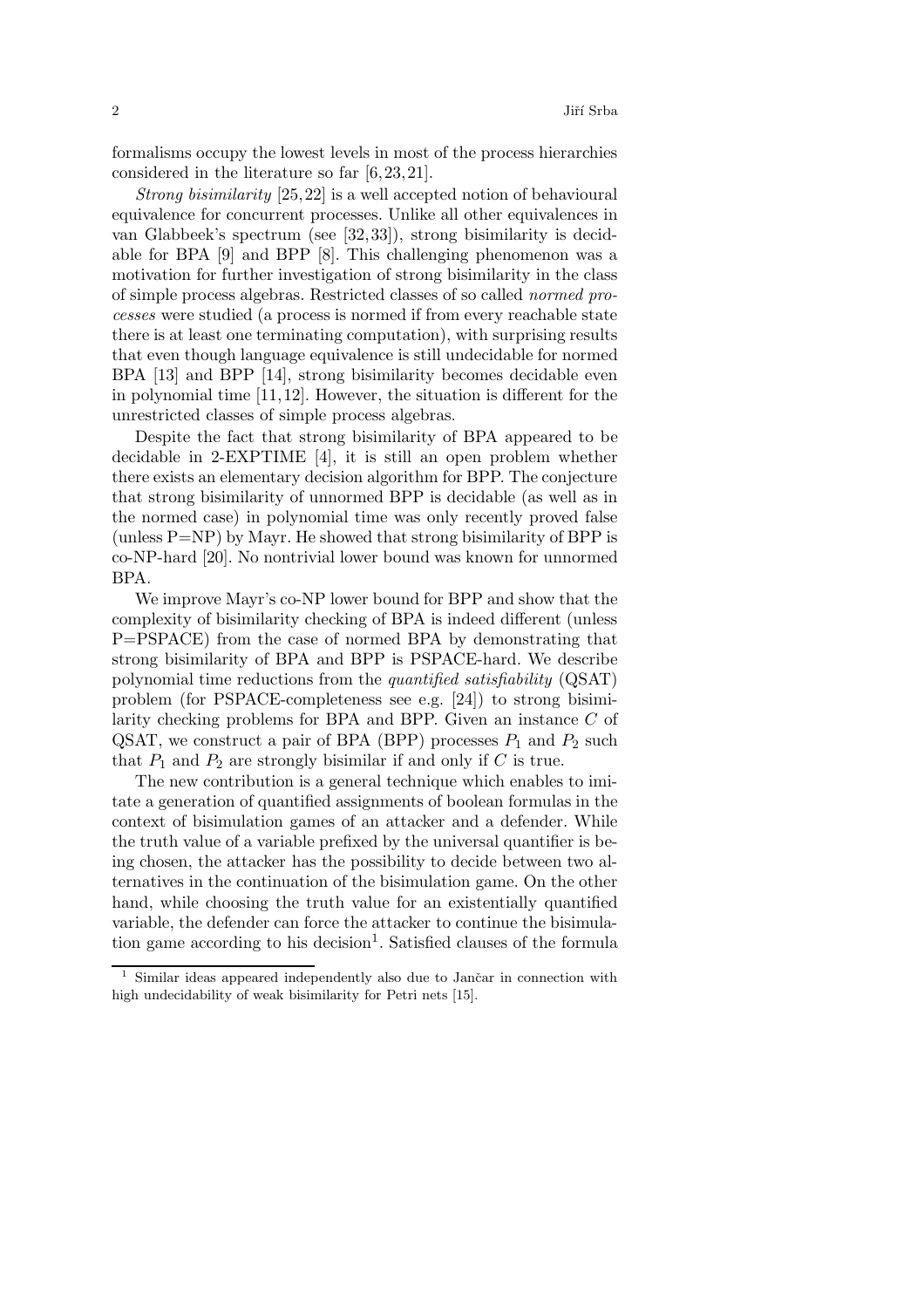are remembered by means of process constants that are present in the current states of BPA and BPP systems. After the whole assignment of boolean variables was generated, the attacker can make a final check whether all clauses are indeed satisfied. This is easier to verify for BPP because we have a parallel access to all process constants contained in the current state. To achieve the same result for BPA, we have to encode satisfied clauses in a unary way.

Another decidability problem that has attracted much attention is that of *regularity checking*. The question is whether a given BPA (or BPP) process is strongly bisimilar to some finite-state process. Strong regularity checking is decidable in 2-EXPTIME for BPA [5,4] and in polynomial time for normed BPA and BPP [18]. Decidability of strong regularity for BPP follows from the fact that the problem is decidable even for Petri nets [16], a proper superclass of BPP. However, no elementary upper bound has been established so far. It is known that strong regularity is co-NP-hard for BPP [20] and no hardness result was available for BPA. We describe polynomial time reductions from strong bisimilarity of regular BPA (BPP) processes to strong regularity checking of BPA (BPP). By using our PSPACEhardness of strong bisimilarity for BPA and BPP, and by the fact that the involved processes are strongly regular, we conclude that strong regularity of BPA and BPP are PSPACE-hard problems.

Finally, we also investigate the complexity of regularity checking problems for normed BPA and BPP and show their NL-completeness.

The paper is structured as follows. Basic background is introduced in Section 2 and the general idea of our reduction from QSAT to strong bisimilarity checking is explained in the beginning of Section 3. Next two subsections further develop the idea and show PSPACEhardness of strong bisimilarity for BPP (Subsection 3.2) and then also for the more involved case of BPA (Subsection 3.3). Regularity checking problems are studied in Section 4: proofs of PSPACE-hardness for BPP and BPA are given in Subsections 4.1 and 4.2, respectively, and NL-completeness of regularity checking under the assumption of normedness is discussed in Subsection 4.3. An overview of the state of the art of bisimilarity and regularity checking problems for BPA and BPP is presented in Section 5.

# **2 Basic Definitions**

# *2.1 Transition Systems, Bisimilarity*

Semantics to process algebras is usually given in terms of (infinitestate) labelled transition systems [26]. Processes are understood as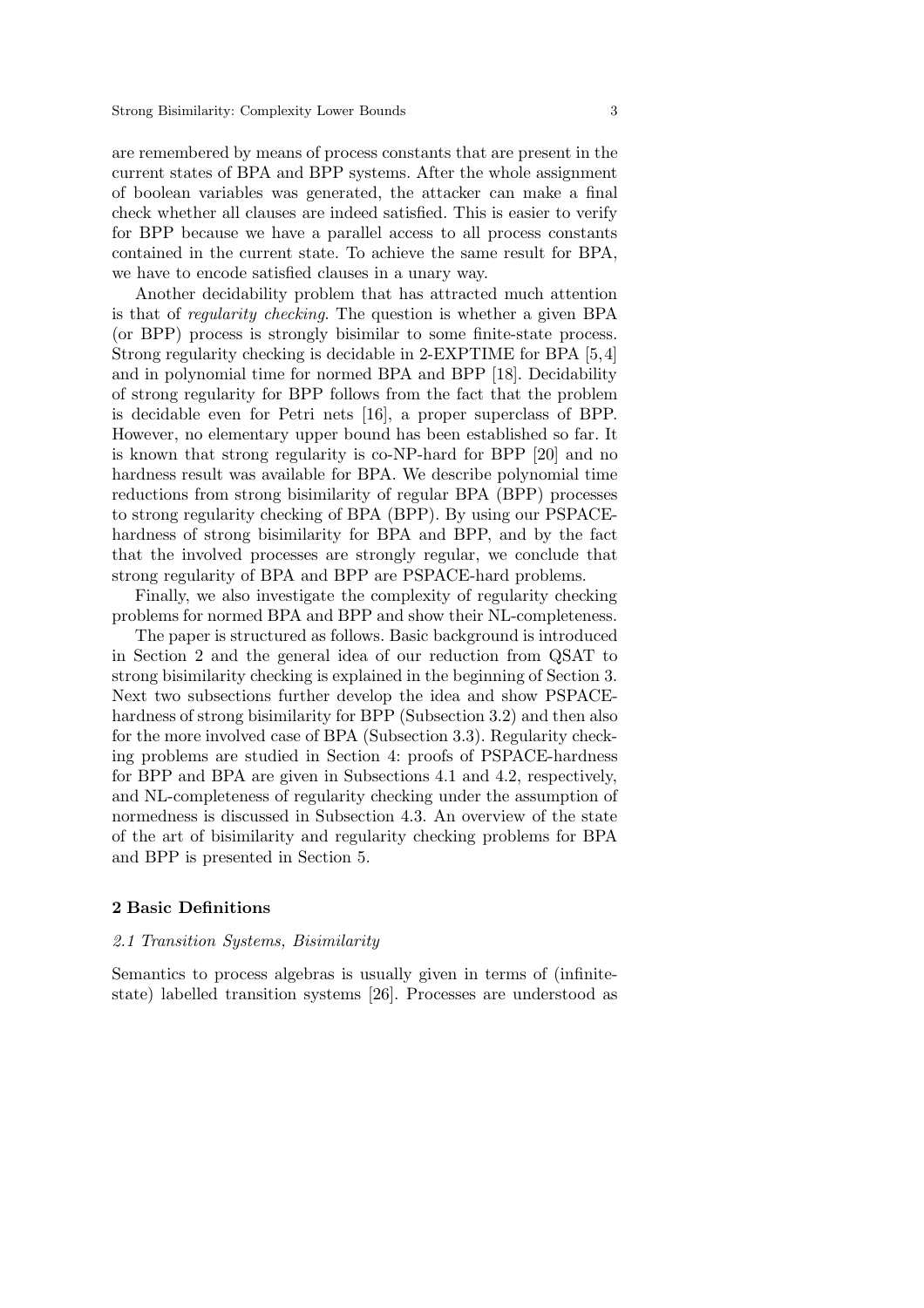nodes of a certain labelled transition system and the transition relation is defined in a compositional way.

# **Definition 1 (Labelled transition system).**

*A* labelled transition system T *is a triple*  $T = (S, \mathcal{A}ct, \rightarrow)$  *where* 

- **–** S *is a set of* states *(or* processes*),*
- **–** Act *is a set of* labels *(or* actions*), and*
- $-\rightarrow\subseteq S\times \mathcal{A}ct\times S$  *is a* transition relation, written  $\alpha \stackrel{a}{\longrightarrow} \beta$ , for  $(\alpha, a, \beta) \in \longrightarrow$ *.*

As usual we extend the transition relation to the elements of  $\mathcal{A}ct^*$ , i.e.,  $\alpha \stackrel{\epsilon}{\longrightarrow} \alpha$  for every  $\alpha \in S$ , and  $\alpha \stackrel{aw}{\longrightarrow} \beta$  iff  $\alpha \stackrel{a}{\longrightarrow} \alpha'$  and  $\alpha' \stackrel{w}{\longrightarrow} \beta$ for every  $\alpha, \beta \in S$ ,  $a \in \mathcal{A}ct$  and  $w \in \mathcal{A}ct^*$ .

We write  $\alpha \longrightarrow^* \beta$  iff  $\alpha \stackrel{w}{\longrightarrow} \beta$  for some  $w \in \mathcal{A}ct^*$ . We also write  $\alpha \stackrel{a}{\rightarrow} \phi$  whenever there is no  $\beta$  such that  $\alpha \stackrel{a}{\rightarrow} \beta$ , and  $\alpha \stackrel{a}{\rightarrow} \phi$  whenever  $\alpha \stackrel{a}{\rightarrow}$  for all  $a \in \mathcal{A}ct$ .

# **Definition 2 (Process and its reachable states).**

*A* process *is a pair*  $(\alpha, T)$  *where*  $T = (S, \mathcal{A}ct, \rightarrow)$  *is a labelled transition system and*  $\alpha \in S$ *. We say that*  $\beta \in S$  *is* reachable in  $(\alpha, T)$ *iff*  $\alpha \longrightarrow^* \beta$ .

### **Definition 3 (Finite-state process).**

*Whenever*  $(\alpha, T)$  *has only finitely many reachable states, we call it a* finite-state process*.*

# **Definition 4 (Strong bisimilarity).**

Let  $T = (S, \mathcal{A}ct, \longrightarrow)$  *be a labelled transition system.* A *binary relation*  $R \subseteq S \times S$  *is a* strong bisimulation *iff whenever*  $(\alpha, \beta) \in R$  *then for each*  $a \in \mathcal{A}ct$ *:* 

- $-$  *if*  $\alpha \stackrel{a}{\longrightarrow} \alpha'$  *then*  $\beta \stackrel{a}{\longrightarrow} \beta'$  *for some*  $\beta'$  *such that*  $(\alpha', \beta') \in R$  $- if \beta \stackrel{a}{\longrightarrow} \beta' then \alpha \stackrel{a}{\longrightarrow} \alpha' for some \alpha' such that (\alpha', \beta') \in R.$
- *Processes*  $(\alpha_1, T)$  *and*  $(\alpha_2, T)$  *are* strongly bisimilar, written  $(\alpha_1, T) \sim$  $(\alpha_2, T)$  *(or simply*  $\alpha_1 \sim \alpha_2$  *if* T *is clear from the context), iff there is a strong bisimulation* R *such that*  $(\alpha_1, \alpha_2) \in R$ *. Given a pair of processes*  $(\alpha_1, T_1)$  *and*  $(\alpha_2, T_2)$  *such that*  $T_1$  *and*  $T_2$  *are different labelled transition systems, we write*  $(\alpha_1, T_1) \sim (\alpha_2, T_2)$  *iff*  $(\alpha_1, T) \sim (\alpha_2, T)$ *where*  $T$  *is a disjoint union of*  $T_1$  *and*  $T_2$ *.*

### **Definition 5 (Strong regularity).**

*We say that a process*  $(\alpha, T)$  *is* strongly regular *iff there exists some finite-state process bisimilar to it.*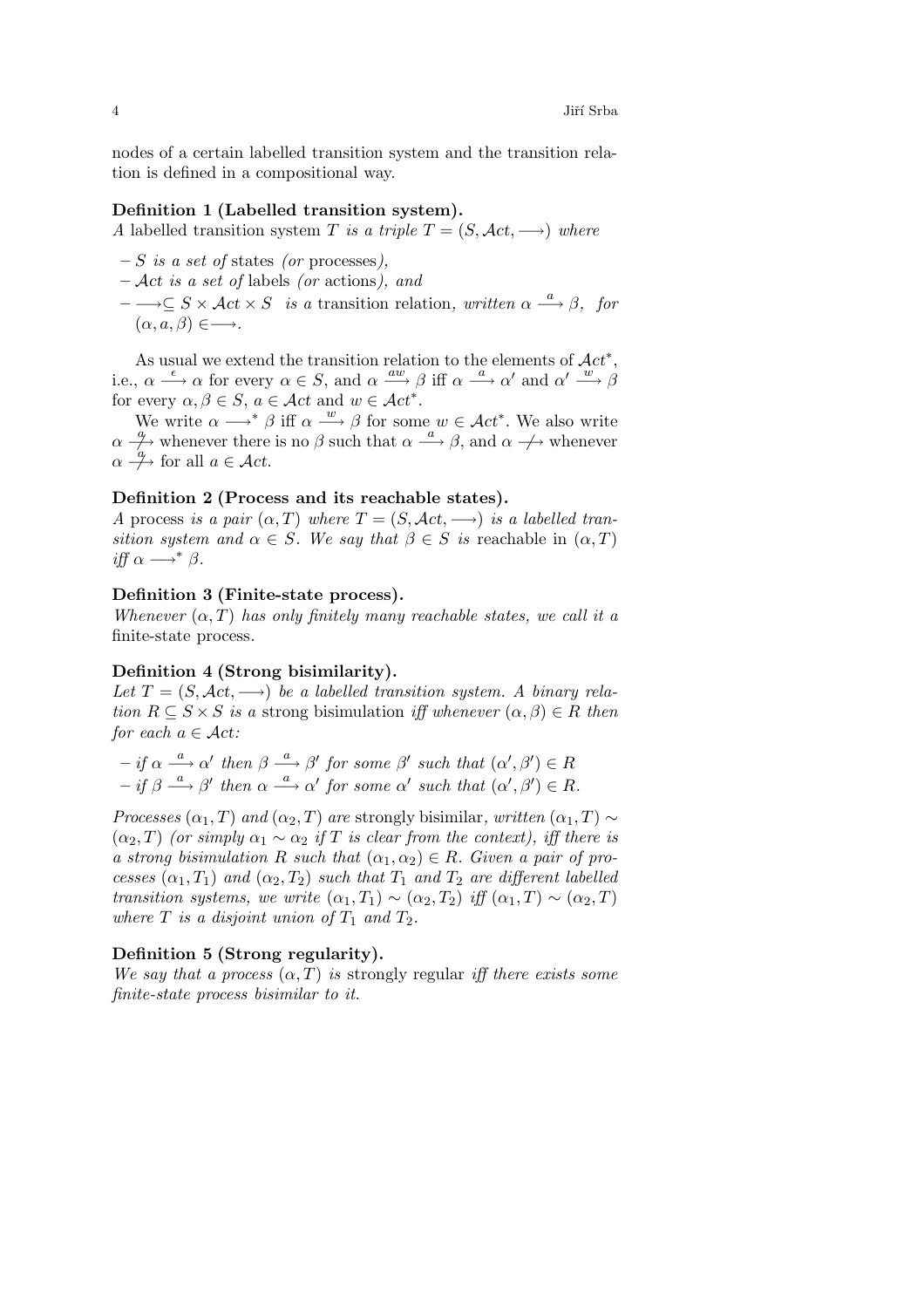Bisimulation equivalence has an elegant characterisation in terms of *bisimulation games*.

### **Definition 6 (Bisimulation game).**

*A* bisimulation game *on a pair of processes*  $(\alpha_1, T)$  *and*  $(\alpha_2, T)$  *where*  $T = (S, \text{Act}, \rightarrow)$  *is a two-player game of an 'attacker' and a 'defender'. The game is played in* rounds *on pairs of states from*  $S \times S$ *. In each round the players change the* current states  $\beta_1$  *and*  $\beta_2$  *(initially*  $\alpha_1$  *and*  $\alpha_2$ *) according to the following rule.* 

- *1. The attacker chooses an*  $i \in \{1, 2\}$ ,  $a \in \mathcal{A}$ ct and  $\beta_i' \in S$  such that  $\beta_i \stackrel{a}{\longrightarrow} \beta'_i.$
- 2. The defender responds by choosing  $\beta'_{3-i} \in S$  such that  $\beta_{3-i} \stackrel{a}{\longrightarrow}$  $\beta'_{3-i}$ .
- 3. The states  $\beta'_1$  and  $\beta'_2$  become the current states.

*A* play *is a maximal sequence of pairs of states formed by the players according to the rule described above, and starting from the initial states*  $\alpha_1$  *and*  $\alpha_2$ *. The defender is the winner in every infinite play. A finite play is lost by the player who is stuck. Note that the attacker gets stuck in current states*  $\beta_1$  *and*  $\beta_2$  *if and only if both*  $\beta_1 \rightarrow$  *and*  $\beta_2 \rightarrow$ .

The following proposition is a standard one (see e.g. [30,31]).

**Proposition 1.** *Processes*  $(\alpha_1, T)$  *and*  $(\alpha_2, T)$  *are strongly bisimilar iff the defender has a winning strategy (and nonbisimilar iff the attacker has a winning strategy).*

# *2.2 Process Rewrite Systems*

Let Act and Const be sets of *actions* and *process constants*, respectively, such that  $\mathcal{A}ct \cap \mathcal{C}onst = \emptyset$ .

### **Definition 7 (Process expressions).**

*We define the class of* process expressions G over Const *by the following abstract syntax*

 $E \ ::= \epsilon \mid X \mid E.E \mid E \parallel E$ 

*where*  $\epsilon'$  *is the empty process, X ranges over Const, the operator '*.*' stands for a sequential composition and '*||*' stands for a parallel composition.*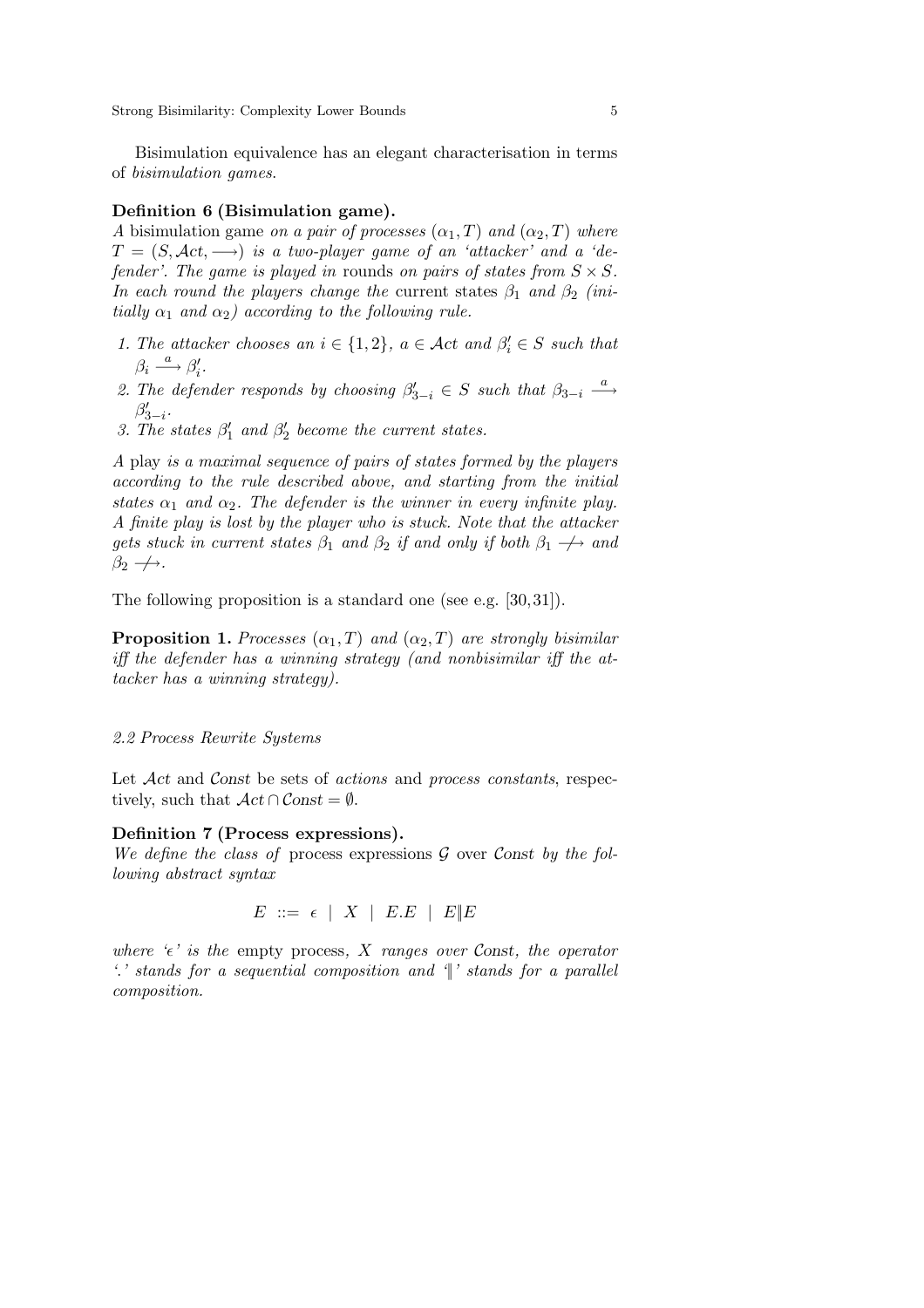$\frac{1}{2}$  Jiří Srba



**Fig. 1** Classes of Process Expressions

# **Definition 8 (Structural congruence).**

*We do not distinguish between process expressions related by a* structural congruence*, which is the smallest congruence over process expressions such that the following laws hold:*

- **–** *'*.*' is associative,*
- **–** *'*||*' is associative and commutative, and*
- $\epsilon$ <sup>*'*</sup> *is a unit for '.' and '*|'.

# **Definition 9 (Classes of process expressions).**

*We distinguish the following classes of process expression:*

- G*, the class of general process expressions introduced in Definition 7,*
- S*, a subclass of* G *which contains all process expressions from* G *that do not contain the '*||*' operator,*
- P*, a subclass of* G *which contains all process expressions from* G *that do not contain the '*.*' operator, and*
- 1*, a subclass of* G *which contains only the process constants from* Const and the empty process  $\epsilon$ .

Obviously,  $1 \subset S$ ,  $1 \subset \mathcal{P}$ ,  $S \subset \mathcal{G}$  and  $\mathcal{P} \subset \mathcal{G}$ . The classes S and P are incomparable and  $S \cap P = 1$ . See Figure 1.

*Remark 1.* We use the notation  $\mathcal{G}(\mathcal{C}(\text{const}))$ ,  $\mathcal{S}(\mathcal{C}(\text{const}))$ ,  $\mathcal{P}(\mathcal{C}(\text{const}))$  and  $1(C$ onst) whenever we need to explicitly specify from which process constants the expressions are formed.

# **Definition 10 (Process rewrite system (PRS) [21]).**

Let  $\alpha, \beta \in \{1, \mathcal{S}, \mathcal{P}, \mathcal{G}\}\$  *such that*  $\alpha \subseteq \beta$ *. An*  $(\alpha, \beta)$ *-PRS is a finite set*  $\Delta \subseteq \alpha \times \mathcal{A}ct \times \beta$  *of* rewrite rules, written  $E \stackrel{a}{\longrightarrow} F$  for  $(E, a, F) \in \Delta$ *. Moreover, we require that*  $E \neq \epsilon$ *.* 

*Remark 2.* Let us denote the set of actions and process constants that appear in  $\Delta$  by  $\mathcal{A}ct(\Delta)$  and  $\mathcal{C}onst(\Delta)$ , respectively. Note that  $\mathcal{A}ct(\Delta)$ and  $\mathcal{C}$ onst $(\Delta)$  are finite sets.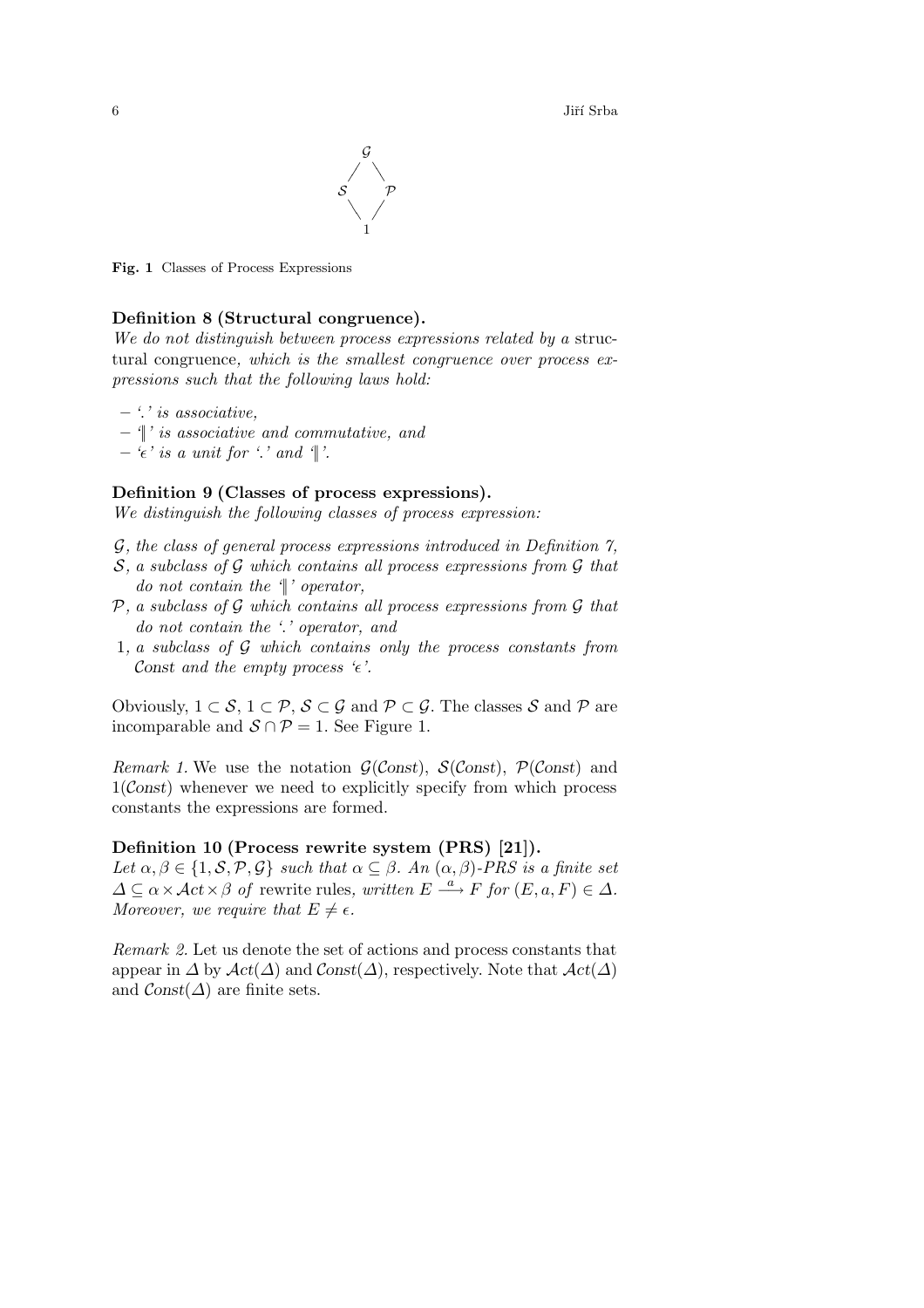$$
\frac{(E \stackrel{a}{\longrightarrow} E') \in \Delta}{E \stackrel{a}{\longrightarrow} E'} \qquad \frac{E \stackrel{a}{\longrightarrow} E'}{E.F \stackrel{a}{\longrightarrow} E'.F} \qquad \frac{E \stackrel{a}{\longrightarrow} E'}{E \parallel F \stackrel{a}{\longrightarrow} E' \parallel F}
$$

**Fig. 2** SOS rules

# **Definition 11 (Transition system**  $T(\Delta)$ ).

Let  $\Delta$  be an  $(\alpha, \beta)$ -PRS. The system  $\Delta$  determines a labelled tran*sition system*  $T(\Delta) = (\beta, \text{Act}(\Delta), \rightarrow)$ *, where* states *are process expressions from the class* β *(modulo the structural congruence introduced in Definition 8),*  $\text{Act}(\Delta)$  *is the set of* labels, and transition relation *is the least relation satisfying the SOS rules from Figure 2 — recall that '*||*' is commutative.*

### **Definition 12** ( $(\alpha, \beta)$ **-process).**

 $An (\alpha, \beta)$ -process *is a process*  $(P, T(\Delta))$  — see Definition 2 — where  $\Delta$  *is an*  $(\alpha, \beta)$ -PRS and  $P \in \beta$  *is a process expression.* 

We remind the reader of the fact that Definitions 2 to 5 define the corresponding process properties also for  $(\alpha, \beta)$ -processes. Moreover, in the rest of this paper we denote an  $(\alpha, \beta)$ -process  $(P, T(\Delta))$  by only  $(P, \Delta)$ , or even P if  $\Delta$  is clear from the context.

# **Definition 13 (Normed**  $(\alpha, \beta)$ -process).

*An*  $(\alpha, \beta)$ *-process*  $(P, \Delta)$  *is* normed *iff from every reachable state* E *in*  $(P, \Delta)$  *there is a terminating computation, i.e.,*  $E \longrightarrow^* \epsilon$ .

Many classes of infinite-state systems studied so far  $-$  e.g. basic process algebra (BPA), basic parallel processes (BPP), pushdown automata (PDA), Petri nets (PN) and process algebra  $(\overline{PA})$  — are contained in the hierarchy of process rewrite systems presented in Figure 3. This hierarchy is strict w.r.t. strong bisimilarity and we refer the reader to [21] for further discussions.

In this paper we study the two bottom classes BPA and BPP.

#### *2.3 Basic Process Algebra*

Basic Process Algebra (BPA) — or equivalently  $(1, S)$ -PRS — represents the class of processes introduced by Bergstra and Klop (see [2]). This class corresponds to the transition systems associated with context-free grammars in Greibach normal form (GNF), in which only left-most derivations are allowed.

Let  $\Delta$  be a BPA process rewrite system. Every rewrite rule from  $\Delta$  is of the form

$$
X \xrightarrow{a} E
$$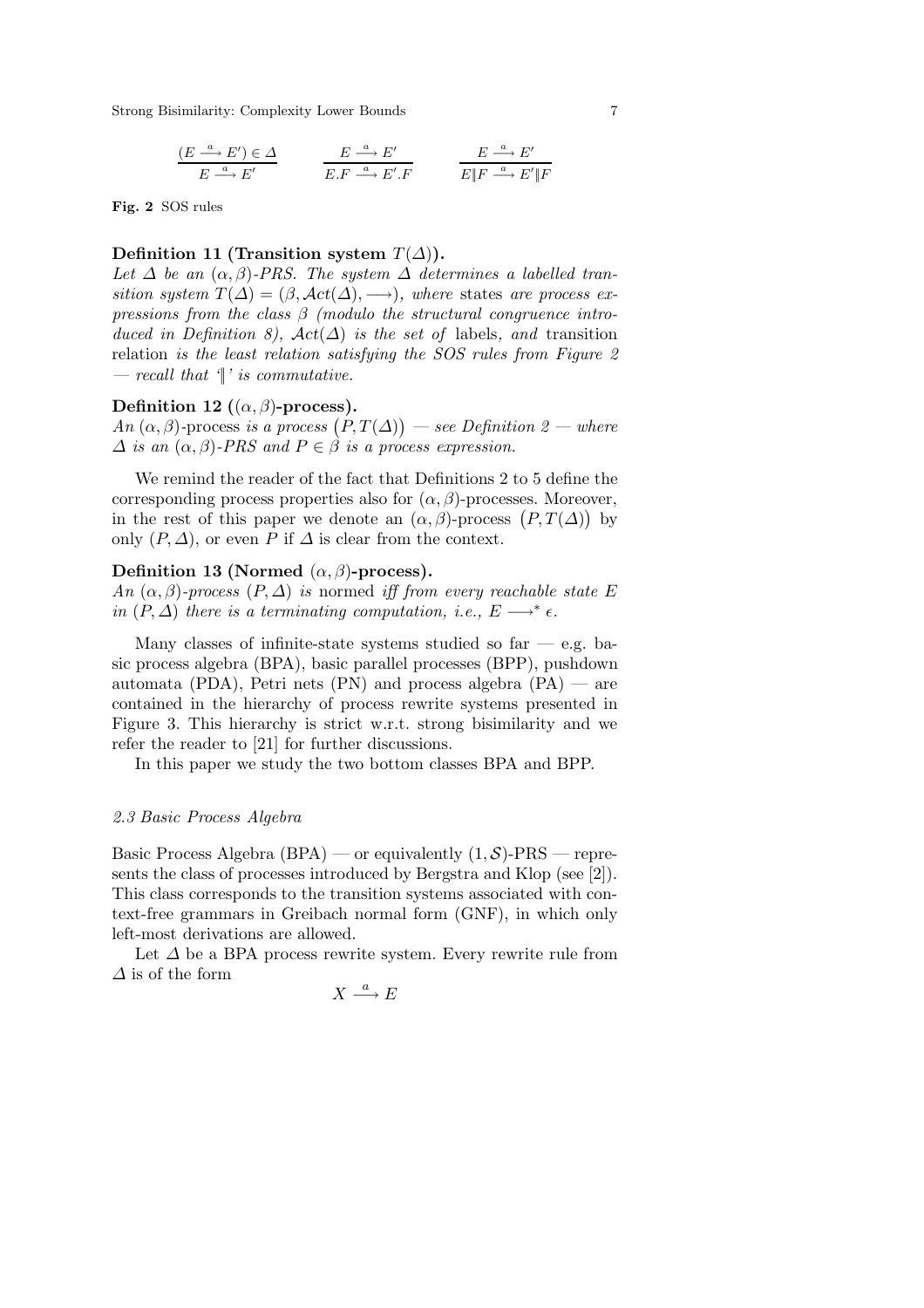8 Jiří Srba



**Fig. 3** Hierarchy of process rewrite systems

where  $X \in \mathcal{C}$ onst $(\Delta)$ ,  $a \in \mathcal{A}ct(\Delta)$  and  $E \in \mathcal{S}(\mathcal{C}$ onst $(\Delta)$ . It is usually assumed that for each  $X \in \mathcal{C}$ onst $(\Delta)$  there is at least one rewrite rule in  $\Delta$ , i.e., that there is some  $a \in \mathcal{A}ct(\Delta)$  and  $E \in \mathcal{S}(\mathcal{C}onst(\Delta))$ such that  $(X, a, E) \in \Delta$ . If it is not the case, we say that the system contains *deadlocks*. A study of decidability problems for BPA with deadlocks is provided in [27].

*Remark 3.* Let m be a natural number and  $A \in \mathcal{C}$  onst be a process constant. Whenever it is clear from the context that we consider only the  $\cdot$  operator, we use the notation  $A<sup>m</sup>$  for a sequential composition of m occurrences of A, i.e.,  $A^0 \stackrel{\text{def}}{=} \epsilon$  and  $A^{m+1} \stackrel{\text{def}}{=} A^m A$ .

A simple BPA system is presented in the following example.

*Example 1.* Let  $Const(\Delta) = \{Q_1, Q_2, \ldots, Q_k\}$  for a natural number k > 0 and let  $\mathcal{A}ct(\Delta) = \{a\}$ . Consider the following BPA system  $\Delta$ containing the rewrite rules:

$$
Q_1 \xrightarrow{a} \epsilon
$$
  
 
$$
Q_{j+1} \xrightarrow{a} Q_j \qquad \text{for all } j, 1 \le j < k.
$$

Observe that  $Q_j \stackrel{a^j}{\longrightarrow} \epsilon$  for every  $j, 1 \leq j \leq k$ , and no other transitions are possible. Also notice that e.g.  $(Q_1^5, \Delta) \sim (Q_1 \cdot Q_2^2, \Delta)$  — see Remark 3.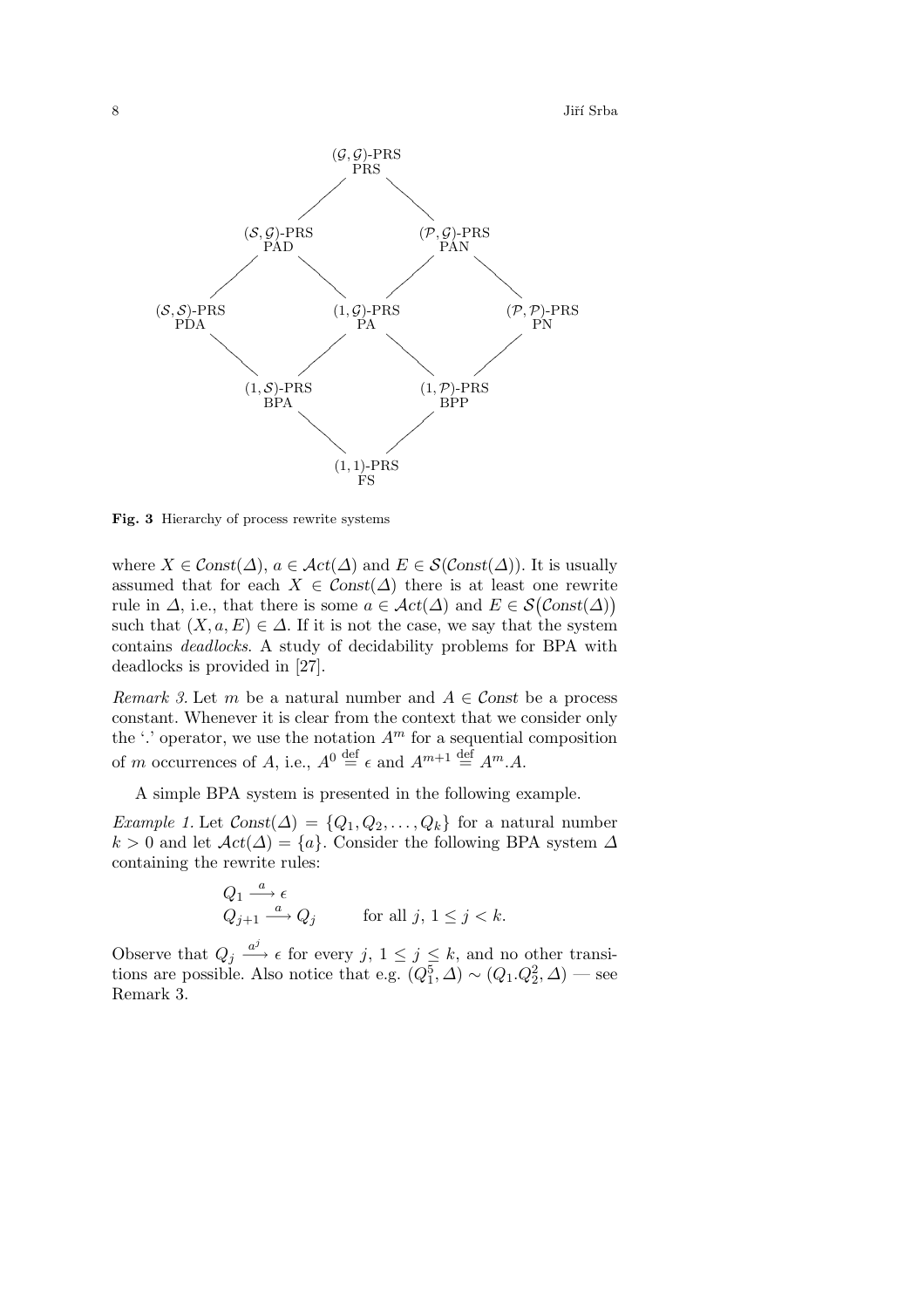Assume now that  $m_1, m_2 > 0$  are natural numbers. For every  $\ell_1$ ,  $1 \leq \ell_1 \leq m_1$ , and every  $\ell_2$ ,  $1 \leq \ell_2 \leq m_2$ , let  $i_{\ell_1} \in \{1, 2, ..., k\}$  and  $j_{\ell_2} \in \{1, 2, \ldots, k\}$ . It is an easy observation that

$$
(Q_{i_1}.Q_{i_2}.\cdots.Q_{i_{m_1}},\Delta)\sim (Q_{j_1}.Q_{j_2}.\cdots.Q_{j_{m_2}},\Delta)
$$

if and only if

$$
\sum_{\ell_1=1}^{m_1} i_{\ell_1} = \sum_{\ell_2=1}^{m_2} j_{\ell_2}.
$$

This example demonstrates that even though the BPA class is noncommutative, we can achieve a restricted commutative behaviour by assuming that  $\mathcal{A}ct(\Delta)$  is a singleton set and by encoding process constants in this unary alphabet.

#### *2.4 Basic Parallel Processes*

Basic Parallel Processes (BPP) — or equivalently  $(1, \mathcal{P})$ -PRS — are a fragment of CCS [22] without restriction, relabelling and communication. This class was first studied by Christensen [7], and it is equivalent to the communication-free subclass of Petri nets (each transition has exactly one input place).

Let  $\Delta$  be a BPP process rewrite system. Every rewrite rule from  $\Delta$  is of the form

$$
X \xrightarrow{a} E
$$

where  $X \in \text{Const}(\Delta)$ ,  $a \in \text{Act}(\Delta)$  and  $E \in \mathcal{P}(\text{Const}(\Delta))$ . Unlike BPA, the presence of deadlocks in BPP systems is not essential. Assume that  $D \in \mathcal{C}$ onst $(\Delta)$  is a deadlock, i.e.,  $D \nrightarrow$ . Then  $(E, \Delta) \sim$  $(E|D, \Delta)$  for any expression  $E \in \mathcal{P}(\mathcal{C}(\Delta))$  and we can safely replace all occurrences of such deadlocks in  $\Delta$  by the empty process  $\epsilon'.$ 

*Remark 4.* Let m be a natural number and  $A \in \mathcal{C}$  onst be a process constant. Whenever it is clear from the context that we consider only the ' $\parallel$ ' operator, we use the notation  $A^m$  for a parallel composition of *m* occurrences of *A*, i.e.,  $A^0 \stackrel{\text{def}}{=} \epsilon$  and  $A^{m+1} \stackrel{\text{def}}{=} A^m || A$ .

The following example aims to demonstrate that the operator '||' in BPP systems allows a parallel access to all process constants contained in the current state.

*Example 2.* Let  $Const(\Delta) = \{Q_1, Q_2, \ldots, Q_k\}$  for a natural number  $k > 0$  and let  $\mathcal{A}ct(\Delta) = \{q_1, q_2, \ldots, q_k\}$ . The set of rewrite rules  $\Delta$  is defined by: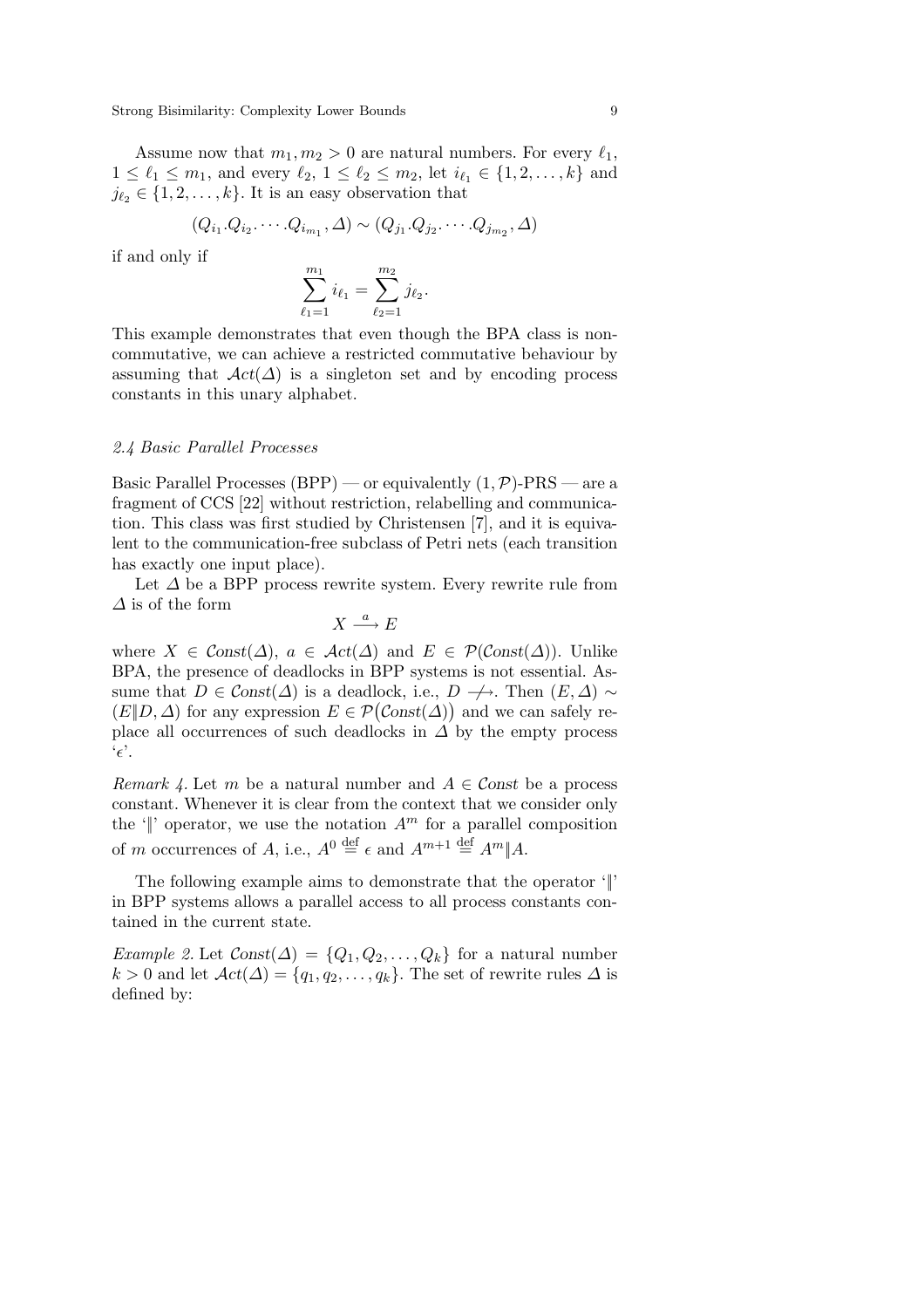$10$  Jiří Srba $\,$ 

$$
Q_j \xrightarrow{q_j} Q_j \qquad \text{for all } j, 1 \le j \le k.
$$

Assume now that  $m_1, m_2 > 0$  are natural numbers. For every  $\ell_1$ ,  $1 \leq \ell_1 \leq m_1$ , and every  $\ell_2$ ,  $1 \leq \ell_2 \leq m_2$ , let  $i_{\ell_1} \in \{1, 2, ..., k\}$  and  $j_{\ell_2} \in \{1, 2, \ldots, k\}$ . We conclude that

$$
(Q_{i_1} \| Q_{i_2} \| \cdots \| Q_{i_{m_1}}, \Delta) \sim (Q_{j_1} \| Q_{j_2} \| \cdots \| Q_{j_{m_2}}, \Delta)
$$

if and only if

 $\{i_1, i_2, \ldots, i_{m_1}\} = \{j_1, j_2, \ldots, j_{m_2}\}.$ 

In other words, the processes are strongly bisimilar if and only if for all  $j, 1 \leq j \leq k$ , the process constant  $Q_j$  appears either in both sides of the processes or in neither of them. In the first case the number of occurrences of  $Q_j$  is irrelevant since  $(Q_j^m, \Delta) \sim (Q_j, \Delta)$  for any natural number  $m > 0$  — see Remark 4.

*2.5 Definitions of Problems*

| Problem:               | Strong bisimilarity of BPA (BPP)                                                                      |
|------------------------|-------------------------------------------------------------------------------------------------------|
| Instance:<br>Question: | Two BPA (BPP) processes $(P_1, \Delta)$ and $(P_2, \Delta)$ .<br>$(P_1, \Delta) \sim (P_2, \Delta)$ ? |
|                        |                                                                                                       |

| Problem:  | Strong regularity of BPA (BPP)                           |
|-----------|----------------------------------------------------------|
| Instance: | A BPA (BPP) process $(P, \Delta)$ .                      |
| Question: | Is there a finite-state process $(F, \Delta')$ such that |
|           | $(P, \Delta) \sim (F, \Delta')$ ?                        |

The main results of Section 3 are proved by polynomial time reductions from a PSPACE-complete problem called *quantified satisfiability* (QSAT) [24]. We use a version where the prefix of quantifiers starts with the existential one.

| Problem:  | QSAT                                                                                                                                               |
|-----------|----------------------------------------------------------------------------------------------------------------------------------------------------|
| Instance: | A natural number $n > 0$ and a boolean formula<br>$\phi$ in conjunctive normal form with boolean vari-                                             |
| Question: | ables $x_1, \ldots, x_n$ and $y_1, \ldots, y_n$ .<br>Is $\exists x_1 \forall y_1 \exists x_2 \forall y_2 \dots \exists x_n \forall y_n \phi$ true? |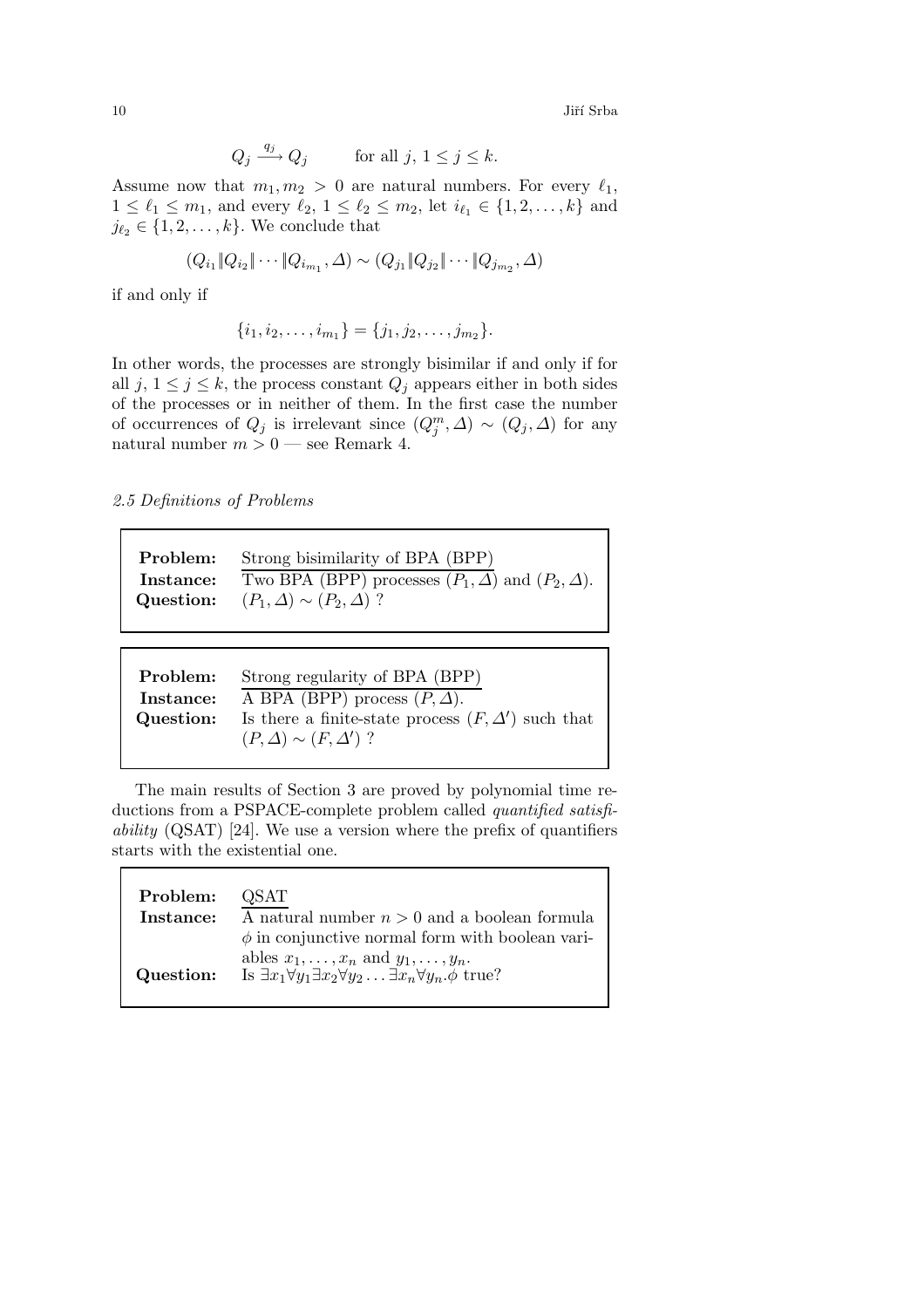A *literal* is a variable or the negation of a variable. An instance of  $\operatorname{QSAT}$  is a formula C of the form

$$
C \equiv \exists x_1 \forall y_1 \exists x_2 \forall y_2 \dots \exists x_n \forall y_n. C_1 \land C_2 \land \dots \land C_k
$$

where each *clause*  $C_j$ ,  $1 \leq j \leq k$ , is a disjunction of literals.

### **3 Lower Bounds for Strong Bisimilarity**

In this section we study strong bisimilarity problems for BPA and BPP.

# *3.1 The Main Idea*

We try to explain here the main idea of PSPACE-hardness proofs given in Subsections 3.2 and 3.3. Our aim is to make the rewrite rules defined in this paper more readable, by demonstrating a general pattern used heavily (with small modifications) later on. Let us consider the following process rewrite system  $\Delta$  where  $\alpha_{\text{one}}$  and  $\alpha_{\text{two}}$ are some fixed process expressions and ⊕ is either a sequential or parallel composition.

$$
\begin{array}{ccc}\nX\xrightarrow{a} Y^{\text{choice}}\\
X\xrightarrow{a} Y^{\text{one}}\\
X\xrightarrow{a} Y^{\text{one}}\\
X^{\text{two}}\\
Y^{\text{choice}}\xrightarrow{one} Z\oplus\alpha_{\text{one}}\\
Y^{\text{choice}}Z\oplus\alpha_{\text{two}}\\
Y^{\text{choice}}Z\oplus\alpha_{\text{two}}\\
Y^{\text{one}}Z\oplus\alpha_{\text{two}}\\
Y^{\text{one}}\xrightarrow{fwo} Z\oplus\alpha_{\text{two}}\\
Y^{\text{two}}\xrightarrow{fwo} Z\oplus\alpha_{\text{one}}\\
Y^{\text{two}}\xrightarrow{fwo} Z\oplus\alpha_{\text{two}}\\
Y^{\text{two}}\xrightarrow{fwo} Z\oplus\alpha_{\text{one}}\\
Y^{\text{two}}\xrightarrow{fwo} Z\oplus\alpha_{\text{one}}\\
Y^{\text{two}}\xrightarrow{fwo} Z\oplus\alpha_{\text{one}}\\
Y^{\text{two}}\xrightarrow{fwo} Z\oplus\alpha_{\text{one}}\\
Y^{\text{two}}\xrightarrow{fwo} Z\oplus\alpha_{\text{one}}\\
Y^{\text{two}}\xrightarrow{fwo} Z\oplus\alpha_{\text{one}}\\
Y^{\text{two}}\xrightarrow{fwo} Z\oplus\alpha_{\text{one}}\\
Y^{\text{two}}\xrightarrow{fwo} Z\oplus\alpha_{\text{one}}\\
Y^{\text{two}}\xrightarrow{fwo} Z\oplus\alpha_{\text{one}}\\
Y^{\text{two}}\xrightarrow{fwo} Z\oplus\alpha_{\text{one}}\\
Y^{\text{two}}\xrightarrow{fwo} Z\oplus\alpha_{\text{one}}\\
Y^{\text{two}}\xrightarrow{fwo} Z\oplus\alpha_{\text{one}}\\
Y^{\text{two}}\xrightarrow{fwo} Z\oplus\alpha_{\text{one}}\\
Y^{\text{two}}\xrightarrow{fwo} Z\oplus\alpha_{\text{one}}\\
Y^{\text{two}}\xrightarrow{fwo} Z\oplus\alpha_{\text{one}}\\
Y^{\text{two}}\xrightarrow{fwo} Z\oplus\alpha_{\text{one}}\\
Y^{\text{two}}\xrightarrow{fwo} Z\oplus\alpha_{\text{one}}\\
Y^{\text{two}}\xrightarrow{fwo} Z\oplus\alpha_{\text{one}}\\
Y^{\text{two}}\xrightarrow{fwo} Z\oplus\alpha
$$

Transition systems generated by processes  $(X, \Delta)$  and  $(X', \Delta)$  are depicted in Figure 4. The intuition behind the construction can be nicely explained in terms of bisimulation games. Consider a bisimulation game starting from the pair  $X$  and  $X'$ .

The attacker is forced to make the first move by playing  $X \stackrel{a}{\longrightarrow}$  $Y^{\text{choice}}$  because in all other possible moves, either from X or  $X'$ , the defender can make the resulting processes syntactically equal and hence bisimilar. The defender's answer to the move  $X \stackrel{a}{\longrightarrow} Y^{\text{choice}}$  is either (i)  $X' \stackrel{a}{\longrightarrow} Y^{\text{one}}$  or (ii)  $X' \stackrel{a}{\longrightarrow} Y^{\text{two}}$ .

In the next round starting from (i)  $Y^{\text{choice}}$  and  $Y^{\text{one}}$  or (ii)  $Y^{\text{choice}}$ and  $Y^{\text{two}}$ , the attacker can use either the action one or two — obviously it is irrelevant whether the chosen action is performed in the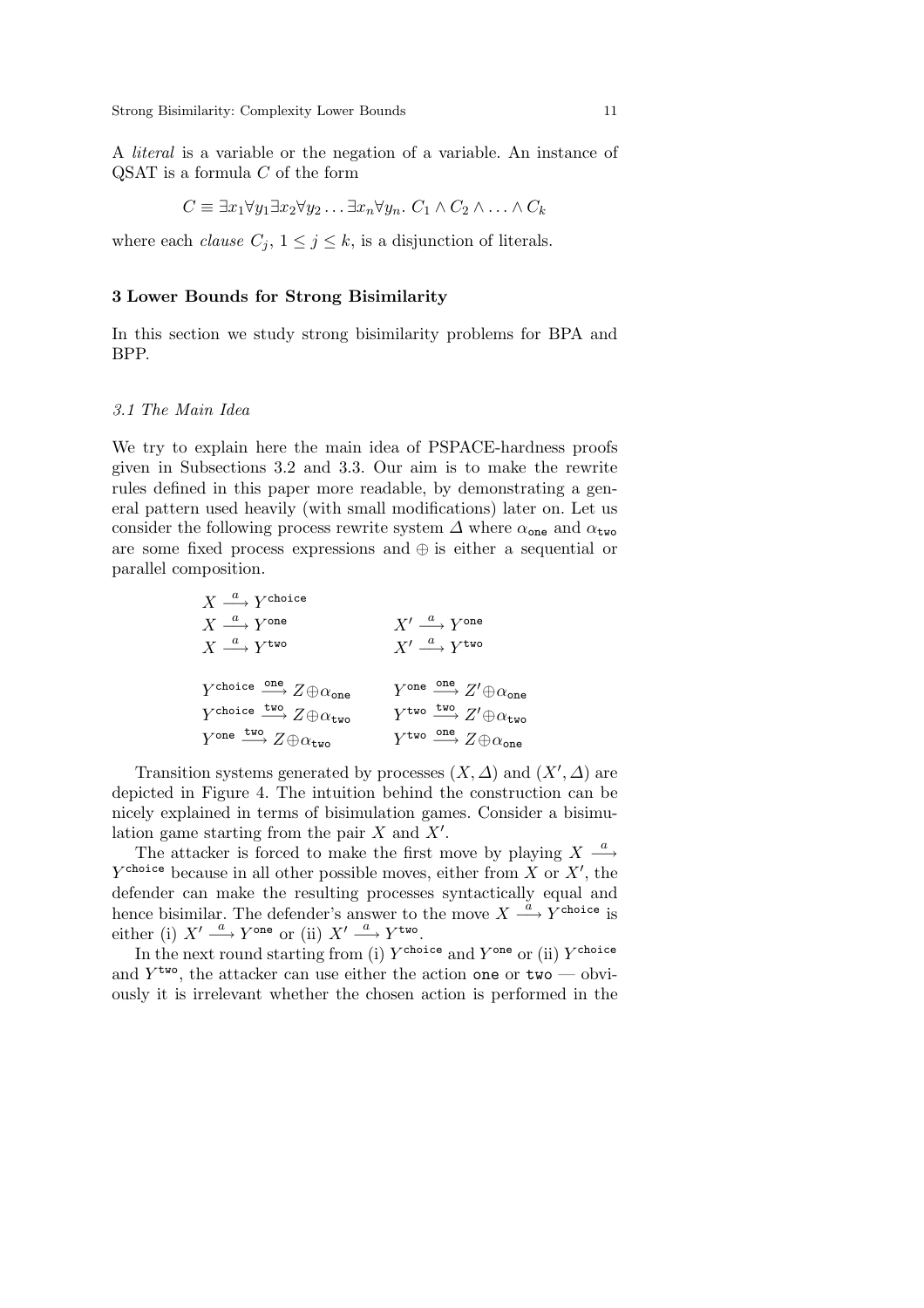$12$  Jiří Srba



**Fig. 4** Processes  $(X, \Delta)$  and  $(X', \Delta)$ 

first or in the second process. In case (i), if the attacker chooses the action one then the players reach the pair  $Z \oplus \alpha_{\text{one}}$  and  $Z' \oplus \alpha_{\text{one}}$ . If he chooses the action two then the players reach a pair of syntactically equal states, namely  $Z \oplus \alpha_{\text{two}}$  and  $Z \oplus \alpha_{\text{two}}$ , from which the defender has an obvious winning strategy. In case (ii), if the attacker chooses the action two then the players reach the pair  $Z \oplus \alpha_{\sf two}$  and  $Z' \oplus \alpha_{\sf two}$ . If he chooses the action one then he loses as in case (i). Now, either the defender won by reaching syntactically equal states, or the resulting processes after two rounds are (i)  $Z \oplus \alpha_{\text{one}}$  and  $Z' \oplus \alpha_{\text{one}}$  or (ii)  $Z \oplus \alpha_{\text{two}}$ and  $Z' \oplus \alpha_{\text{two}}$ . Note that it was the defender who had the possibility to decide between adding  $\alpha_{one}$  or  $\alpha_{two}$ .

We can repeat this construction several times in a row, which is explained in more detail in the following two subsections.

# *3.2 Strong Bisimilarity of BPP*

In this subsection we show that strong bisimilarity of BPP is a PSPACE-hard problem. We prove it by reduction from QSAT. Let

 $C \equiv \exists x_1 \forall y_1 \exists x_2 \forall y_2 \ldots \exists x_n \forall y_n$ .  $C_1 \wedge C_2 \wedge \ldots \wedge C_k$ 

be an instance of QSAT. We define the following BPP processes  $(X_1, \Delta)$  and  $(X'_1, \Delta)$  where

$$
\text{Const}(\Delta) \stackrel{\text{def}}{=} \{Q_1, \ldots, Q_k\} \cup \{X_1, \ldots, X_{n+1}, Y_1^{\text{choice}}, \ldots, Y_n^{\text{choice}}, Z_1, \ldots, Z_n\} \cup \{X'_1, \ldots, X'_{n+1}, Y_1^{\text{tt}}, \ldots, Y_n^{\text{tt}}, Y_1^{\text{ff}}, \ldots, Y_n^{\text{ff}}, Z'_1, \ldots, Z'_n\}
$$

and  $\mathcal{A}ct(\Delta) \stackrel{\text{def}}{=} \{q_1,\ldots,q_k,a,\text{tt},\text{ff}\}.$  For each  $i, 1 \leq i \leq n$ , let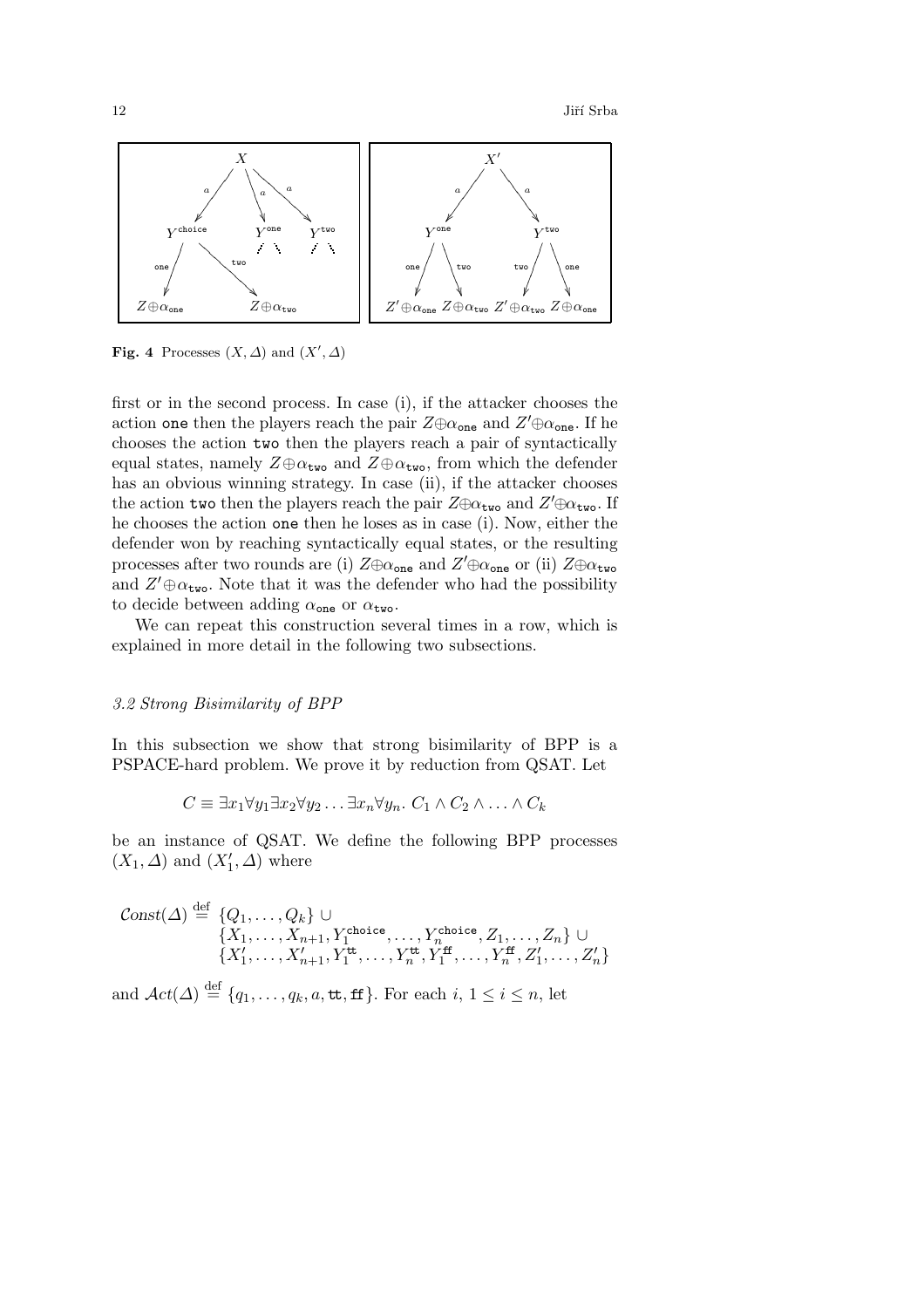- $\alpha_i$  be a parallel composition  $Q_{i_1} \| Q_{i_2} \| \cdots \| Q_{i_\ell}$  such that  $1 \leq i_1 < i_2 < \cdots < i_\ell \leq k$  and  $C_{i_1}, C_{i_2}, \ldots, C_{i_\ell}$  are all the clauses where  $x_i$  occurs positively,
- $\overline{\alpha_i}$  be a parallel composition  $Q_{i_1} || Q_{i_2} || \cdots || Q_{i_\ell}$  such that  $1 \leq i_1 < i_2 < \cdots < i_\ell \leq k$  and  $C_{i_1}, C_{i_2}, \ldots, C_{i_\ell}$  are all the clauses where  $x_i$  occurs negatively,
- $\beta_i$  be a parallel composition  $Q_{i_1} \| Q_{i_2} \| \cdots \| Q_{i_\ell}$  such that  $1 \leq i_1 < i_2 < \cdots < i_\ell \leq k$  and  $C_{i_1}, C_{i_2}, \ldots, C_{i_\ell}$  are all the clauses where  $y_i$  occurs positively, and
- $\overline{\beta_i}$  be a parallel composition  $Q_{i_1} \| Q_{i_2} \| \cdots \| Q_{i_\ell}$  such that  $1 \leq i_1 < i_2 < \cdots < i_\ell \leq k$  and  $C_{i_1}, C_{i_2}, \ldots, C_{i_\ell}$  are all the clauses where  $y_i$  occurs negatively.

*Example 3.* Let us consider a quantified boolean formula

 $\exists x_1 \forall y_1 \exists x_2 \forall y_2.$   $(x_1 \vee \neg y_1 \vee y_2) \wedge (\neg x_1 \vee y_1 \vee y_2) \wedge (x_1 \vee y_1 \vee y_2 \vee \neg y_2)$ where  $n = 2$ ,  $k = 3$ ,  $C_1 = x_1 \vee \neg y_1 \vee y_2$ ,  $C_2 = \neg x_1 \vee y_1 \vee y_2$  and  $C_3 = x_1 \vee y_1 \vee y_2 \vee \neg y_2$ . Then

$$
\alpha_1 = Q_1 \| Q_3 \qquad \overline{\alpha_1} = Q_2 \qquad \beta_1 = Q_2 \| Q_3 \qquad \overline{\beta_1} = Q_1 \n\alpha_2 = \epsilon \qquad \beta_2 = Q_1 \| Q_2 \| Q_3 \qquad \overline{\beta_2} = Q_3.
$$

The set  $\Delta$  is given by the following rewrite rules:

– for all j such that  $1 \leq j \leq k$ :

$$
Q_j \xrightarrow{q_j} Q_j
$$

– for all *i* such that  $1 \leq i \leq n$ :

$$
\begin{array}{ccc} X_i \stackrel{a}{\longrightarrow} Y_i^{\text{choice}} & & & \\ X_i \stackrel{a}{\longrightarrow} Y_i^{\text{tt}} & & & X_i' \stackrel{a}{\longrightarrow} Y_i^{\text{tt}} \\ X_i \stackrel{a}{\longrightarrow} Y_i^{\text{ff}} & & & X_i' \stackrel{a}{\longrightarrow} Y_i^{\text{ff}} \\ Y_i^{\text{choice}} \stackrel{\text{tt}}{\longrightarrow} Z_i \Vert \alpha_i & & & Y_i^{\text{tt}} \stackrel{\text{tt}}{\longrightarrow} Z_i' \Vert \alpha_i \\ Y_i^{\text{choice}} \stackrel{\text{ff}}{\longrightarrow} Z_i \Vert \overline{\alpha_i} & & & Y_i^{\text{ff}} \stackrel{\text{ft}}{\longrightarrow} Z_i' \Vert \overline{\alpha_i} \\ Y_i^{\text{tt}} \stackrel{\text{ff}}{\longrightarrow} Z_i \Vert \overline{\alpha_i} & & & Y_i^{\text{ff}} \stackrel{\text{ff}}{\longrightarrow} Z_i' \Vert \overline{\alpha_i} \\ Z_i \stackrel{\text{tt}}{\longrightarrow} X_{i+1} \Vert \beta_i & & Z_i' \stackrel{\text{tt}}{\longrightarrow} X_{i+1}' \Vert \beta_i \\ Z_i \stackrel{\text{ff}}{\longrightarrow} X_{i+1} \Vert \overline{\beta_i} & & Z_i' \stackrel{\text{ff}}{\longrightarrow} X_{i+1}' \Vert \overline{\beta_i} \\ Z_i' \stackrel{\text{ff}}{\longrightarrow} X_{i+1}' \Vert \overline{\beta_i} \\ Z_i' \stackrel{\text{ff}}{\longrightarrow} X_{i+1}' \Vert \overline{\beta_i} \\ Z_i' \stackrel{\text{ff}}{\longrightarrow} X_{i+1}' \Vert \overline{\beta_i} \\ \end{array}
$$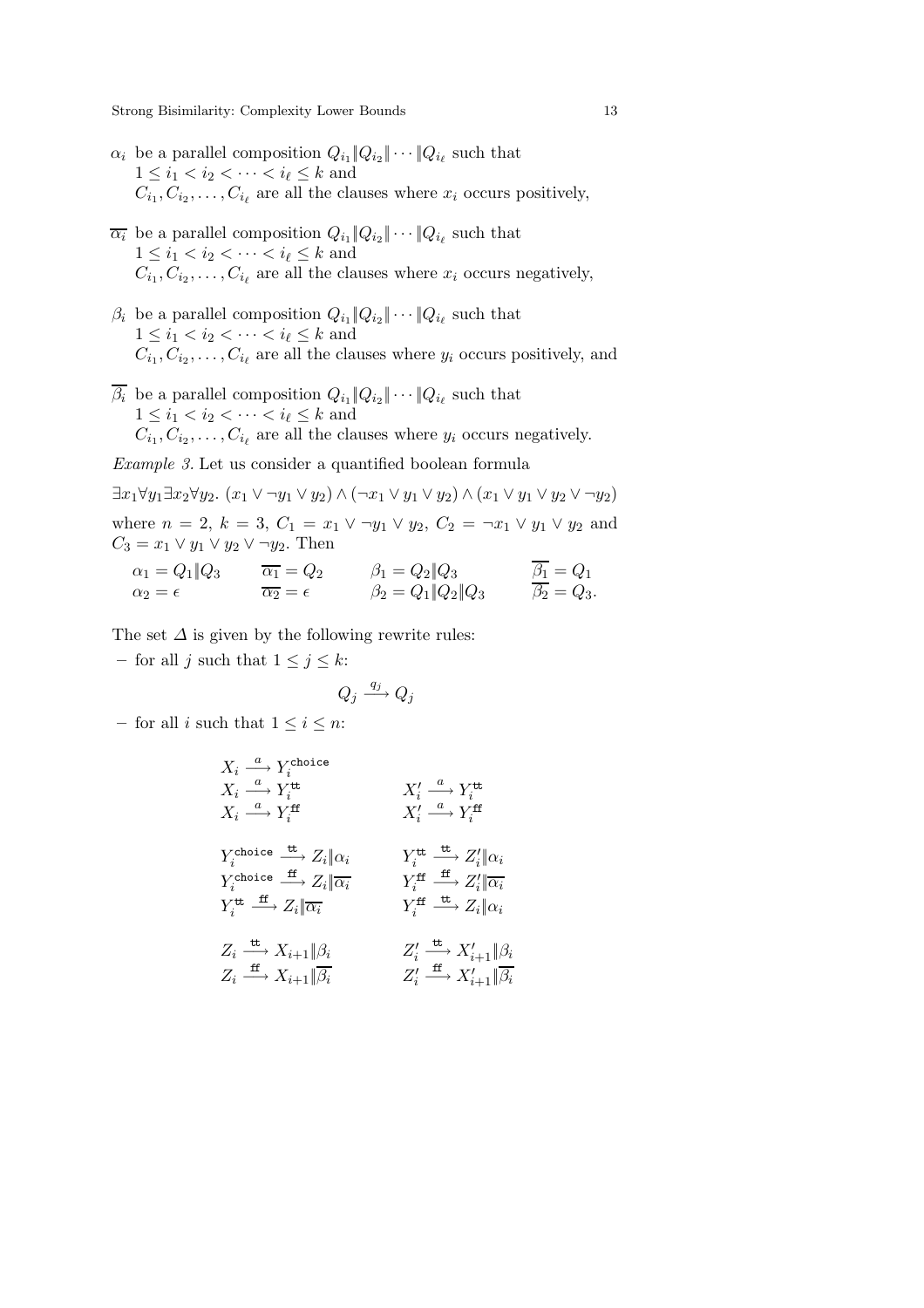**–** and

$$
X_{n+1} \stackrel{a}{\longrightarrow} Q_1 \|Q_2\| \dots \|Q_{k-1}\|Q_k \qquad X'_{n+1} \stackrel{a}{\longrightarrow} \epsilon.
$$

We can see the processes  $(X_1, \Delta)$  and  $(X'_1, \Delta)$  in Figure 5 (if we set  $i = 1$  and  $\gamma_1 = \epsilon$ ). The intuition behind the construction will be explained in terms of bisimulation games and follows the main idea from Subsection 3.1. Consider a bisimulation game starting from the pair of processes  $X_1$  and  $X'_1$ .

The attacker is forced to make the first move by playing  $X_1 \stackrel{a}{\longrightarrow}$  $Y_1^{\text{choice}}$  because in all other possible moves, either from  $X_1$  or  $X'_1$ , the defender can make the resulting processes syntactically equal and hence bisimilar. The defender's answer to the move  $X_1 \stackrel{a}{\longrightarrow} Y_1^{\text{choice}}$ is either (i)  $X_1' \stackrel{a}{\longrightarrow} Y_1^{\text{tt}}$  (this corresponds to setting the variable  $x_1$ to true) or (ii)  $X'_1 \stackrel{a}{\longrightarrow} Y_1^{\text{ff}}$  (this corresponds to setting the variable  $x_1$  to false).

In the next round the attacker is forced to take the action (i) tt or (ii) ff, according to the defender's choice in the first round. Otherwise the attacker loses. The defender can only imitate the same action in the other process. The resulting processes after two rounds are (i)  $Z_1 \| \alpha_1$  and  $Z_1' \| \alpha_1$  or (ii)  $Z_1 \| \overline{\alpha_1}$  and  $Z_1' \| \overline{\alpha_1}$ . Note that it was the defender who had the possibility to decide between adding  $\alpha_1$  (i.e. setting  $x_1$  to true) or  $\overline{\alpha_1}$  (i.e. setting  $x_1$  to false).

In the third round the attacker has the choice of playing either along the action tt or ff, which corresponds to the universal quantifier in front of  $y_1$ . It does not matter in which process the attacker performs the move. The defender has only one possibility how to answer to this move — he must imitate the corresponding move in the other process. The resulting processes are  $X_2|\gamma_2$  and  $X'_2|\gamma_2$  such that  $\gamma_2 = \tilde{\alpha}_1 \| \tilde{\beta}_1$  where  $\tilde{\alpha}_1 \in {\alpha_1, \overline{\alpha_1}}$  and  $\tilde{\beta}_1 \in {\beta_1, \overline{\beta_1}}$  according to the truth values chosen for  $x_1$  (by the defender) and for  $y_1$  (by the attacker). Now the game continues in similar fashion from  $X_2|\gamma_2$ and  $X_2'|\gamma_2$ . Playing some of the actions  $q_1,\ldots,q_k$  cannot make the attacker win since the defender has always the possibility to imitate the same move in the other processes.

Hence if the attacker wants to win he has to reach eventually the states  $X_{n+1}$   $\|\gamma_{n+1}\|$  and  $X'_{n+1}\|\gamma_{n+1}\|$ , and then he performs the move  $X_{n+1}|\gamma_{n+1} \stackrel{a}{\longrightarrow} Q_1|Q_2|\dots|Q_{k-1}|Q_k|\gamma_{n+1}$  to which the defender has only one answer, namely  $X'_{n+1}\parallel \gamma_{n+1} \stackrel{a}{\longrightarrow} \gamma_{n+1}$ . From the states  $Q_1||Q_2|| \dots ||Q_{k-1}||Q_k||\gamma_{n+1}$  and  $\gamma_{n+1}$  the attacker has the possibility to check whether every clause  $C_j$ ,  $1 \leq j \leq k$ , in C is indeed satisfied under the generated truth assignment by using the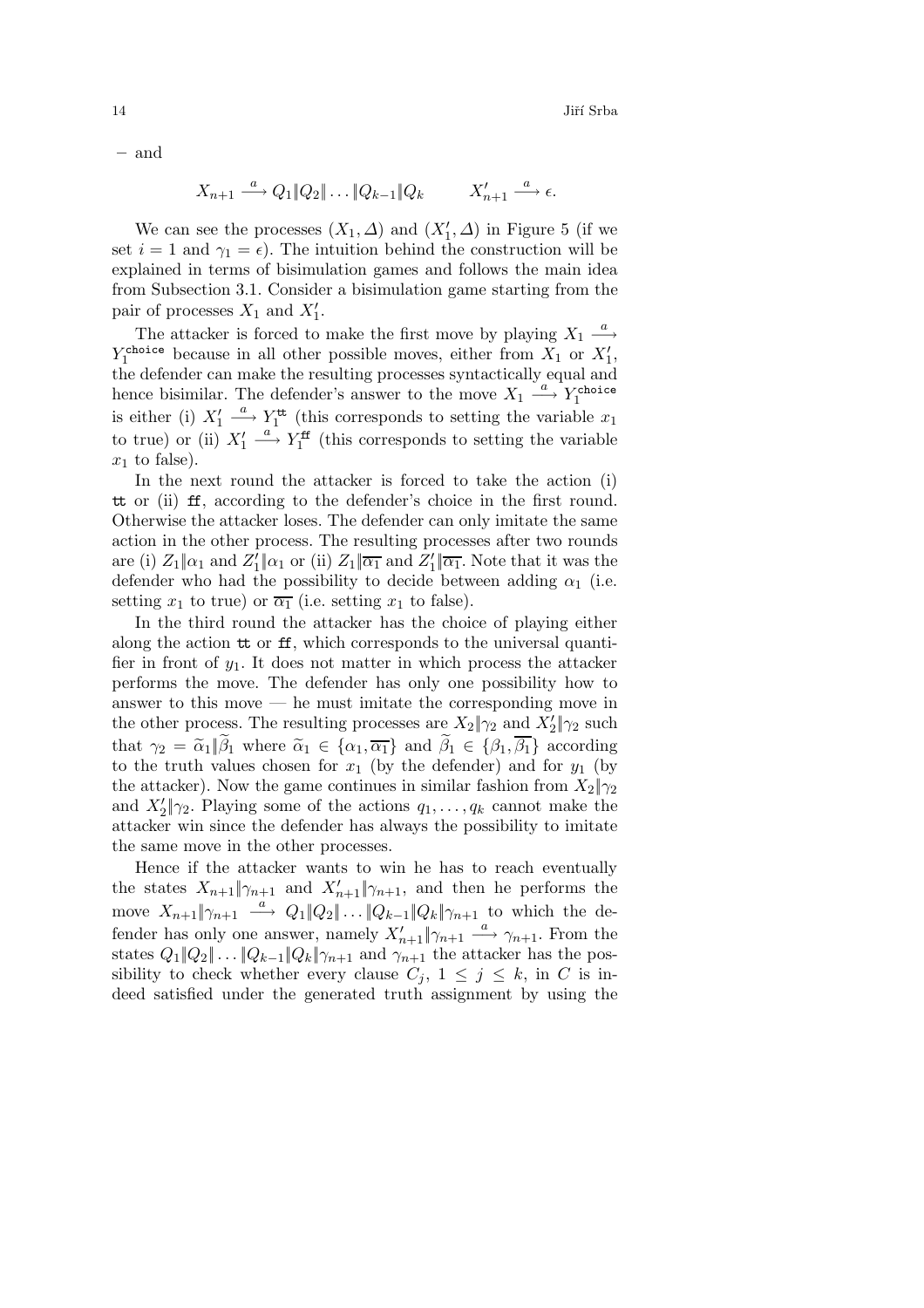

**Fig. 5** Processes  $(X_i \| \gamma_i, \Delta)$  and  $(X'_i \| \gamma_i, \Delta)$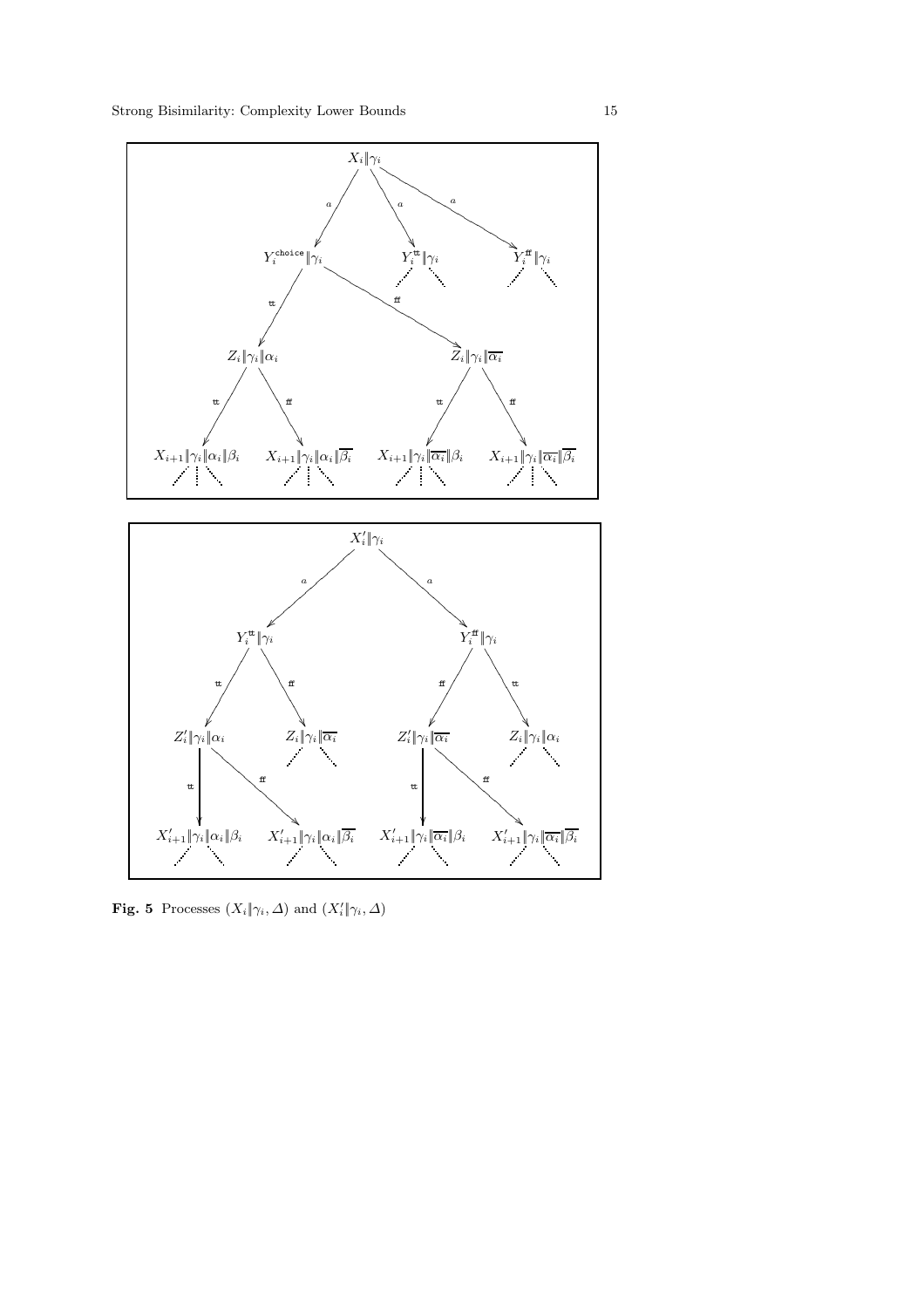$16$  Jiří Srba

rule  $Q_j \stackrel{q_j}{\longrightarrow} Q_j$  in the first process. If the clause  $C_j$  is not satisfied then  $Q_j$  does not appear in  $\gamma_{n+1}$  and the defender loses. If all the clauses in C are satisfied then  $Q_1||Q_2|| \dots ||Q_{k-1}||Q_k||\gamma_{n+1} \sim \gamma_{n+1}$  and the defender wins.

In what follows we formally prove that C is true iff  $(X_1, \Delta) \sim$  $(X'_1, \Delta).$ 

**Lemma 1.** *If*  $(X_1, \Delta) \sim (X'_1, \Delta)$  *then the formula C is true.* 

*Proof.* We show that  $(X_1, \Delta) \nsim (X_1', \Delta)$  under the assumption that C is false. If C is false then  $C'$  defined by

$$
C' \stackrel{\text{def}}{=} \forall x_1 \exists y_1 \forall x_2 \exists y_2 \dots \forall x_n \exists y_n. \ \neg(C_1 \land C_2 \land \dots \land C_k)
$$

is true and we claim that the attacker has a winning strategy in the bisimulation game starting from  $(X_1, \Delta)$  and  $(X'_1, \Delta)$ . The attacker's strategy starts with performing a sequence of actions

$$
a, \widetilde{x}_1, \widetilde{y}_1, \ldots, a, \widetilde{x}_i, \widetilde{y}_i, \ldots, a, \widetilde{x}_n, \widetilde{y}_n, a
$$

where  $\widetilde{x}_i, \widetilde{y}_i \in \{\texttt{tt}, \texttt{ff}\}$  for all  $i, 1 \leq i \leq n$ . The attacker is playing only in the first process  $(X_1, \Delta)$ . The choice of  $\tilde{x}_i$  is done by the defender and of  $\tilde{y}_i$  by the attacker — see the discussion above. This means that whatever values for  $\tilde{x}_1,\ldots,\tilde{x}_n$  are chosen by the defender, the attacker can still decide on values for  $\tilde{y}_1,\ldots,\tilde{y}_n$  such that the generated assignment satisfies the formula  $\neg(C_1 \land C_2 \land \dots \land C_k)$ . Hence there must be some j,  $1 \leq j \leq k$ , such that the clause  $C_j$ is not satisfied. This implies that  $Q_i$  does not occur in the second process. However, the attacker can perform the action  $q_j$  in the first process by using the rule  $Q_j \stackrel{q_j}{\longrightarrow} Q_j$ . Thus the attacker has a winning strategy in the bisimulation game and  $(X_1, \Delta) \nsim (X'_1, \Delta)$ . □

**Lemma 2.** *If the formula* C *is true then*  $(X_1, \Delta) \sim (X'_1, \Delta)$ *.* 

*Proof.* Let us define sets  $AS_i$ , corresponding to the assignments of variables from  $x_1$ ,  $y_1$  to  $x_i$ ,  $y_i$ ,  $1 \leq i \leq n$ , such that the formula

$$
\exists x_{i+1} \forall y_{i+1} \dots \exists x_n \forall y_n. C_1 \land C_2 \land \dots \land C_k
$$

is still true. For  $i \in \{1, ..., n\}$  let  $\mathcal{AS}_i \stackrel{\text{def}}{=}$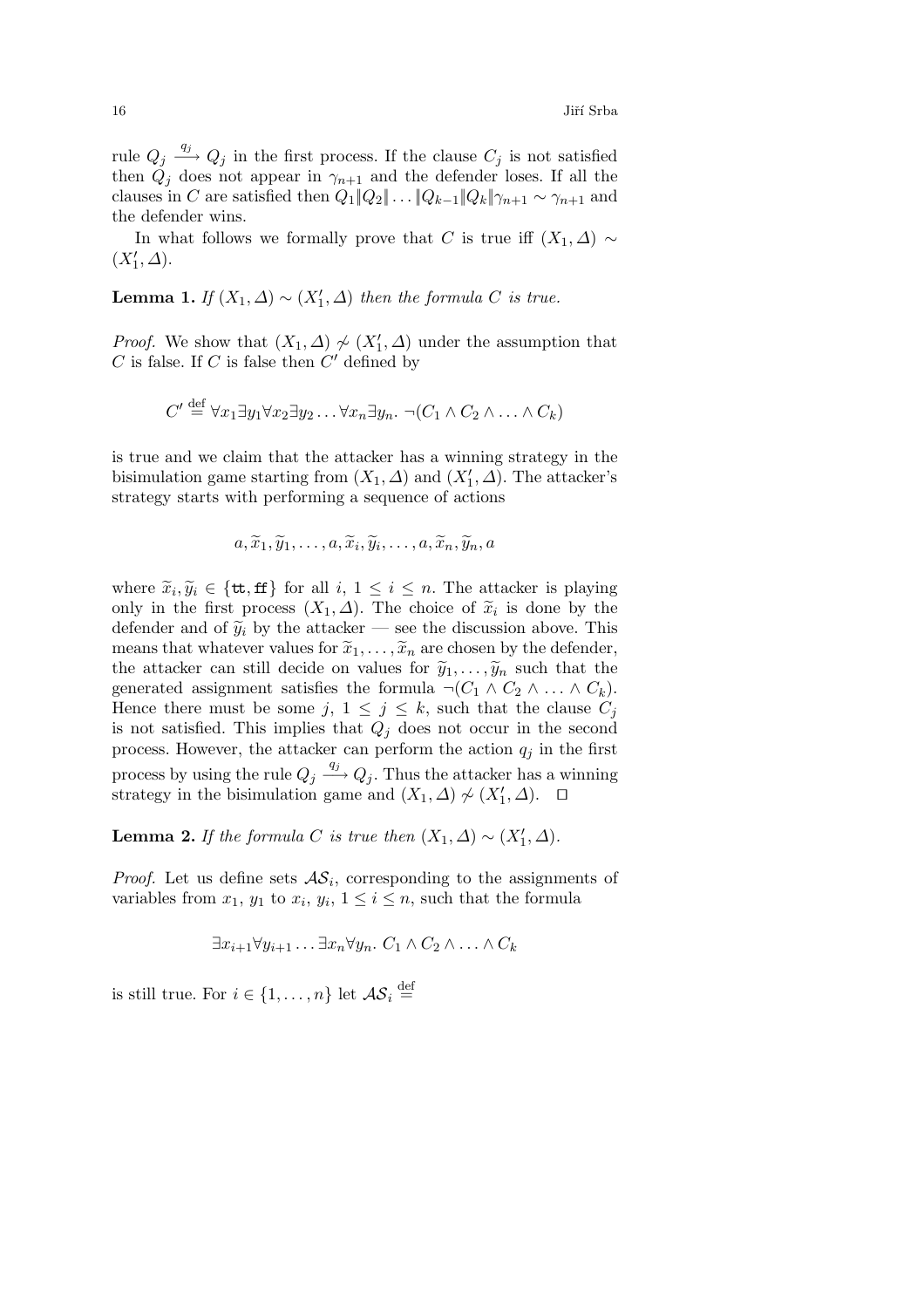$\left\{ \widetilde{\alpha}_{1} \| \widetilde{\beta}_{1} \| \widetilde{\alpha}_{2} \| \widetilde{\beta}_{2} \| \ldots \| \widetilde{\alpha}_{i} \| \widetilde{\beta}_{i} \right.$ 

such that for all  $j, 1 \leq j \leq i$ , it holds that  $\widetilde{\alpha}_j \in {\alpha_j, \overline{\alpha_j}}$ and  $\beta_j \in \{\beta_j, \overline{\beta_j}\}\$ , and under the assignment

$$
x_j = \begin{cases} \text{tt} & \text{if } \widetilde{\alpha}_j = \alpha_j \\ \text{tt} & \text{if } \widetilde{\alpha}_j = \overline{\alpha_j} \end{cases} \quad \text{and} \quad y_j = \begin{cases} \text{tt} & \text{if } \widetilde{\beta}_j = \beta_j \\ \text{tt} & \text{if } \widetilde{\beta}_j = \overline{\beta_j} \end{cases}
$$

the formula  $\exists x_{i+1} \forall y_{i+1} \ldots \exists x_n \forall y_n$ .  $C_1 \land C_2 \land \ldots \land C_k$ is true  $\}$ .

By definition  $\mathcal{AS}_0 \stackrel{\text{def}}{=} \{\epsilon\}$ . In particular,  $\mathcal{AS}_n$  contains all the assignments for which the unquantified formula  $C_1 \wedge C_2 \wedge \ldots \wedge C_k$  is true. The following relation is a strong bisimulation (assuming that the index *i* ranges over the set  $\{1,\ldots,n\}$ .

$$
\{(X_i|\gamma_i, X_i'|\gamma_i) | \gamma_i \in \mathcal{AS}_{i-1}\} \cup \{(Y_i^{\text{choice}}|\gamma_i, Y_i^{\text{tt}}|\gamma_i) | \gamma_i|\alpha_i|\beta_i \in \mathcal{AS}_i \wedge \gamma_i|\alpha_i|\overline{\beta_i} \in \mathcal{AS}_i\} \cup \{(Y_i^{\text{choice}}|\gamma_i, Y_i^{\text{tt}}|\gamma_i) | \gamma_i|\overline{\alpha_i}|\beta_i \in \mathcal{AS}_i \wedge \gamma_i|\overline{\alpha_i}|\overline{\beta_i} \in \mathcal{AS}_i\} \cup \{(Z_i|\gamma_i|\alpha_i, Z_i'|\gamma_i|\alpha_i) | \gamma_i|\alpha_i|\beta_i \in \mathcal{AS}_i \wedge \gamma_i|\overline{\alpha_i}|\overline{\beta_i} \in \mathcal{AS}_i\} \cup \{(Z_i|\gamma_i|\overline{\alpha_i}, Z_i'|\gamma_i|\overline{\alpha_i}) | \gamma_i|\overline{\alpha_i}|\beta_i \in \mathcal{AS}_i \wedge \gamma_i|\overline{\alpha_i}|\overline{\beta_i} \in \mathcal{AS}_i\} \cup \{(X_{n+1}|\gamma_{n+1}, X_{n+1}'|\gamma_{n+1}) | \gamma_{n+1} \in \mathcal{AS}_n\} \cup \{(Q_1|\overline{Q_2}|\dots|\overline{Q_{k-1}}|\overline{Q_k}|\gamma_{n+1}, \gamma_{n+1}) | \gamma_{n+1} \in \mathcal{AS}_n\} \cup \{(E, E) | E \in \mathcal{P}(Const(\Delta))\}
$$

Since  $\mathcal{AS}_0 = \{\epsilon\}$ , we get that the pair  $(X_1, X_1')$  is an element of this relation. Hence we proved that  $(X_1, \Delta) \sim (X'_1, \Delta)$ . □

**Theorem 1.** *Strong bisimilarity of BPP is PSPACE-hard.*

*Proof.* By Lemma 1 and Lemma 2.  $\Box$ 

*Remark 5.* Notice that there are only finitely many reachable states from  $(X_1, \Delta)$  and  $(X'_1, \Delta)$ . Hence  $(X_1, \Delta)$  and  $(X'_1, \Delta)$  are strongly regular processes.

*Remark 6.* Theorem 1 can be easily extended to 1-safe Petri nets where each transition has exactly one input place (for related results about 1-safe Petri nets see e.g. [17]). It is enough to introduce for each  $\alpha_i$ ,  $\overline{\alpha_i}$ ,  $\beta_i$  and  $\overline{\beta_i}$ ,  $1 \leq i \leq n$ , a new set of process constants  $\{Q_1,\ldots,Q_k\}$  to ensure that in each reachable marking there is at most one token in every place.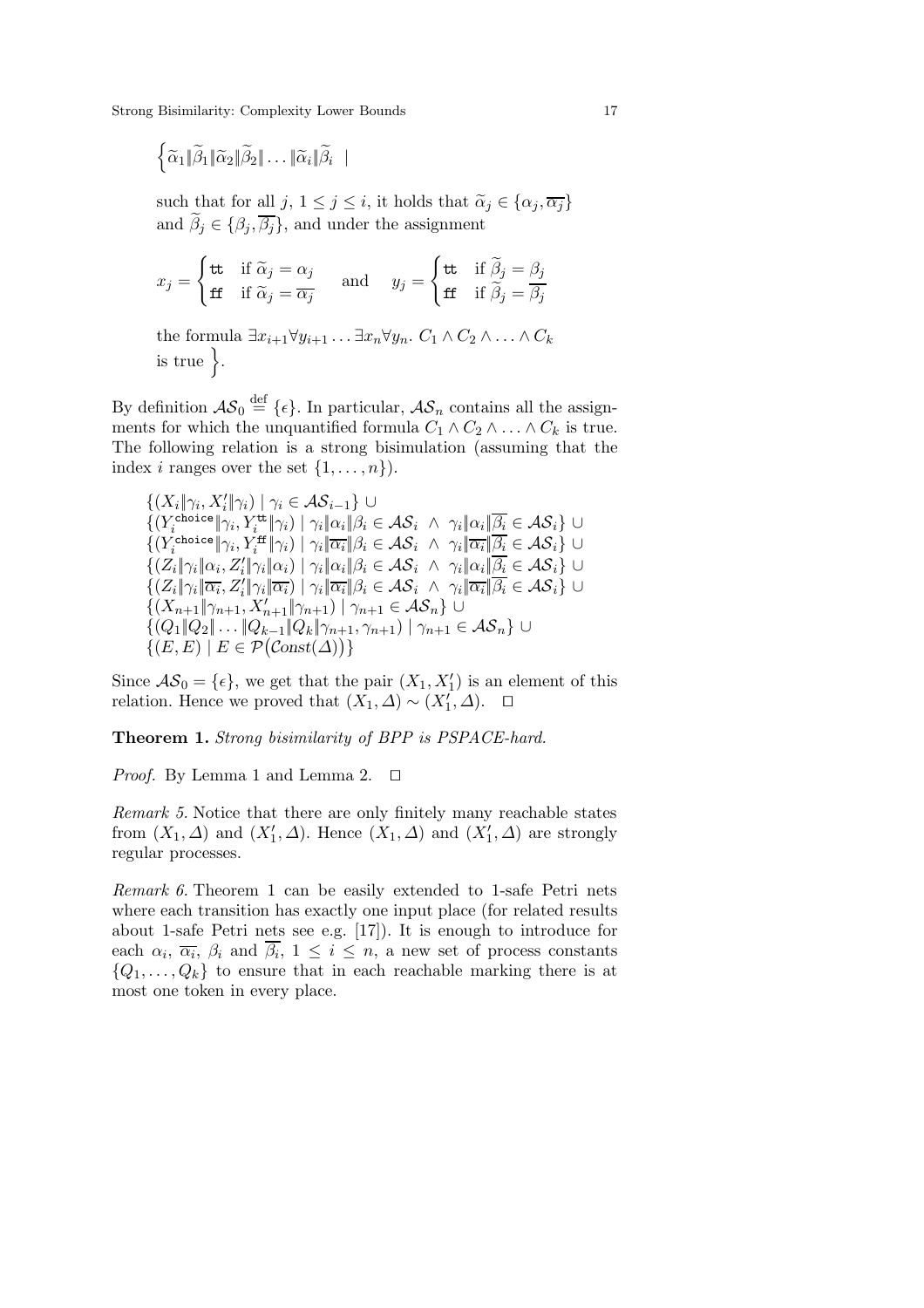# *3.3 Strong Bisimilarity of BPA*

In this subsection we show that strong bisimilarity of BPA is PSPACEhard. The proof is again by reduction from QSAT, using the main idea from Subsection 3.1. However, there is a substantial difference from the proof for BPP explained in the previous subsection. In case of BPP it is easier to check which clauses of a given boolean formula are satisfied because we have a parallel access to all process constants contained in the current state. This technique has to be modified to work for BPA since we have only a sequential access to the process constants contained in the current state, and there is no possibility of remembering any information in e.g. a finite-state control unit as in pushdown systems. Hence we have to encode the information about satisfied clauses in a unary way to achieve our result.

Let

$$
C \equiv \exists x_1 \forall y_1 \exists x_2 \forall y_2 \dots \exists x_n \forall y_n. C_1 \land C_2 \land \dots \land C_k
$$

be an instance of QSAT. Assume that  $Q_1, \ldots, Q_k$  are process constants. For each  $i, 1 \leq i \leq n$ , let

- $\alpha_i$  be a sequential composition  $Q_{i_1}.Q_{i_2}.\cdots.Q_{i_\ell}$  such that  $1 \leq i_1 < i_2 < \cdots < i_\ell \leq k$  and  $C_i, C_i, \ldots, C_i$  are all the clauses where  $x_i$  occurs positively,
- $\overline{\alpha_i}$  be a sequential composition  $Q_{i_1}.Q_{i_2}. \cdots .Q_{i_\ell}$  such that  $1\leq i_1 < i_2 < \cdots < i_\ell \leq k$  and  $C_{i_1}, C_{i_2}, \ldots, C_{i_\ell}$  are all the clauses where  $x_i$  occurs negatively,
- $\beta_i$  be a sequential composition  $Q_{i_1}.Q_{i_2}.\cdots.Q_{i_\ell}$  such that  $1 \leq i_1 < i_2 < \cdots < i_\ell \leq k$  and  $C_i, C_i, \ldots, C_i$  are all the clauses where  $y_i$  occurs positively, and
- $\overline{\beta_i}$  be a sequential composition  $Q_{i_1}.Q_{i_2}.\cdots.Q_{i_\ell}$  such that  $1\leq i_1 < i_2 < \cdots < i_\ell \leq k$  and  $C_i, C_i, \ldots, C_i$  are all the clauses where  $y_i$  occurs negatively.

*Example 4.* Let us consider a quantified formula

 $\exists x_1 \forall y_1 \exists x_2 \forall y_2.$   $(x_1 \vee \neg y_1 \vee y_2) \wedge (\neg x_1 \vee y_1 \vee y_2) \wedge (x_1 \vee y_1 \vee y_2 \vee \neg y_2)$ 

where  $n = 2$ ,  $k = 3$ ,  $C_1 = x_1 \vee \neg y_1 \vee y_2$ ,  $C_2 = \neg x_1 \vee y_1 \vee y_2$  and  $C_3 = x_1 \vee y_1 \vee y_2 \vee \neg y_2$ . Then

$$
\alpha_1 = Q_1 \cdot Q_3 \qquad \overline{\alpha_1} = Q_2 \qquad \beta_1 = Q_2 \cdot Q_3 \qquad \overline{\beta_1} = Q_1 \n\alpha_2 = \epsilon \qquad \beta_2 = Q_1 \cdot Q_2 \cdot Q_3 \qquad \overline{\beta_2} = Q_3.
$$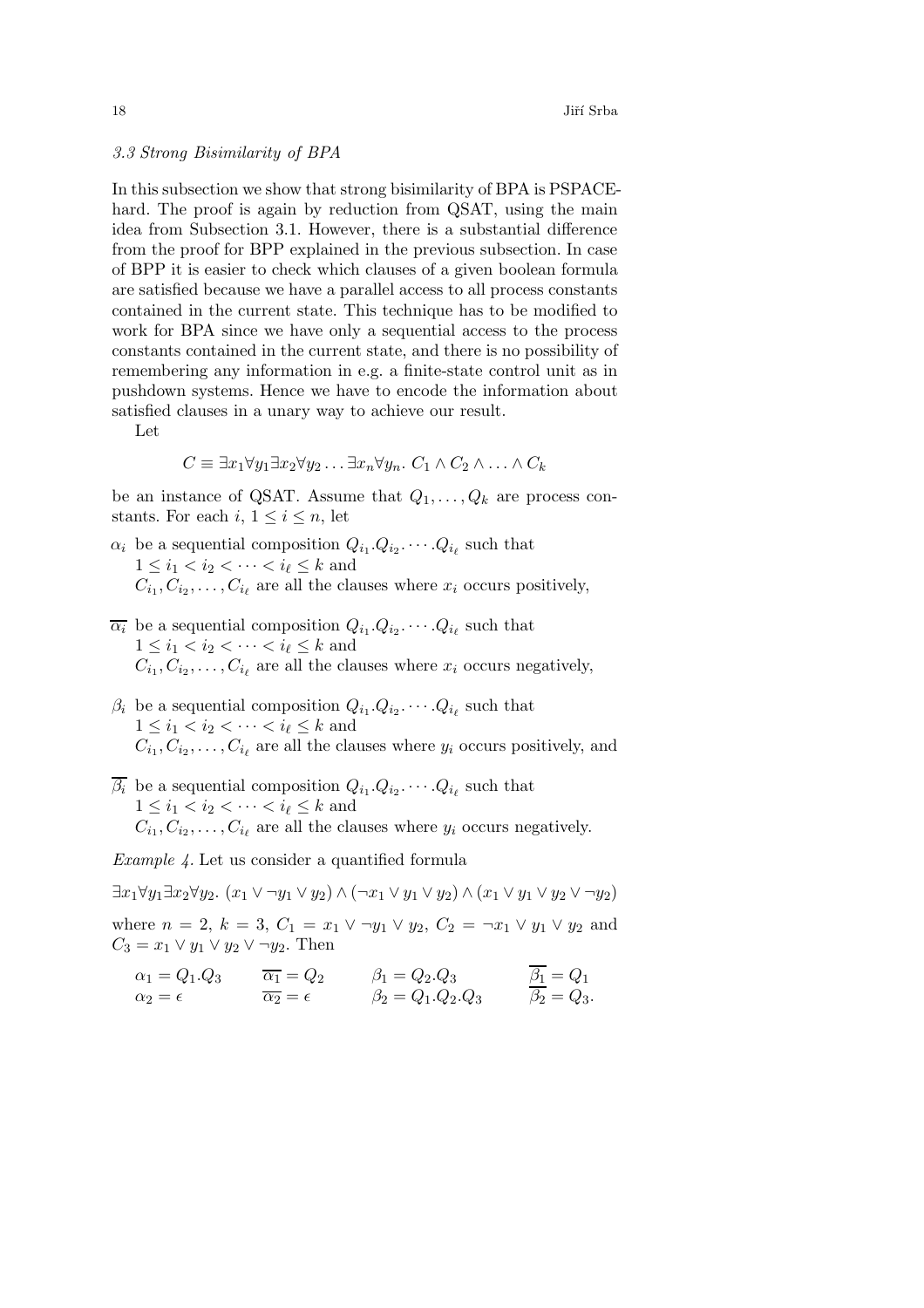Let  $\mathcal{SF}(\gamma)$  be the set of all suffixes of a sequential composition  $\gamma \in \mathcal{S}(\{Q_1,\ldots,Q_k\}),$  i.e.,  $\mathcal{SF}(\gamma) \stackrel{\text{def}}{=} {\{\gamma' \mid \exists \gamma'' \text{ such that } \gamma'', \gamma' = \gamma\}}.$ Let M be the least natural number such that  $M \geq 2n+1$  and  $M = 2^K$ for some natural number  $K > 0$ . Of course,  $M > 1$ .

We define processes  $(X_1.S,\Delta)$  and  $(X'_1.S,\Delta)$  where  $Const(\Delta) \stackrel{\text{def}}{=}$ 

$$
\{A_0, A_1, A_2, \ldots, A_{kK-1}\} \cup \{Q_1, \ldots, Q_k\} \cup \{V_i^{\gamma}, V_i^{\gamma, \text{choice}} | 1 \le i \le n \land \gamma \in \mathcal{SF}(\alpha_i) \cup \mathcal{SF}(\overline{\alpha_i})\} \cup \{V_i^{'\gamma}, V_i^{\gamma, \text{yes}}, V_i^{\gamma, \text{no}} | 1 \le i \le n \land \gamma \in \mathcal{SF}(\alpha_i) \cup \mathcal{SF}(\overline{\alpha_i})\} \cup \{W_i^{\gamma}, W_i^{\gamma, \text{choice}} | 1 \le i \le n \land \gamma \in \mathcal{SF}(\beta_i) \cup \mathcal{SF}(\overline{\beta_i})\} \cup \{W_i^{'\gamma}, W_i^{\gamma, \text{yes}}, W_i^{\gamma, \text{no}} | 1 \le i \le n \land \gamma \in \mathcal{SF}(\beta_i) \cup \mathcal{SF}(\overline{\beta_i})\} \cup \{X_i, Y_i^{\text{choice}}, Z_i, X_i^{\prime}, Y_i^{\text{tt}}, Y_i^{\text{ft}}, Z_i^{\prime} | 1 \le i \le n\} \cup \{X_{n+1}, X_{n+1}^{\prime}, S\}
$$

and  $\mathcal{A}ct(\Delta) \stackrel{\text{def}}{=} \{a, c, \texttt{tt}, \texttt{ff}, \texttt{yes}, \texttt{no}, s\}.$  The first part of the rewrite system  $\Delta$  consists of the rewrite rules:

$$
A_0 \xrightarrow{c} \epsilon
$$
  
\n
$$
A_\ell \xrightarrow{c} A_{\ell-1}.A_{\ell-2}. \cdots .A_1.A_0 \qquad \text{for all } \ell, 1 \le \ell \le kK - 1
$$
  
\n
$$
Q_j \xrightarrow{c} A_{jK-1}.A_{jK-2}. \cdots .A_1.A_0 \qquad \text{for all } j, 1 \le j \le k.
$$

*Remark 7.* Notice that the size of the previously introduced rewrite rules is polynomial w.r.t. the size of the formula  $C.$  Moreover  $A_\ell \stackrel{c^{2^\ell}}{\longrightarrow} \epsilon$ for all  $\ell$ ,  $0 \leq \ell \leq kK - 1$ , which implies by using the equation  $2^{jK} = M^j$  that  $Q_j \stackrel{c^{M^j}}{\longrightarrow} \epsilon$  for all  $j, 1 \leq j \leq k$ . Hence  $Q_j$  can perform exactly  $M^j$  transitions labelled by the "counting" action c and then disappears.

The intuition is that each clause  $C_j$ ,  $1 \leq j \leq k$ , is coded by the process constant  $Q_j$ , which enables to perform exactly  $M^j$  of c actions. The key idea of our proof is then that the defender and the attacker will choose truth values for the variables  $x_1, \ldots, x_n$  and  $y_1, \ldots, y_n$ , respectively. During this process some of the clauses  $C_1, \ldots, C_k$  become satisfied, and the defender will have the possibility to add the corresponding process constants  $Q_1, \ldots, Q_k$  to the current state.

Moreover, the defender will be able to select which of the process constants (corresponding to the satisfied clauses) appear in the current state in such a way that each of them appears there exactly once.

The following lemma shall be essential for proving our reduction correct.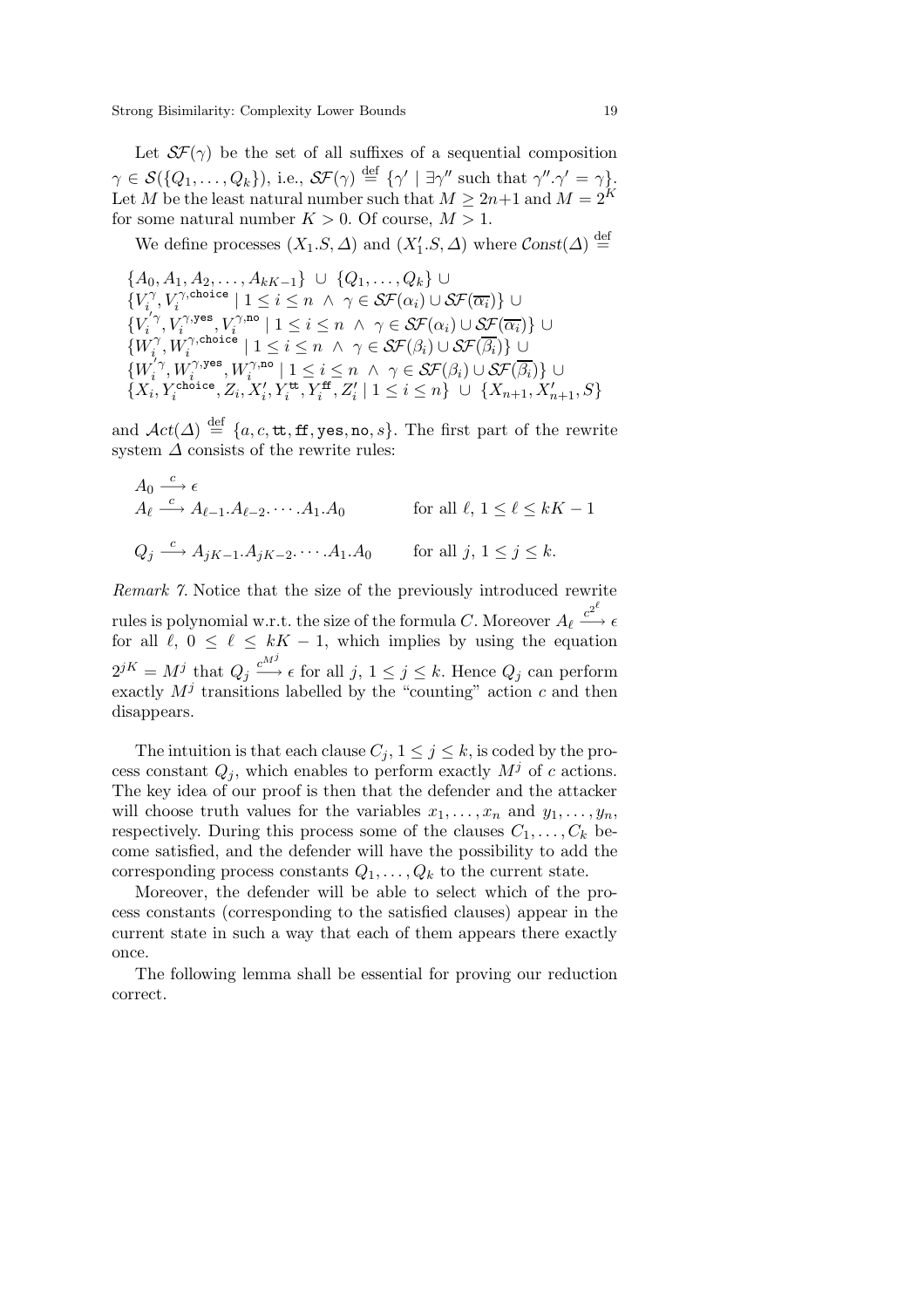**Lemma 3.** *Assume that* M *and* k *are constants introduced above, i.e.,*  $M > 1$  *and*  $k > 0$ *. Let*  $a_j$ *,*  $1 \leq j \leq k$ *, be natural numbers such that*  $0 \leq a_i \leq M - 1$  *for all j. The following two statements are equivalent:*

(i) 
$$
\sum_{j=1}^{k} a_j M^j = \sum_{j=1}^{k} M^j
$$
 (ii)  $a_j = 1$  for all  $j, 1 \le j \le k$ .

*Proof.* By uniqueness of M-ary representations. Obviously *(ii)* implies (i). By induction on k we prove the other direction. If  $k = 1$  then  $a_1M = M$  immediately gives that  $a_1 = 1$ . Let  $\sum^{k+1}$  $\sum_{j=1}$  $a_j M^j = \sum^{k+1}$  $\sum_{j=1}$  $M^j$ . Since  $a_j \leq M - 1$  for all  $j, 1 \leq j \leq k + 1$ , we get that

$$
\sum_{j=1}^{k} a_j M^j \le \sum_{j=1}^{k} (M-1)M^j = (M-1)M \cdot \sum_{j=0}^{k-1} M^j =
$$
  

$$
(M-1)M \cdot \frac{M^k - 1}{M-1} = M^{k+1} - M < M^{k+1}.
$$

Let us now consider the equation

$$
\sum_{j=1}^{k} a_j M^j + a_{k+1} M^{k+1} = \sum_{j=1}^{k} M^j + M^{k+1}.
$$

The fact that  $\sum_{k=1}^{k}$  $\sum_{j=1}$  $a_jM^j \lt M^{k+1}$  gives that  $a_{k+1} \geq 1$ . On the other hand  $\sum_{k=1}^{k}$  $\sum_{j=1}$  $M^j = M \cdot \sum^{k-1}$  $\sum_{j=0}$  $M^{j} = M \cdot \frac{M^{k}-1}{M-1} < M^{k+1}$ , which implies that  $a_{k+1} \leq 1$ . Hence  $a_{k+1} = 1$  and the following equation must be satisfied

$$
\sum_{j=1}^{k} a_j M^j = \sum_{j=1}^{k} M^j.
$$

By induction hypothesis  $a_j = 1$  also for all  $j, 1 \le j \le k$ .  $\Box$ 

We continue with the definition of the set of rewrite rules  $\Delta$ . For all  $i, 1 \leq i \leq n$ , and  $Q.\gamma \in \mathcal{SF}(\alpha_i) \cup \mathcal{SF}(\overline{\alpha_i})$  where  $Q \in \{Q_1, \ldots, Q_k\}$ and  $\gamma \in \mathcal{S}(\{Q_1,\ldots,Q_k\})$ ,  $\Delta$  contains the rules: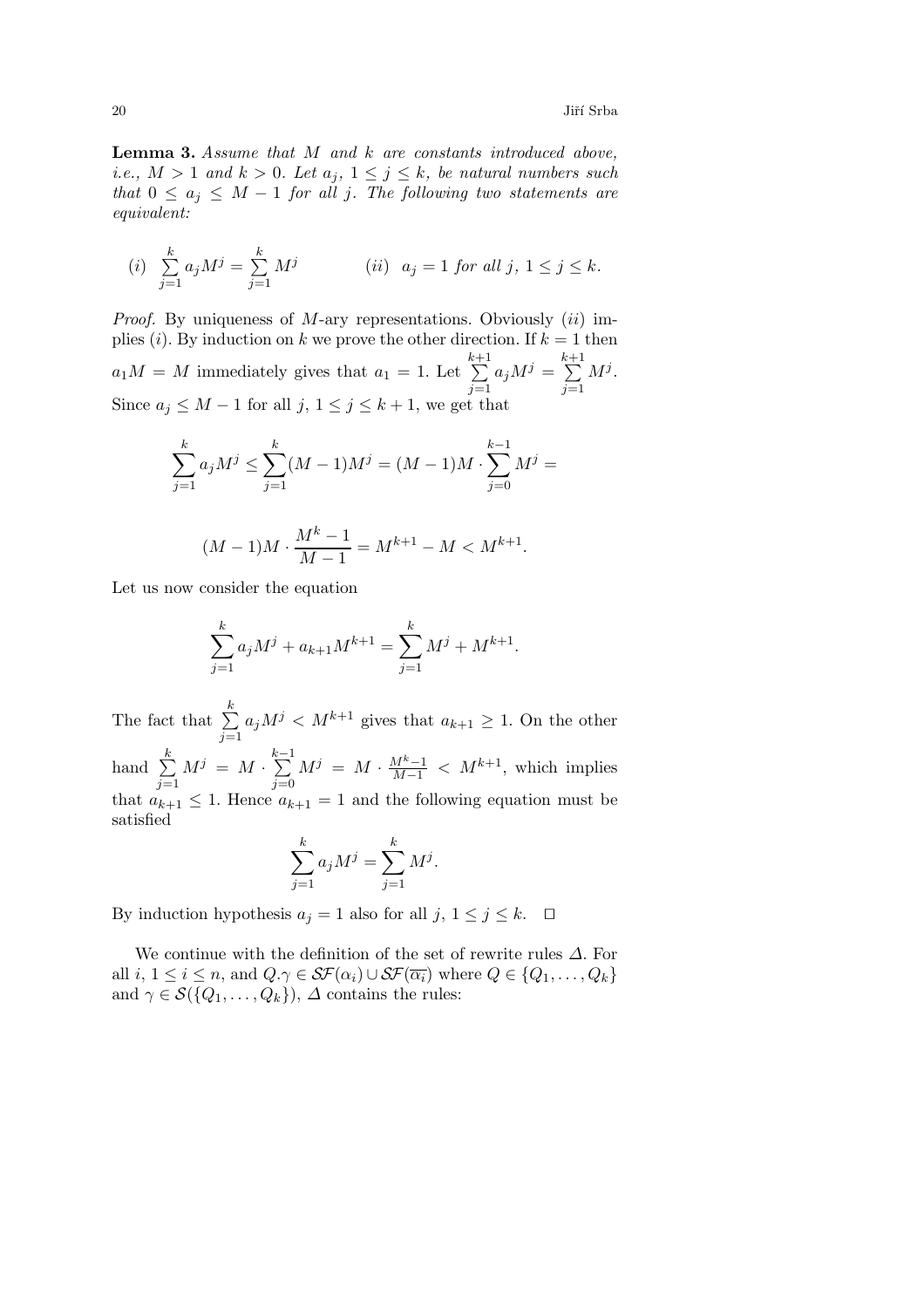V Q.γ i <sup>a</sup> −→ V Q.γ,choice i V Q.γ i <sup>a</sup> −→ V Q.γ,yes <sup>i</sup> <sup>V</sup> <sup>0</sup> Q.γ i <sup>a</sup> −→ V Q.γ,yes i V Q.γ i <sup>a</sup> −→ V Q.γ,no <sup>i</sup> <sup>V</sup> <sup>0</sup> Q.γ i <sup>a</sup> −→ V Q.γ,no i V Q.γ,choice i yes −→ V <sup>γ</sup> <sup>i</sup> .Q V Q.γ,yes i yes −→ V <sup>0</sup> γ <sup>i</sup> .Q V Q.γ,choice i no −→ V <sup>γ</sup> <sup>i</sup> <sup>V</sup> Q.γ,no i no −→ V <sup>0</sup> γ i V Q.γ,yes i no −→ V <sup>γ</sup> <sup>i</sup> <sup>V</sup> Q.γ,no i yes −→ V <sup>γ</sup> <sup>i</sup> .Q.

Similarly, for all i,  $1 \leq i \leq n$ , and  $Q.\gamma \in \mathcal{SF}(\beta_i) \cup \mathcal{SF}(\overline{\beta_i})$  where  $Q \in \{Q_1, \ldots, Q_k\}$  and  $\gamma \in \mathcal{S}(\{Q_1, \ldots, Q_k\})$ ,  $\Delta$  contains the rules:

$$
\begin{array}{llll} W_i^{Q,\gamma} \stackrel{a}{\longrightarrow} W_i^{Q,\gamma,\text{choice}} & & & \\ W_i^{Q,\gamma} \stackrel{a}{\longrightarrow} W_i^{Q,\gamma,\text{geo}} & & W_i^{'Q,\gamma} \stackrel{a}{\longrightarrow} W_i^{Q,\gamma,\text{yes}} \\ W_i^{Q,\gamma} \stackrel{a}{\longrightarrow} W_i^{Q,\gamma,\text{no}} & & W_i^{'Q,\gamma} \stackrel{a}{\longrightarrow} W_i^{Q,\gamma,\text{no}} \\ W_i^{Q,\gamma,\text{choice}} \stackrel{\text{yes}}{\longrightarrow} W_i^{\gamma}.Q & & W_i^{Q,\gamma,\text{yes}} \stackrel{\text{yes}}{\longrightarrow} W_i^{'\gamma}.Q \\ W_i^{Q,\gamma,\text{choice}} \stackrel{\text{no}}{\longrightarrow} W_i^{\gamma} & & W_i^{Q,\gamma,\text{no}} \stackrel{\text{no}}{\longrightarrow} W_i^{'\gamma} \\ W_i^{Q,\gamma,\text{po}} & & W_i^{Q,\gamma,\text{no}} \stackrel{\text{no}}{\longrightarrow} W_i^{'\gamma}.Q. \end{array}
$$

Assume now a bisimulation game starting from the pair  $(V_i^{\alpha_i}, \Delta)$ and  $(V_i^{'\alpha_i}, \Delta)$ . As shown in Subsection 3.1, either in some round the states become syntactically equal, or the defender has the possibility to choose in the first round the next states (i)  $V_i^{\alpha_i, \text{choice}}$  and  $V_i^{\alpha_i, \text{price}}$  or (ii)  $V_i^{\alpha_i, \text{choice}}$  and  $V_i^{\alpha_i, \text{noise}}$ . This means that in the next round a process constant  $Q$  such that  $\alpha_i = Q \cdot \alpha'_i$  for some  $\alpha'_i$  is either (i) added to the current state or (ii) left out. Now the game continues either from (i)  $V_i^{\alpha'_i} Q$  and  $V_i^{'\alpha'_i} Q$  or from (ii)  $V_i^{\alpha'_i}$  and  $V_i^{'\alpha'_i}$ . This repeats in similar fashion until the states  $V_i^{\epsilon} \cdot \gamma_i$  and  $V_i^{\prime \epsilon} \cdot \gamma_i$  are reached, such that  $\gamma_i$  is some subsequence of  $\alpha_i$  (in a reverse order) and it was the defender who had the possibility to decide which of the process constants contained in  $\alpha_i$  appear also in  $\gamma_i$ .

The same happens if we start playing the bisimulation game from  $(V_i^{\overline{\alpha_i}}, \Delta)$  and  $(V_i^{'\overline{\alpha_i}}, \Delta)$ , or  $(W_i^{\beta_i}, \Delta)$  and  $(W_i^{'\beta_i}, \Delta)$ , or  $(W_i^{\beta_i}, \Delta)$  and  $(W_i^{'\beta_i}, \Delta).$ 

We finish the definition of  $\Delta$  by adding the rules:

 $-$  for all *i*,  $1 \leq i \leq n$ :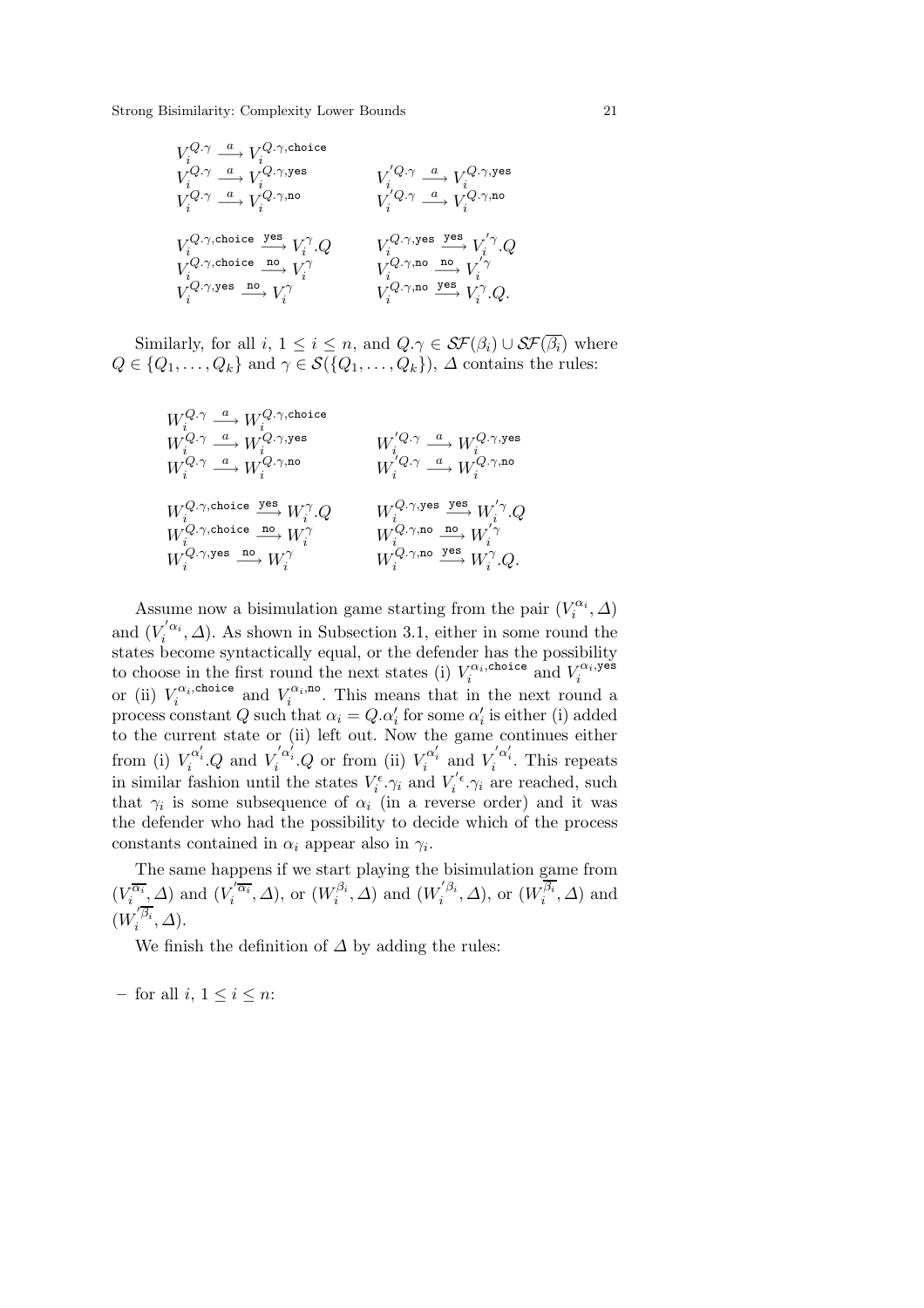$$
\begin{array}{ccc} X_i \stackrel{a}{\longrightarrow} Y_i^{\text{choice}} & & \\ X_i \stackrel{a}{\longrightarrow} Y_i^{\text{tt}} & & X_i' \stackrel{a}{\longrightarrow} Y_i^{\text{tt}} \\ X_i \stackrel{a}{\longrightarrow} Y_i^{\text{ff}} & & X_i' \stackrel{a}{\longrightarrow} Y_i^{\text{tt}} \\ Y_i^{\text{choice}} \stackrel{\text{tt}}{\longrightarrow} Y_i^{\text{ff}} & & X_i' \stackrel{a}{\longrightarrow} Y_i^{\text{ff}} \\ Y_i^{\text{choice}} \stackrel{\text{tt}}{\longrightarrow} V_i^{\alpha_i} & & Y_i^{\text{tt}} \stackrel{\text{tt}}{\longrightarrow} V_i^{'\alpha_i} \\ Y_i^{\text{choice}} \stackrel{\text{tt}}{\longrightarrow} V_i^{\overline{\alpha_i}} & & Y_i^{\text{ff}} \stackrel{\text{tt}}{\longrightarrow} V_i^{'\alpha_i} \\ Y_i^{\text{tt}} \stackrel{\text{tt}}{\longrightarrow} V_i^{\overline{\alpha_i}} & & Y_i^{\text{ff}} \stackrel{\text{tt}}{\longrightarrow} V_i^{'\alpha_i} \\ Y_i^{\text{tt}} \stackrel{\text{tt}}{\longrightarrow} V_i^{'\alpha_i} & & Y_i^{\text{ff}} \stackrel{\text{tt}}{\longrightarrow} V_i^{'\alpha_i} \\ Y_i^{\text{tt}} \stackrel{\text{tt}}{\longrightarrow} V_i^{'\alpha_i} & & Y_i^{\text{tt}} \stackrel{\text{tt}}{\longrightarrow} V_i^{'\alpha_i} \\ Z_i \stackrel{\text{tt}}{\longrightarrow} W_i^{\beta_i} & & Z_i' \stackrel{\text{tt}}{\longrightarrow} W_i^{'\beta_i} \\ Z_i \stackrel{\text{tt}}{\longrightarrow} W_i^{'\beta_i} & & Z_i' \stackrel{\text{tt}}{\longrightarrow} W_i^{'\beta_i} \\ W_i^{\epsilon} \stackrel{a}{\longrightarrow} X_{i+1} & & W_i^{'\epsilon} \stackrel{a}{\longrightarrow} X_{i+1}' \\ \end{array}
$$

**–** and

$$
X_{n+1} \xrightarrow{a} Q_1 \cdot Q_2 \cdot \ldots \cdot Q_{k-1} \cdot Q_k \cdot S \qquad X'_{n+1} \xrightarrow{a} \epsilon \qquad S \xrightarrow{s} S.
$$

**Lemma 4.** *If*  $(X_1.S, \Delta) \sim (X'_1.S, \Delta)$  *then the formula C is true.* 

*Proof.* We show that  $(X_1.S,\Delta) \nsim (X'_1.S,\Delta)$  under the assumption that  $C$  is false. If  $C$  is false then  $C'$  defined by

$$
C' \stackrel{\text{def}}{=} \forall x_1 \exists y_1 \forall x_2 \exists y_2 \dots \forall x_n \exists y_n. \ \neg(C_1 \land C_2 \land \dots \land C_k)
$$

is true and we claim that the attacker has a winning strategy in the bisimulation game starting from  $(X_1.S,\Delta)$  and  $(X'_1.S,\Delta)$ . As mentioned in Subsection 3.1, in the first round the attacker is forced to perform the move  $X_1.S \xrightarrow{a} Y_1^{\text{choice}}.S.$  The defender can respond either by (i)  $X'_1.S \stackrel{a}{\longrightarrow} Y_1^{\mathsf{tt}}.S$  (which corresponds to setting the variable  $x_1$  to true) or by (ii)  $X'_1.S \stackrel{a}{\longrightarrow} Y_1^{\text{ff}}.S$  (which corresponds to setting the variable  $x_1$  to false). In the second round the attacker performs the action (i)  $\pm$  or (ii)  $\pm$ , and the defender must answer by the same action in the other process. Now the game continues from (i)  $V_1^{\alpha_1}.S$ and  $V_1^{'\alpha_1}.S$  or (ii)  $V_1^{\overline{\alpha_1}}.S$  and  $V_1^{'\overline{\alpha_1}}.S$ . Within the next (i)  $2 \cdot |\alpha_1|$  or (ii)  $2 \cdot |\overline{\alpha_1}|$  rounds (where |w| is the length of w) the defender has the possibility to choose some subsequence of (i)  $\alpha_1$  or (ii)  $\overline{\alpha_1}$  and add it in a reverse order to the current state. Then the game continues either from (i)  $V_1^{\epsilon} \gamma_1 S$  and  $V_1^{'\epsilon} \gamma_1 S$  or (ii)  $V_1^{\epsilon} \overline{\gamma_1} S$  and  $V_1^{'\epsilon} \overline{\gamma_1} S$ , such that (i)  $\gamma_1$  is a subsequence (in a reverse order and chosen by the defender) of  $\alpha_1$  or (ii)  $\overline{\gamma_1}$  is a subsequence (in a reverse order and chosen by the defender) of  $\overline{\alpha_1}$ . The players have only one possible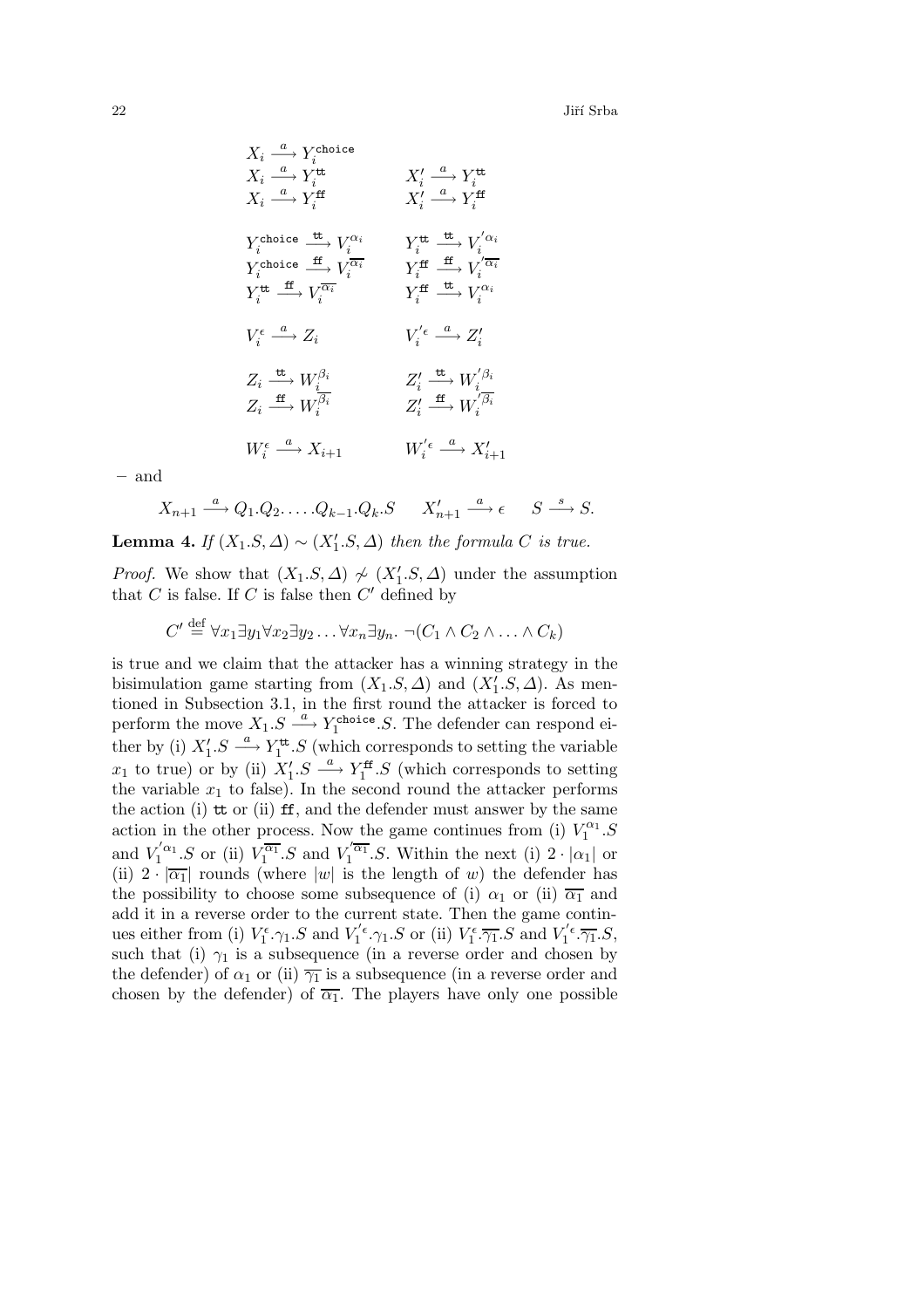continuation of the game by using the rewrite rules  $V_1^{\epsilon} \stackrel{a}{\longrightarrow} Z_1$  and  $V_1^{'\epsilon} \stackrel{a}{\longrightarrow} Z_1'$ , thus reaching the states (i)  $Z_1.\gamma_1.S$  and  $Z_1'.\gamma_1.S$  or (ii)  $Z_1.\overline{\gamma_1}.S$  and  $Z'_1.\overline{\gamma_1}.S$ .

Now, it is the attacker who has the possibility of making a choice between the rewrite rules  $Z_1 \stackrel{\text{tt}}{\longrightarrow} W_1^{\beta_1}$  or  $Z_1 \stackrel{\text{ff}}{\longrightarrow} W_1^{\overline{\beta_1}}$  in the first process. This corresponds to setting the variable  $y_1$  to true or false. The defender can only imitate the same action by using the rules  $Z'_1 \stackrel{\text{tt}}{\longrightarrow} W_1^{'\beta_1}$  or  $Z'_1 \stackrel{\text{ff}}{\longrightarrow} W_1^{'\overline{\beta_1}}$  in the other process. From the current states starting with  $W_1^{\beta_1}$  and  $W_1^{'\beta_1}$ , or  $W_1^{\beta_1}$  and  $W_1^{'\beta_1}$ , the same happens as before: the defender has the possibility of choosing a subsequence  $\delta_1$  (in a reverse order) of  $\beta_1$  or a subsequence  $\overline{\delta_1}$  (in a reverse order) of  $\beta_1$ . So precisely after  $2 \cdot |\beta_1|$  or  $2 \cdot |\beta_1|$  rounds the following four possible pairs of states can be reached: (1)  $W_1^{\epsilon}$ . $\delta_1$ . $\gamma_1$ .S and  $W_1^{'\epsilon}. \delta_1.\gamma_1.S, \text{ or } (2) W_1^{\epsilon}. \delta_1.\overline{\gamma_1}.S \text{ and } W_1^{'\epsilon}. \delta_1.\overline{\gamma_1}.S, \text{ or } (3) W_1^{\epsilon}.\overline{\delta_1}.\gamma_1.S$ and  $W_1^{'\epsilon} \cdot \overline{\delta_1} \cdot \gamma_1 S$ , or (4)  $W_1^{\epsilon} \cdot \overline{\delta_1} \cdot \overline{\gamma_1} S$  and  $W_1^{'\epsilon} \cdot \overline{\delta_1} \cdot \overline{\gamma_1} S$ . We have now only one possible continuation of the game in the next round, reaching the states (1)  $X_2.\delta_1.\gamma_1.S$  and  $X'_2.\delta_1.\gamma_1.S$ , or (2)  $X_2.\delta_1.\overline{\gamma_1}.S$  and  $X_2' \delta_1 \cdot \overline{\gamma_1}.S$ , or (3)  $X_2 \cdot \delta_1 \cdot \gamma_1.S$  and  $X_2' \cdot \delta_1 \cdot \gamma_1.S$ , or (4)  $X_2 \cdot \delta_1 \cdot \overline{\gamma_1}.S$  and  $X_2'.\delta_1.\overline{\gamma_1}.S.$ 

We remind the reader of the fact that the defender had the possibility to set the variable  $x_1$  to true or false, and the attacker decided on the truth value for the variable  $y_1$ . In the meantime, all the process constants from  $\{Q_1,\ldots,Q_k\}$  corresponding to the clauses that became satisfied by this assignment could have been potentially added to the current state, but it was the defender who had the possibility to filter some of them out.

In the next rounds the same schema of the game repeats, until we reach the states  $X_{n+1} \omega S$  and  $X'_{n+1} \omega S$ . The defender decides on the truth values for each of the variables  $x_2, \ldots, x_n$ , and the attacker has the possibility to respond by choosing the truth values for the variables  $y_2, \ldots, y_n$ . During this some of the clauses appear to be satisfied and  $\omega$  consists of a selection (made by the defender) of process constants corresponding to these clauses.

Since we assume that the formula  $C'$  is true, the attacker can decide on the truth values for  $y_1, \ldots, y_n$  in such a way that at least one of the clauses  $C_1, \ldots, C_k$  is not satisfied. Let us suppose that it is  $C_m$  for some  $m, 1 \leq m \leq k$ , that is not satisfied. Hence  $Q_m$  cannot appear in  $\omega$  and the attacker has the following winning strategy. He plays  $X_{n+1}\omega.S \stackrel{a}{\longrightarrow} Q_1.Q_2.\ldots.Q_{k-1}.Q_k.S.\omega.S$ , to which the defender can only answer by  $X'_{n+1} \omega S \stackrel{a}{\longrightarrow} \omega S$ .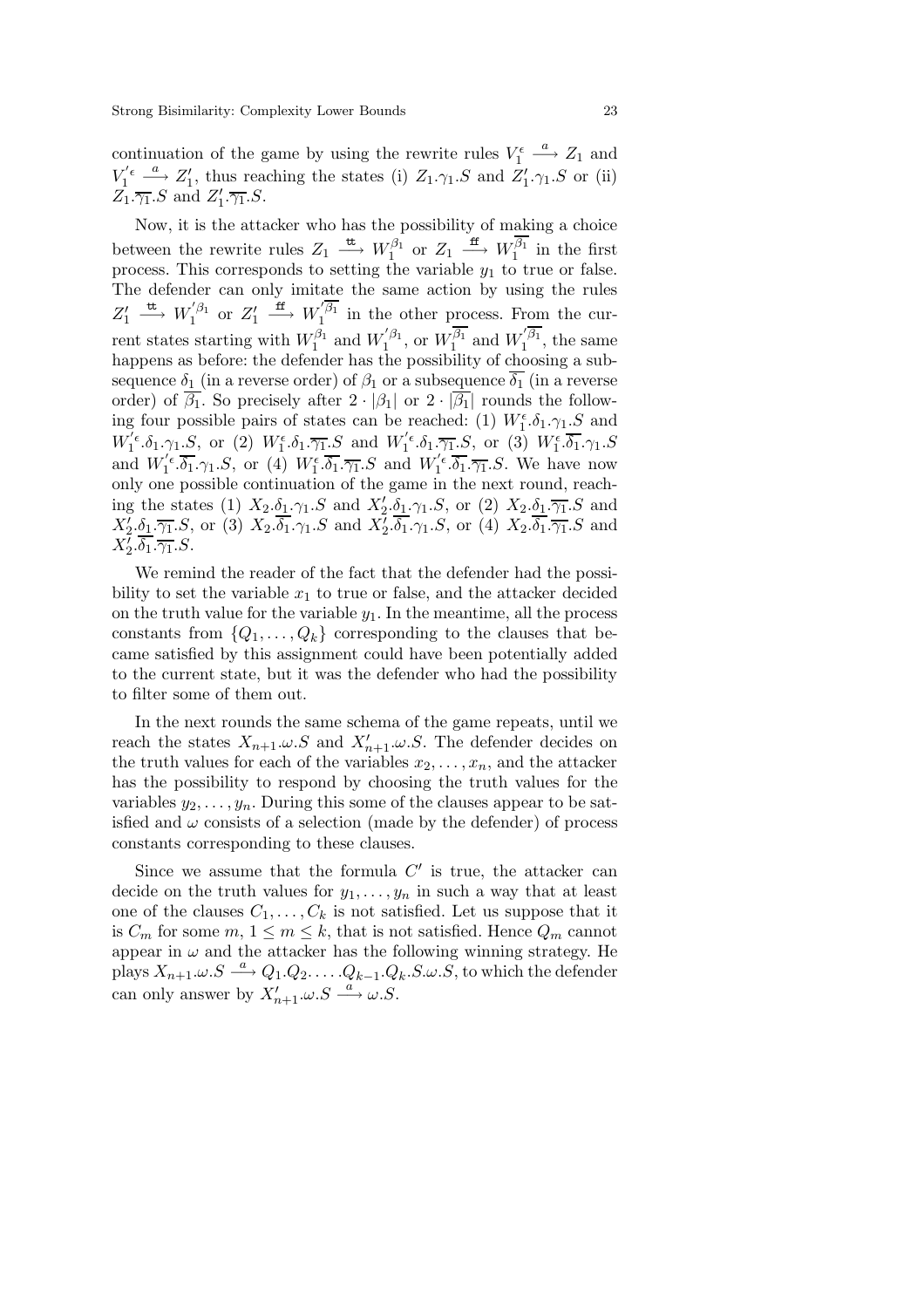$24$  Jiří Srba

The state  $Q_1 . Q_2 . \ldots . Q_{k-1} . Q_k . S . \omega . S$  can perform exactly  $\sum_{j=1}^k M^j$ of actions c (see Remark 7) followed by an infinite sequence of actions s. On the other hand,  $\omega.S$  can never perform exactly  $\sum_{j=1}^{k} M^j$  of actions  $c$  and then the infinite sequence of actions  $s$ . This follows from the fact that  $Q_m$  does not appear in  $\omega$  and from Lemma 3 — obviously, any process constant from  $\{Q_1, \ldots, Q_k\}$  can occur at most  $2n$ times in  $\omega$  (2n  $\leq M-1$ ), which justifies the assumption of Lemma 3.

Hence the attacker has a winning strategy which implies that  $(X_1.S, \Delta) \not\sim (X'_1.S, \Delta)$ . □

**Lemma 5.** *If the formula* C *is true then*  $(X_1.S, \Delta) \sim (X'_1.S, \Delta)$ *.* 

*Proof.* Assume a bisimulation game starting from the pair  $(X_1.S, \Delta)$ and  $(X_1'.S,\Delta)$ . We show that the defender has a winning strategy. As mentioned in Subsection 3.1 and in the proof above, the attacker is forced to play according to a strictly defined strategy, otherwise the defender can make the resulting processes immediately syntactically equal and hence bisimilar. As shown before the defender can make the choices between setting the variables  $x_1, \ldots, x_n$  to true or false, whereas the attacker can decide on truth values for  $y_1, \ldots, y_n$ . Thus the defender can play the bisimulation game such that finally every clause  $C_1, \ldots, C_k$  in C is satisfied. The defender has the possibility to add the corresponding process constants  $Q_1, \ldots, Q_k$  to the current state in such a way that when reaching the states  $X_{n+1} \omega S$  and  $X'_{n+1} \omega S$ , the sequential composition  $\omega$  contains every  $Q_j$  exactly once for each j,  $1 \leq j \leq k$ . This can be easily achieved by following the strategy: "add  $Q_i$  to the current state if and only if it is not already present there". After performing the moves  $X_{n+1} \omega S \stackrel{a}{\longrightarrow}$  $Q_1 \cdot Q_2 \cdot \ldots \cdot Q_{k-1} \cdot Q_k \cdot S \cdot \omega \cdot S$  and  $X'_{n+1} \cdot \omega \cdot S \xrightarrow{a} \omega \cdot S$ , the defender wins since  $S.\omega.S \sim S$  and both  $Q_1.Q_2.\ldots.Q_{k-1}.Q_k$  and  $\omega$  can perform the same number of actions c and then become  $\epsilon$ . Hence  $(X_1.S,\Delta) \sim$  $(X'_1.S,\Delta)$ .  $\Box$ 

# **Theorem 2.** *Strong bisimilarity of BPA is PSPACE-hard.*

*Proof.* By Lemma 4 and Lemma 5.  $\Box$ 

*Remark 8.* Notice that there are only finitely many reachable states from  $(X_1.S,\Delta)$  and  $(X'_1.S,\Delta)$ . Hence  $(X_1.S,\Delta)$  and  $(X'_1.S,\Delta)$  are strongly regular processes.

# **4 Lower Bounds for Strong Regularity**

The idea to reduce bisimilarity to regularity first appeared in the literature due to Mayr [20]. He showed a technique for reducing weak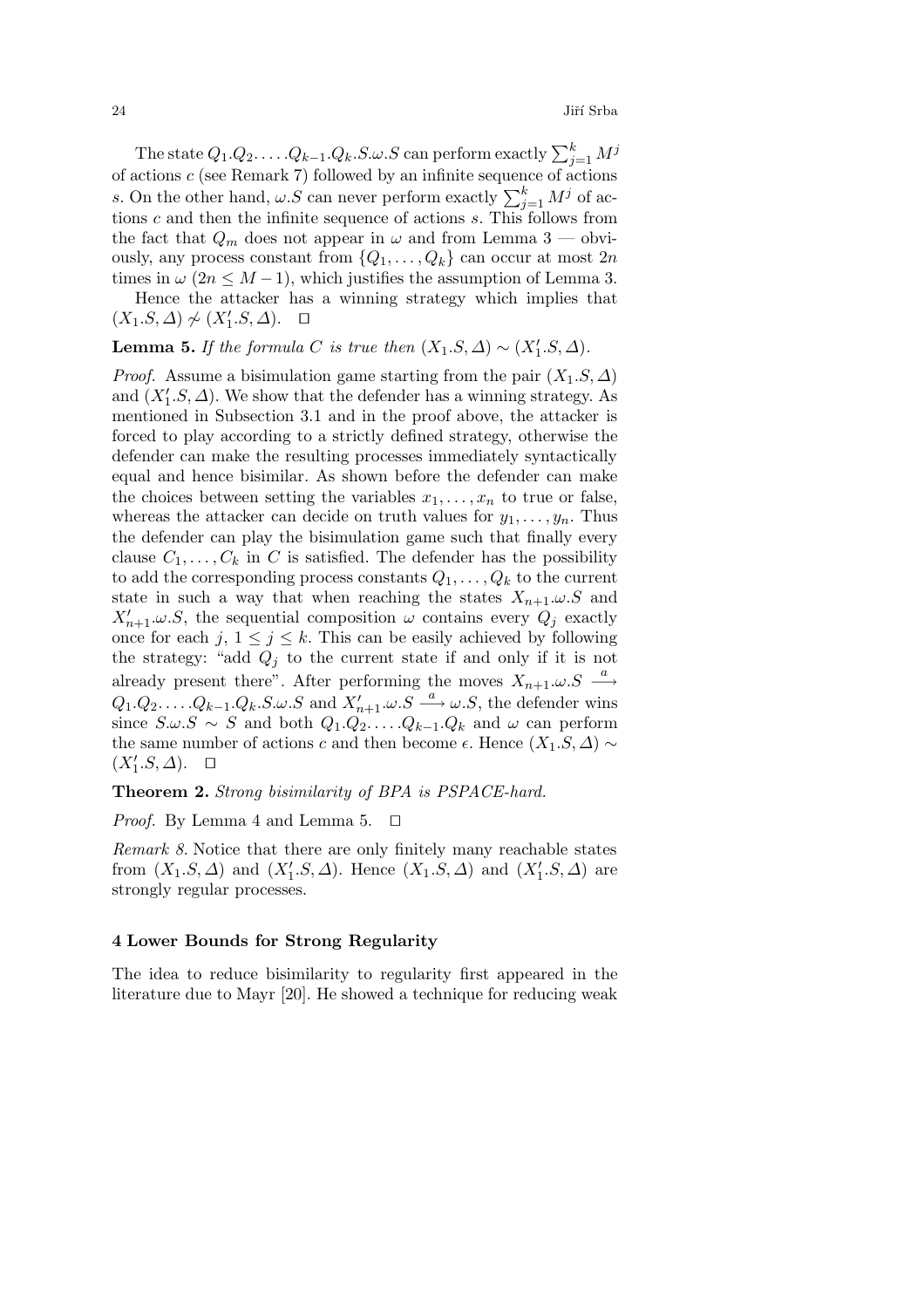bisimilarity of regular BPP to weak regularity of BPP. However, in his reduction  $\tau$  actions are used. Building upon Mayr's approach we provide a polynomial time reduction from strong bisimilarity of regular BPP (BPA) to strong regularity of BPP (BPA).

# *4.1 Strong Regularity of BPP*

# **Theorem 3 (Reduction from bisimilarity to regularity).**

*Let*  $(P_1, \Delta)$  *and*  $(P_2, \Delta)$  *be strongly regular BPP processes. We can construct in polynomial time a BPP process*  $(P, \Delta')$  *such that* 

$$
(P_1, \Delta) \sim (P_2, \Delta)
$$
 if and only if  $(P, \Delta')$  is strongly regular.

*Proof.* Assume that  $(P_1, \Delta)$  and  $(P_2, \Delta)$  are strongly regular. We construct a BPP process  $(P, \Delta')$  with

$$
Const(\Delta') \stackrel{\text{def}}{=} Const(\Delta) \cup \{X, A, A_c, B_c, P'_1, P'_2\}
$$

and

$$
\mathcal{A}ct(\varDelta')\stackrel{{\rm def}}{=}\mathcal{A}ct(\varDelta)\cup\{a,b\}
$$

where  $X, A, A_c, B_c, P'_1, P'_2$  are new process constants and  $a, b$  are new actions. We define  $\Delta' \stackrel{\text{def}}{=} \Delta \cup \Delta^1 \cup \Delta^2$  where the set of rewrite rules  $\Delta^1$  is given by

$$
\begin{array}{ccc}\nX \xrightarrow{b} X \| A & A \xrightarrow{a} \epsilon & A_c \xrightarrow{a} A_c & B_c \xrightarrow{b} B_c \\
X \xrightarrow{a} P'_1 \| A_c & X \xrightarrow{a} P_1 \| A_c & P'_1 \xrightarrow{a} P_1\n\end{array}
$$

and  $\Delta^2$  is given by

$$
X \xrightarrow{a} P_2' \| A_c \qquad X \xrightarrow{a} P_2 \| A_c \qquad P_2' \xrightarrow{a} P_2.
$$

Let  $P \stackrel{\text{def}}{=} X \parallel B_c$ .

**Lemma 6.** *If*  $(P_1, \Delta) \nsim (P_2, \Delta)$  *then*  $(P, \Delta')$  *is not strongly regular.* 

*Proof.* Let  $(P_1, \Delta) \nsim (P_2, \Delta)$ . For simplicity (and without loss of generality) we assume that  $P_1 \not\sim \epsilon$  and  $P_2 \not\sim \epsilon$ . We demonstrate that there are infinitely many strongly nonbisimilar states reachable from  $(P, \Delta').$ 

Let us consider an infinite number of states of the form  $X||A^i||B_c$ for any natural number *i*. Of course  $P \longrightarrow^* X \mid A^i \mid B_c$  and we claim that  $(X||A^i||B_c, \Delta') \nsim (X||A^j||B_c, \Delta')$  for any  $i \neq j$ . Without loss of generality assume that  $i < j$ . The attacker has the following winning strategy (playing only in the second process  $-$  see Figure 6).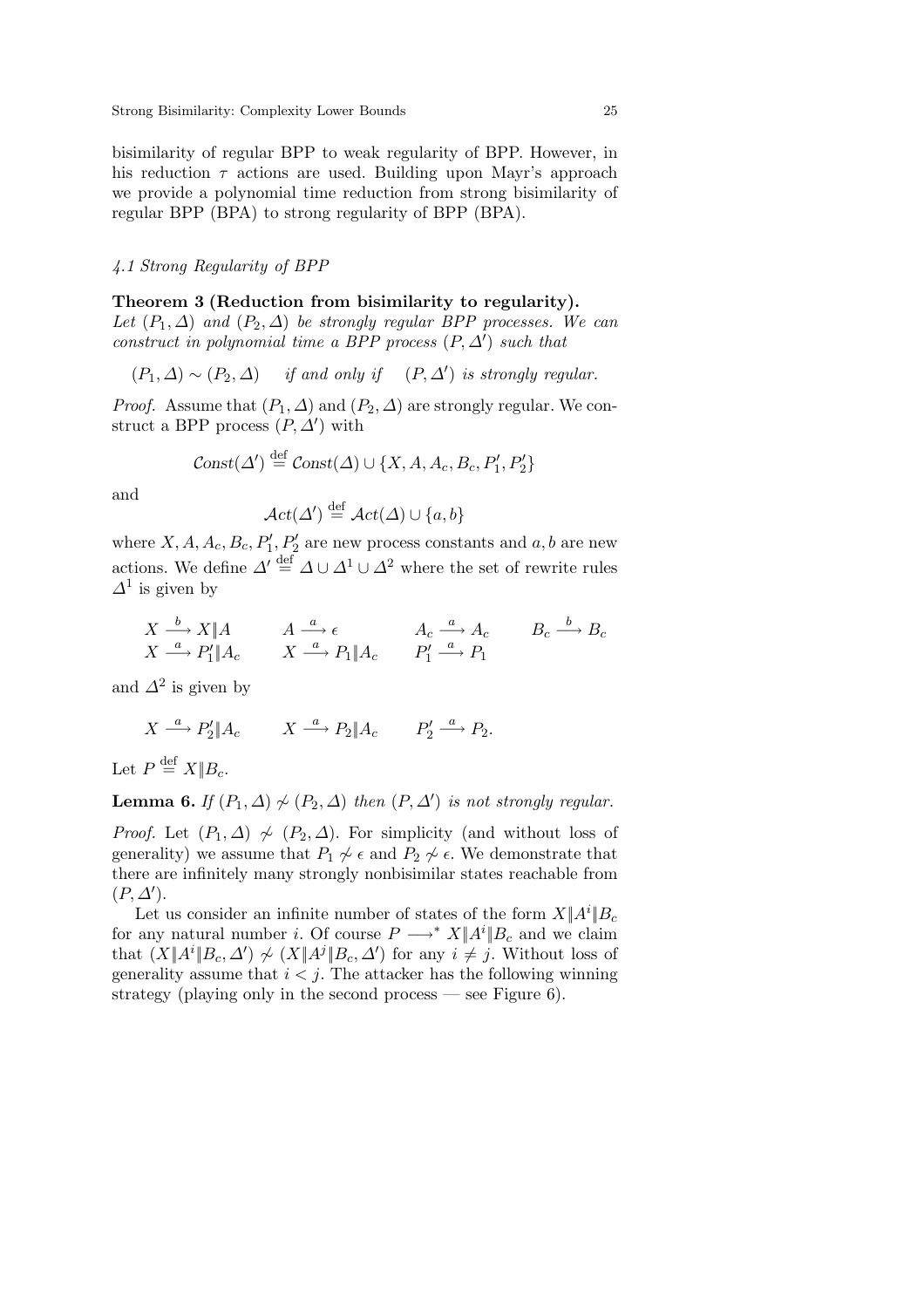$26$  Jiří Srba



**Fig. 6** Winning strategy for the attacker  $(i < j)$ 

He performs a sequence of j actions a from  $X||A^j||B_c$ , thus reaching a state  $X||B_c$ . The defender playing from  $X||A^i||B_c$  cannot do this sequence of  $a$ -actions without using some rule for  $X$ . This is because  $B_c \stackrel{a}{\longrightarrow}$  and  $A^i$  can perform at most i a-actions  $(i < j)$ . As we assume that  $P_1 \nsim \epsilon$  and  $P_2 \nsim \epsilon$ , process constants  $P_1$  and  $P_2$  cannot appear in the defender's process during the first  $j$  rounds, otherwise he loses immediately. So the defender has to make a choice between the rules  $X \stackrel{a}{\longrightarrow} P'_1 \parallel A_c$  and  $X \stackrel{a}{\longrightarrow} P'_2 \parallel A_c$  sometime within the first j moves (let us say in round i' where  $i' \leq i+1$ ). Assume that the defender chooses  $X \stackrel{a}{\longrightarrow} P'_1 \parallel A_c$  — the other case is symmetric. Now, the defender must perform  $j - i'$  of a-actions by using the rules  $A_c \stackrel{a}{\longrightarrow} A_c$  or  $A \stackrel{a}{\longrightarrow} \epsilon$ .

After j rounds the resulting states are  $P_1'||A^{i''}||A_c||B_c$  for  $i'' \leq$  $i - i' + 1$ , and  $X||B_c$ . The attacker wins by performing the move  $X||B_c \longrightarrow P_2||A_c||B_c$ . Again, since we assume that  $P_2 \not\sim \epsilon$  the defender has to answer with  $P'_1 \| A^{i''} \| A_c \| B_c \stackrel{a}{\longrightarrow} P_1 \| A^{i''} \| A_c \| B_c$ . The attacker has now a winning strategy from  $P_1||A^{i''}||A_c||B_c$  and  $P_2||A_c||B_c$ : the fact that  $P_1 \not\sim P_2$  and that the actions a and b are fresh ones implies that  $P_1||A^{i''}||A_c||B_c \nsim P_2||A_c||B_c$ . □

**Lemma 7.** *If*  $(P_1, \Delta) \sim (P_2, \Delta)$  *then*  $(P, \Delta')$  *is strongly regular.* 

*Proof.* Assume that  $(P_1, \Delta) \sim (P_2, \Delta)$  which implies that  $(P, \Delta') \sim$  $(P, \Delta'')$  where  $\Delta'' \stackrel{\text{def}}{=} \Delta' \setminus \Delta^2$  (strong bisimilarity is a congruence w.r.t. the parallel operator). It is enough to show that  $(P, \Delta'')$  is strongly regular. Observe that  $(A<sup>i</sup>||A<sub>c</sub>, \Delta'') \sim (A<sub>c</sub>, \Delta'')$  for any *i* such that  $0 \leq i$ . Then also  $(P_1 \| A^i \| A_c \| B_c, \Delta'') \sim (P_1 \| A_c \| B_c, \Delta'')$  and  $(P'_1 \| A^i \| A_c \| B_c, \Delta'') \sim (P'_1 \| A_c \| B_c, \Delta'')$  for any i such that  $0 \leq i$ . This implies that

$$
(X \| A^i \| B_c, \Delta'') \sim (P_1' \| A_c \| B_c, \Delta'')
$$
 (1)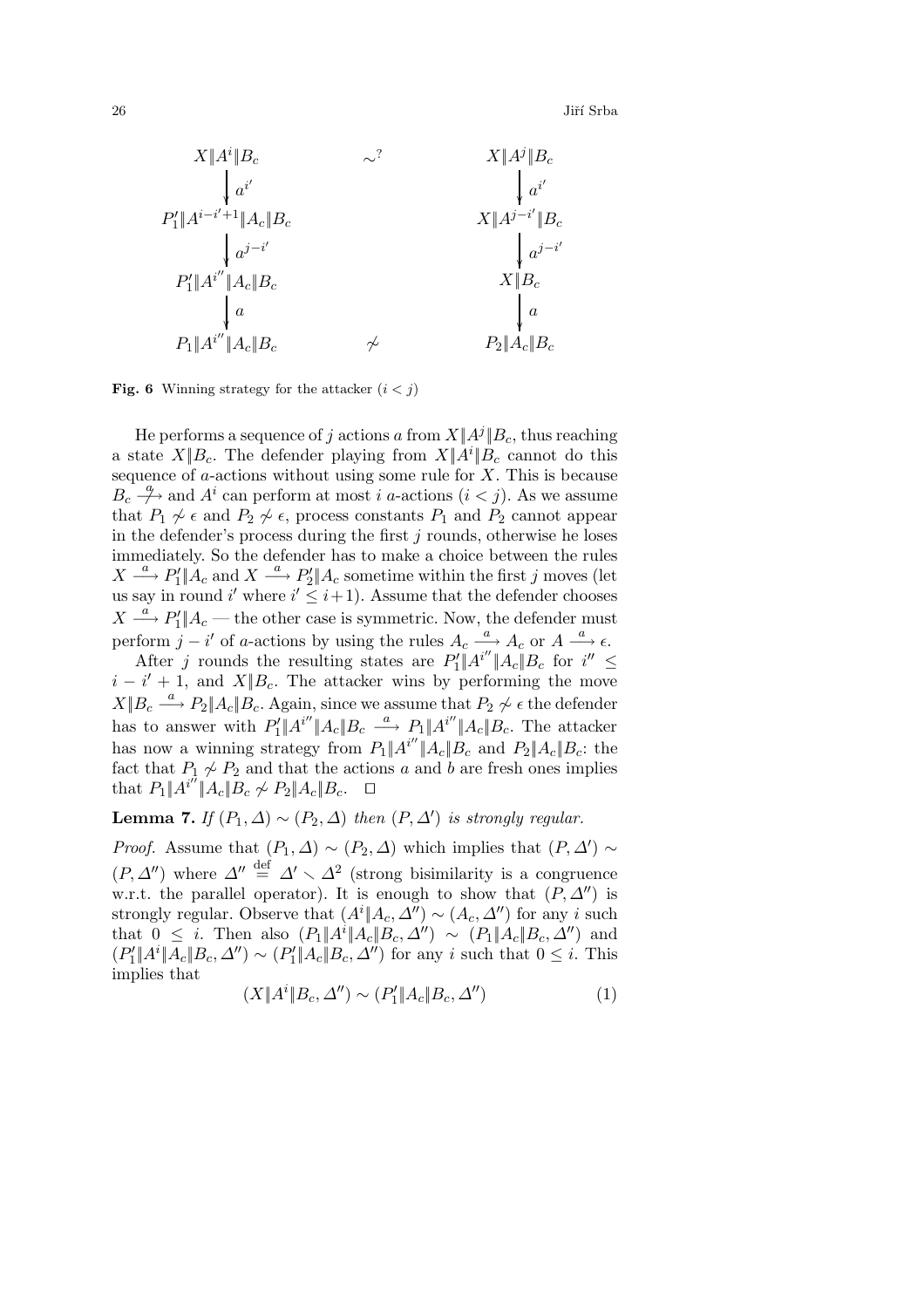for any i such that  $0 \leq i$ . Since  $(P_1, \Delta)$  is a strongly regular process then  $(P'_1 \| A_c \| B_c, \Delta'')$  is also strongly regular. This by using (1) in particular gives that  $(X||A^0||B_c, \Delta'')=(X||B_c, \Delta'')=(P, \Delta'')$  is strongly regular.  $\square$ 

Theorem 3 follows from Lemma 6 and Lemma 7.  $\Box$ 

**Theorem 4.** *Strong regularity of BPP is PSPACE-hard.*

*Proof.* By Theorem 1, Remark 5 and Theorem 3.  $\Box$ 

 $\ddot{\phantom{a}}$ 

# *4.2 Strong Regularity of BPA*

### **Theorem 5 (Reduction from bisimilarity to regularity).**

*Let*  $(P_1, \Delta)$  *and*  $(P_2, \Delta)$  *be strongly regular BPA processes. We can construct in polynomial time a BPA process*  $(P, \Delta')$  *such that* 

 $(P_1, \Delta) \sim (P_2, \Delta)$  *if and only if*  $(P, \Delta')$  *is strongly regular.* 

*Proof.* Assume that  $(P_1, \Delta)$  and  $(P_2, \Delta)$  are strongly regular BPA processes. We construct a BPA process  $(P, \Delta')$  with

$$
Const(\Delta') \stackrel{\text{def}}{=} Const(\Delta) \cup \{X, A, C, S, P'_1, P'_2\}
$$

and

$$
\mathcal{A}ct(\Delta') \stackrel{\text{def}}{=} \mathcal{A}ct(\Delta) \cup \{a, s\}
$$

where  $X, A, C, S, P'_1, P'_2$  are new process constants and  $a, s$  are new actions. We define  $\Delta' \stackrel{\text{def}}{=} \Delta \cup \Delta^1 \cup \Delta^2$  where the set of transition rules  $\Delta^1$  is given by

 $X \xrightarrow{a} X.A \qquad X \xrightarrow{a} \epsilon \qquad A \xrightarrow{a} \epsilon \qquad S \xrightarrow{s} S$  $A \xrightarrow{a} P'_1.S \qquad A \xrightarrow{a} P_1.S \qquad P'_1 \xrightarrow{a} P'_1 \qquad P'_1 \xrightarrow{a} P_1$  $X \stackrel{a}{\longrightarrow} P'_1.S \qquad X \stackrel{a}{\longrightarrow} P_1.S$  $C \stackrel{a}{\longrightarrow} P'_1.S \qquad C \stackrel{a}{\longrightarrow} P_1.S$ 

and  $\Delta^2$  is given by

$$
A \xrightarrow{a} P'_2.S \qquad A \xrightarrow{a} P_2.S \qquad P'_2 \xrightarrow{a} P'_2 \qquad P'_2 \xrightarrow{a} P_2
$$
  
\n
$$
C \xrightarrow{a} P'_2.S \qquad X \xrightarrow{a} P_2.S
$$
  
\n
$$
C \xrightarrow{a} P'_2.S \qquad C \xrightarrow{a} P_2.S.
$$

Let  $P \stackrel{\text{def}}{=} X.C.$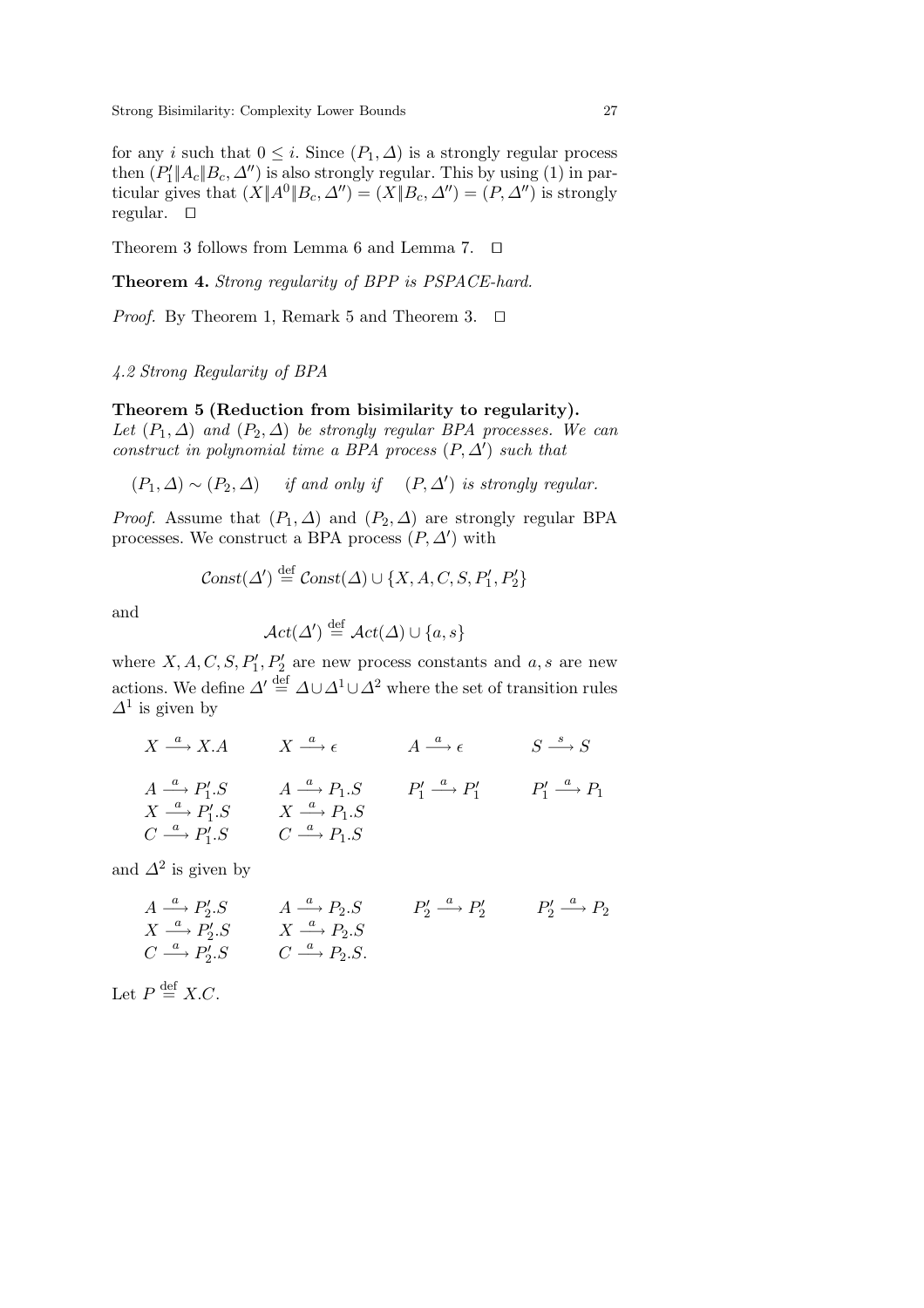# **Lemma 8.** *If*  $(P_1, \Delta) \nsim (P_2, \Delta)$  *then*  $(P, \Delta')$  *is not strongly regular.*

*Proof.* Let  $(P_1, \Delta) \nsim (P_2, \Delta)$ . Without loss of generality assume that  $P_1 \nsim \epsilon$  and  $P_2 \nsim \epsilon$ . We show that there are infinitely many strongly nonbisimilar states reachable from  $(P, \Delta')$ . Consider the states of the form  $A^i.C$  for any natural number *i*. Of course,  $P \longrightarrow^* A^i.C$ . In order to prove that  $(P, \Delta')$  is not strongly regular, it is enough to show that  $(A^i.C, \Delta') \not\sim (A^j.C, \Delta')$  for any  $i < j$ . Next paragraph describes attacker's winning strategy from the states  $A^i$ . C and  $A^j$ . C.

The attacker is playing only in the second process  $A^{j}$ .C. He performs a sequence of actions a of the length j by using the rule  $A \stackrel{a}{\longrightarrow} \epsilon$ and reaches the state C. By examining all possible moves of the defender from the process  $A^i \cdot C$ , we get that a different rule from  $A \stackrel{a}{\longrightarrow} \epsilon$ must be used within the first j rounds since  $i < j$ . Using the assumption that  $P_1 \not\sim \epsilon$  and  $P_2 \not\sim \epsilon$  we derive that only four types of states (reachable by the defender from  $A^i$ .C after j rounds) must be considered. Namely

 $-P'_1.S.A^{i'}.C$  for some  $i', 0 \leq i' < i$  $-P'_2.S.A^{i'}.C$  for some  $i', 0 \leq i' < i$  $- P'_1.S$  or  $- P'_2.S.$ 

Notice that  $S.\alpha \sim S$  for any process expression  $\alpha$ , which in particular means that  $P'_1.S.A^{i'}.C \sim P'_1.S$  and  $P'_2.S.A^{i'}.C \sim P'_2.S$ . Hence it is enough to examine only the states  $P'_1.S$  and  $P'_2.S$ . Let us consider the bisimulation game continuing from the pair of states  $P_1'.S$  and  $C$  — the other case (from states  $P'_2$ . S and C) is symmetric. The attacker wins by performing the move  $C \stackrel{a}{\longrightarrow} P_2.S$ . The defender has to answer by  $P'_1 \text{.} \overline{S} \stackrel{a}{\longrightarrow} P_1 \text{.} \overline{S}$  since the move  $P'_1 \text{.} \overline{S} \stackrel{a}{\longrightarrow} P'_1 \text{.} S$  means an immediate loss for the defender (we assume that  $P_1 \not\sim \epsilon$  and  $P_2 \not\sim \epsilon$ ). Now the resulting states after  $j + 1$  rounds are  $P_1.S$  and  $P_2.S$ . The attacker has a winning strategy from this pair by our assumption that  $P_1 \not\sim P_2$  and by the fact that  $S \stackrel{s}{\longrightarrow} S$  is the only rewrite rule for S and the action s is a fresh one.  $\Box$ 

**Lemma 9.** *If*  $(P_1, \Delta) \sim (P_2, \Delta)$  *then*  $(P, \Delta')$  *is strongly regular.* 

*Proof.* Assume that  $(P_1, \Delta) \sim (P_2, \Delta)$  which implies that  $(P, \Delta') \sim$  $(P, \Delta'')$  where  $\Delta'' \stackrel{\text{def}}{=} \Delta' \setminus \Delta^2$  (strong bisimilarity is a congruence w.r.t. the sequential operator<sup>2</sup>). It is enough to show that  $(P, \Delta'')$ 

<sup>&</sup>lt;sup>2</sup> Under the usual assumption that  $\Delta'$  contains no deadlocks — see Subsection 2.3. This is obviously the case for processes from Theorem 2.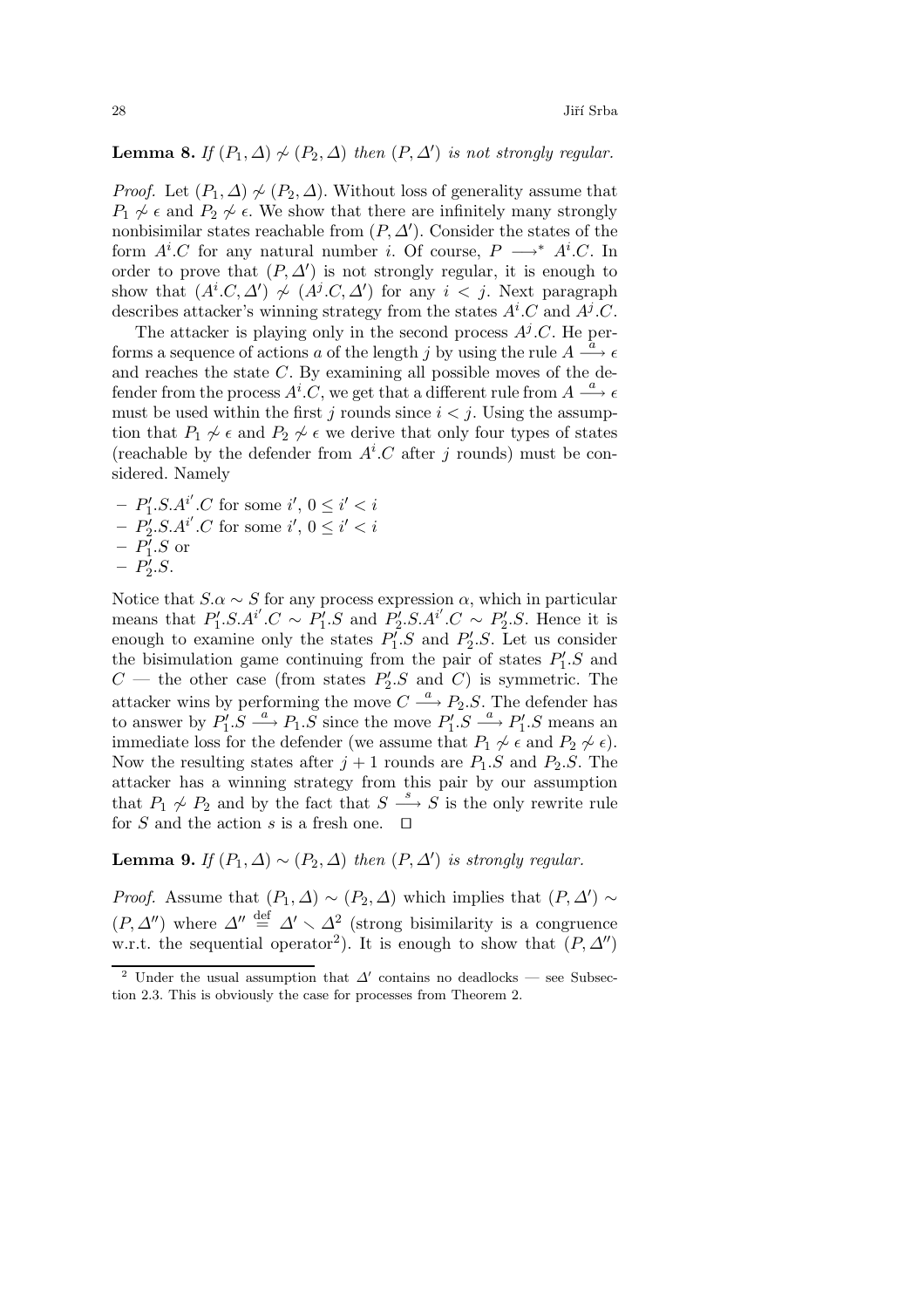is strongly regular. In what follows we often use (without explicitly mentioning it) the fact that  $S.\alpha \sim S$  for any process expression  $\alpha$ .

Let us first observe that  $(C, \Delta'') \sim (P_1'.S, \Delta'')$  which implies that  $(A^i.C, \Delta'') \sim (P'_1.S, \Delta'')$  for all  $i, i \geq 0$ . Using this fact we get that

$$
(X.Ai.C, \Delta'') \sim (P'_1.S, \Delta'')
$$
 (2)

for all *i*,  $i \geq 0$ . Recall that  $(P_1, \Delta)$  is a strongly regular process. It is easily seen now that  $(P_1'.S, \Delta'')$  is also a strongly regular process. Hence (2) in particular gives that  $(X.A^0.C, \Delta'') = (X.C, \Delta'') =$  $(P, \Delta'')$  is strongly regular.  $\Box$ 

Theorem 5 follows from Lemma 8 and Lemma 9.  $\Box$ 

**Theorem 6.** *Strong regularity of BPA is PSPACE-hard.*

*Proof.* By Theorem 2, Remark 8 and Theorem 5.  $\Box$ 

# *4.3 Strong Regularity of Normed BPA and BPP*

This subsection aims to show that under the condition of normedness, strong regularity of BPA and BPP are complete problems for nondeterministic logarithmic space (NL). Kučera in [18] argues that strong regularity of BPA and BPP is decidable in polynomial time but it is easy to see that a test whether a BPA (BPP) process contains an *accessible* and *growing* process constant (a condition equivalent to regularity) can be performed even in nondeterministic logarithmic space. In [19] the previous results are extended to normed PA processes, and again it can be shown that the decision algorithm for strong regularity of normed PA can be implemented in NL.

**Theorem 7.** *Strong regularity of normed BPA and normed BPP is NL-hard.*

*Proof.* In order to prove NL-hardness, we reduce the reachability problem for acyclic directed graphs (for NL-completeness see e.g. [24]) to strong regularity checking of normed BPA (BPP).

| Problem:  | Reachability for acyclic directed graphs                                                                                                                                        |
|-----------|---------------------------------------------------------------------------------------------------------------------------------------------------------------------------------|
| Instance: | An acyclic directed graph $G = (V, E)$ such that                                                                                                                                |
| Question: | $V = \{v_1, \ldots, v_n\}, 1 \leq n$ , and $E \subseteq V \times V$ .<br>Is it the case that $(v_1, v_n) \in E^*$ where $E^*$ is a<br>reflexive and transitive closure of $E$ ? |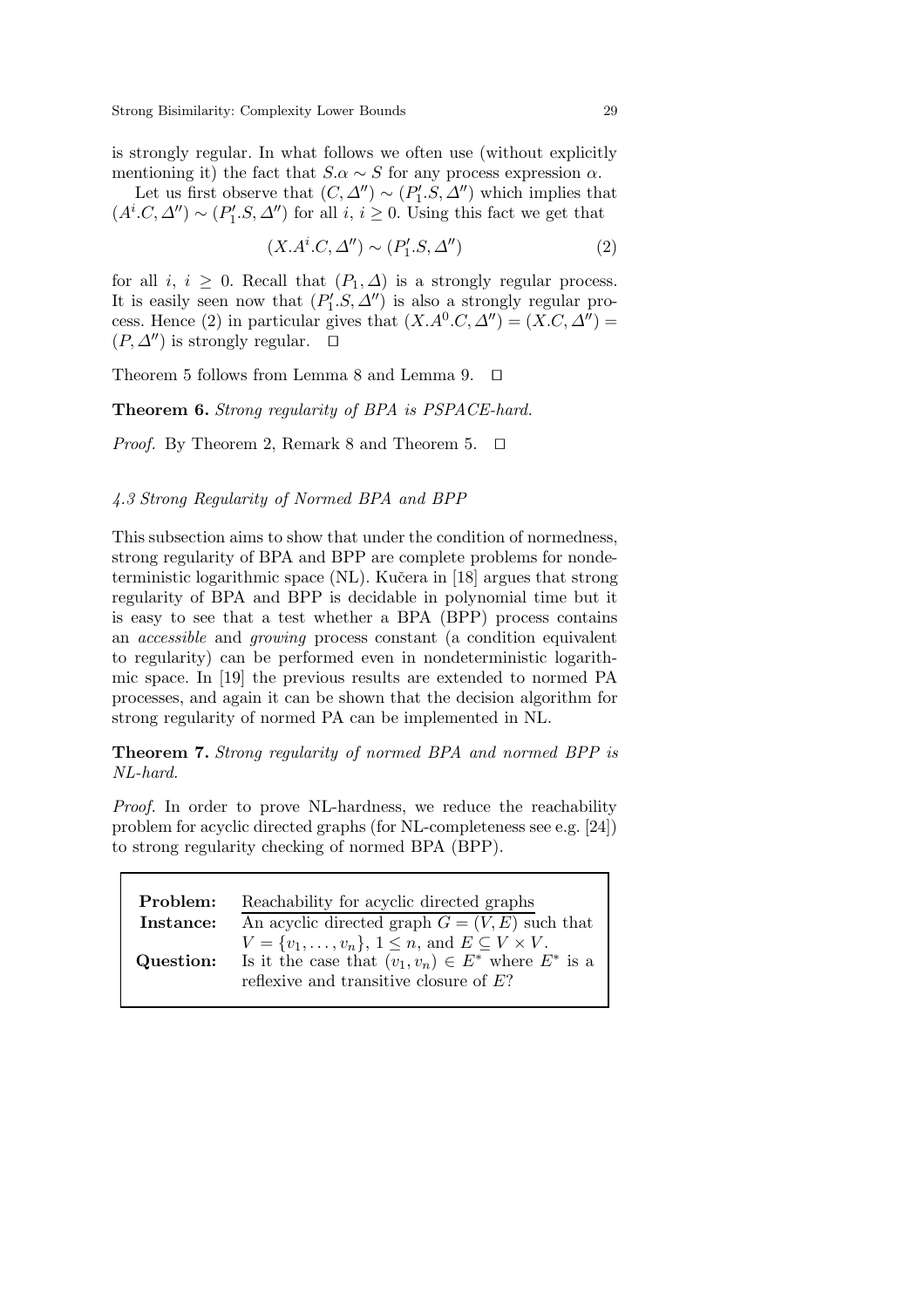Let  $G = (V, E)$  be an instance of the reachability problem for acyclic directed graphs. For  $u \in V$  we define its out-degree by

$$
u^+\stackrel{\rm def}{=}| \{v\in V\mid (u,v)\in E\}|
$$

and without loss of generality assume that  $v_1^+, v_n^+ > 0$ . Let  $\Delta$  be a finite-state system where  $\text{Const}(\Delta) \stackrel{\text{def}}{=} \{X_u \mid u \in V \land u^+ > 0\} \cup \{X\},\$  $\mathcal{A}ct(\Delta) \stackrel{\text{def}}{=} \{a\}$  and

$$
\Delta \stackrel{\text{def}}{=} \{ X_u \stackrel{a}{\longrightarrow} X_v \mid (u, v) \in E \ \land \ v^+ > 0 \} \cup \{ X_u \stackrel{a}{\longrightarrow} \epsilon \mid (u, v) \in E \ \land \ v^+ = 0 \} \cup \{ X_{v_n} \stackrel{a}{\longrightarrow} X \}.
$$

Obviously,  $(v_1, v_n) \in E^*$  if and only if  $X_{v_1} \longrightarrow^* X$ . Let us define a BPA system

$$
\varDelta_1\stackrel{\mathrm{def}}{=}\varDelta\;\cup\;\{X\stackrel{a}{\longrightarrow}X.X,\;X\stackrel{a}{\longrightarrow}\epsilon\}
$$

and a BPP system

$$
\Delta_2 \stackrel{\text{def}}{=} \Delta \cup \{ X \stackrel{a}{\longrightarrow} X \| X, X \stackrel{a}{\longrightarrow} \epsilon \}.
$$

It is an easy observation that  $(X, \Delta_1)$  and  $(X, \Delta_2)$  are normed and nonregular processes. This implies that  $(X_{v_1}, \Delta_1)$  and  $(X_{v_1}, \Delta_2)$  are also normed processes (G is acyclic) such that  $(v_1, v_n) \in E^*$  iff  $(X_{v_1}, \Delta_1)$  is not strongly regular, and  $(v_1, v_n) \in E^*$  iff  $(X_{v_1}, \Delta_2)$  is not strongly regular. Recall that NL=co-NL (see e.g. [24]). Hence the problems of strong regularity for normed BPA and BPP are NL-hard (our reductions are obviously in logarithmic space).  $\Box$ 

# **5 Conclusion**

We proved that strong bisimilarity and regularity problems for BPA and BPP are PSPACE-hard. Our proofs are by reduction from the problem of quantified satisfiability (QSAT). The general idea (Subsection 3.1) for generating quantified instances of QSAT applies to both BPA and BPP. However, the proofs for BPA and BPP differ in checking that all clauses are indeed satisfied. This is due to the fact that BPP enables parallel access to all process constants contained in the current state whereas BPA does not.

We expect that the technique for generation of QSAT instances can be used in similar contexts, e.g. for showing lower bounds of weak bisimilarity.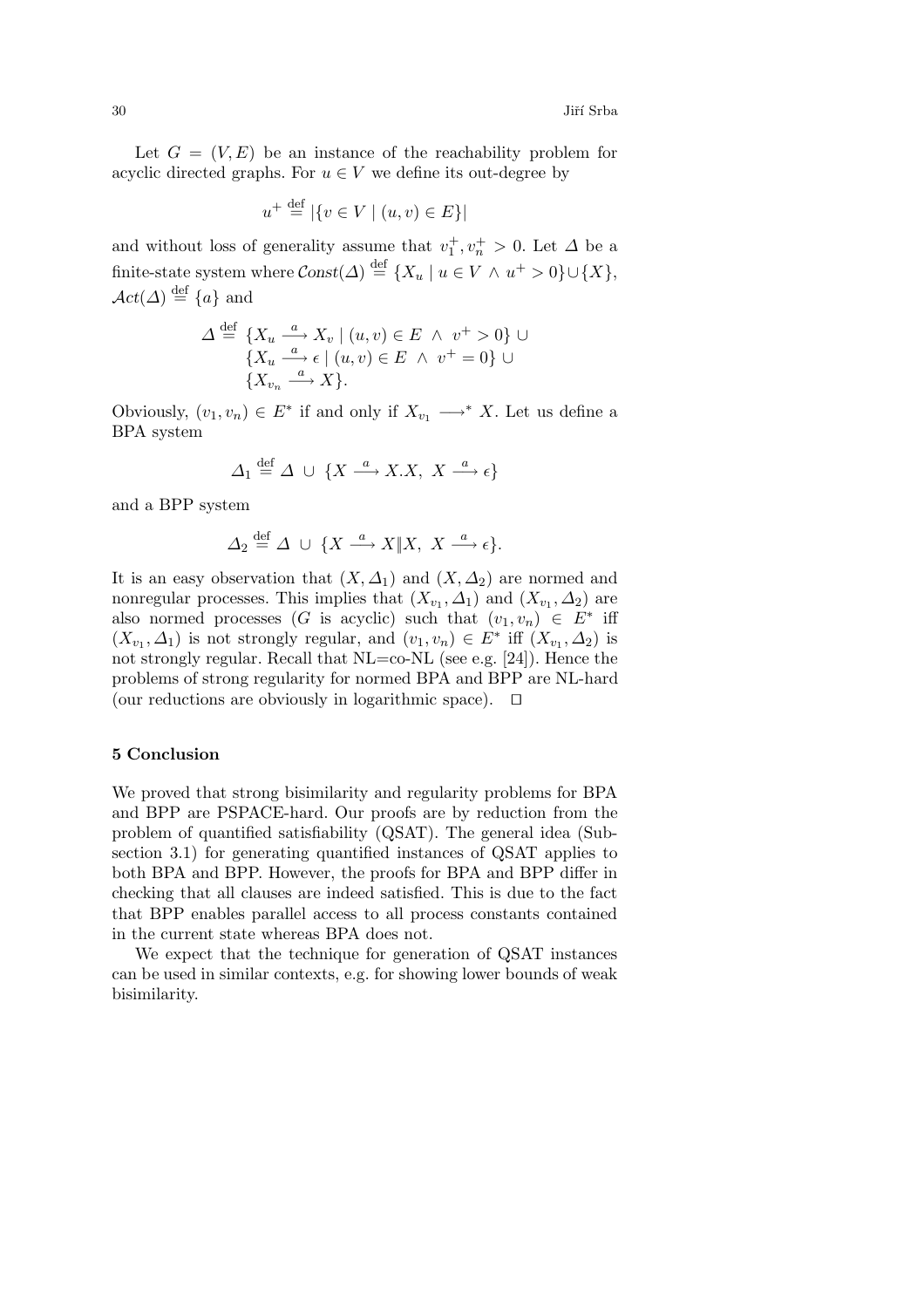|            | strong bisimilarity                       | strong regularity                           |
|------------|-------------------------------------------|---------------------------------------------|
| BPA.       | $\in$ 2-EXPTIME [4]<br><b>PSPACE-hard</b> | $\in$ 2-EXPTIME [5,4]<br><b>PSPACE-hard</b> |
| normed BPA | $\in$ P [11]<br>$P$ -hard [1]             | $\in$ NL [18]<br>NL-hard                    |
| <b>BPP</b> | decidable [8]<br>PSPACE-hard              | decidable [16]<br><b>PSPACE-hard</b>        |
| normed BPP | $\in$ P [12]<br>$P$ -hard [1]             | $\in$ NL [18]<br>NL-hard                    |
| <b>PA</b>  | 7<br><b>PSPACE-hard</b>                   | 7<br><b>PSPACE-hard</b>                     |
| normed PA  | 2-NEXPTIME [10]<br>P-hard $[1]$           | $\in$ NL [19]<br>NL-hard                    |

**Fig. 7** Summary of results for BPA, BPP and PA

An interesting observation is that only one unnormed process constant (namely  $S$ ) is used in the hardness proofs for BPA. In contrast, the hardness proofs for strong bisimilarity of BPP (see [20] and Subsection 3.2) require a polynomial number of unnormed process constants.

In Figure 7 we present the state of the art of strong bisimilarity and regularity checking for BPA, BPP and PA and their normed subclasses. Results proved in this paper are in boldface. Obviously, all the lower bounds for BPA and BPP apply also to PA.

Acknowledgements. I would like to thank my advisor Mogens Nielsen for his kind supervision and useful suggestions, and Pawel Sobocinski and Jan Strejček for their remarks on some earlier drafts. I also thank the anonymous referees of STACS'02 and ICALP'02 for useful comments and suggestions.

# **References**

- 1. J. Balcazar, J. Gabarro, and M. Santha. Deciding bisimilarity is P-complete. Formal Aspects of Computing, 4(6A):638–648, 1992.
- 2. J.A. Bergstra and J.W. Klop. Algebra of communicating processes with abstraction. Theoretical Computer Science, 37:77–121, 1985.
- 3. O. Burkart, D. Caucal, F. Moller, and B. Steffen. Verification on infinite structures. In J. Bergstra, A. Ponse, and S. Smolka, editors, Handbook of Process Algebra, chapter 9, pages 545–623. Elsevier Science, 2001.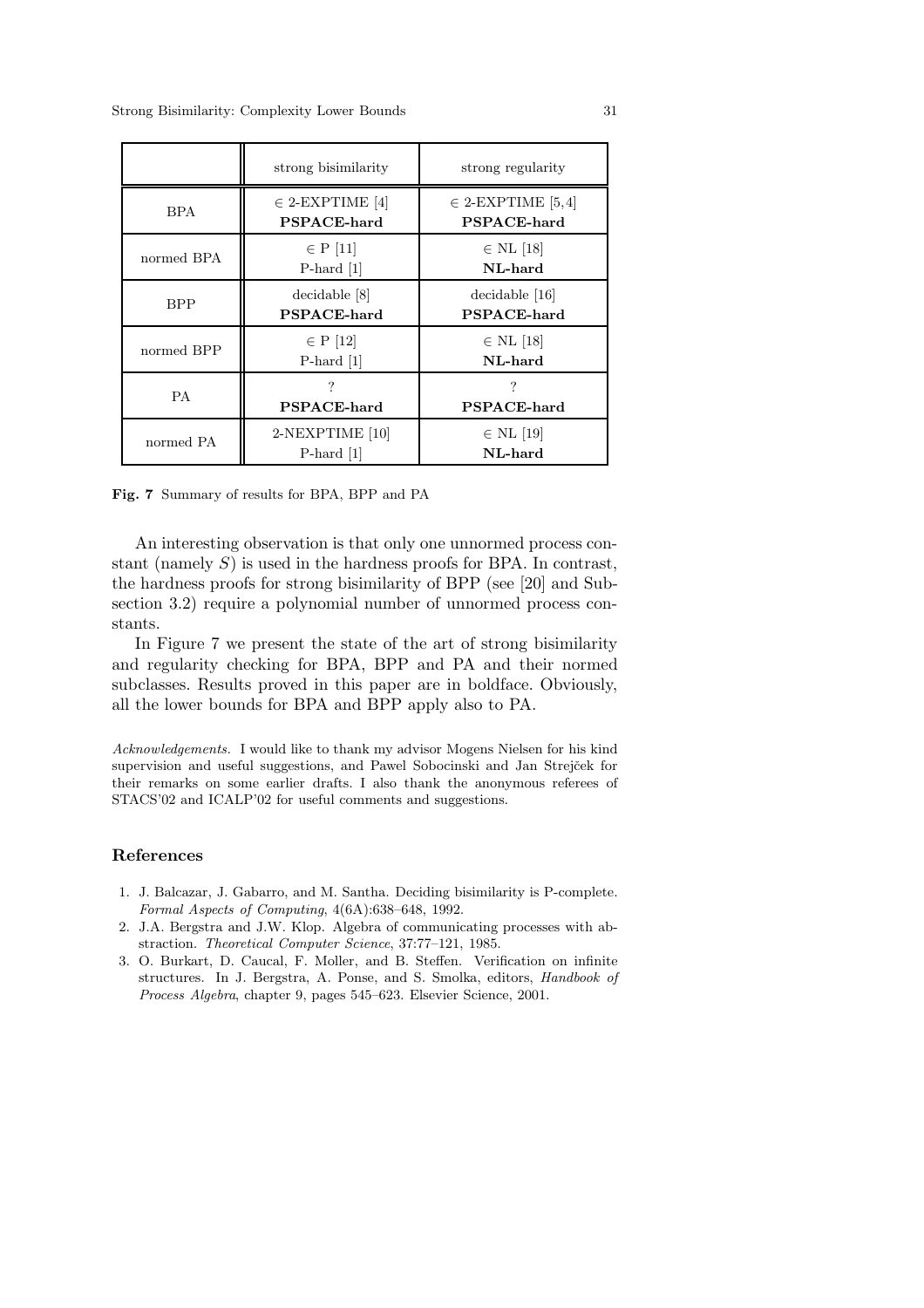- 4. O. Burkart, D. Caucal, and B. Steffen. An elementary decision procedure for arbitrary context-free processes. In Proceedings of MFCS'95, volume 969 of LNCS, pages 423–433. Springer-Verlag, 1995.
- 5. O. Burkart, D. Caucal, and B. Steffen. Bisimulation collapse and the process taxonomy. In Proceedings of CONCUR'96, volume 1119 of LNCS, pages 247– 262. Springer-Verlag, 1996.
- 6. D. Caucal. On the regular structure of prefix rewriting. Theoretical Computer Science, 106(1):61–86, 1992.
- 7. S. Christensen. Decidability and Decomposition in Process Algebras. PhD thesis, The University of Edinburgh, 1993.
- 8. S. Christensen, Y. Hirshfeld, and F. Moller. Bisimulation is decidable for basic parallel processes. In Proceedings of CONCUR'93, volume 715 of LNCS, pages 143–157. Springer-Verlag, 1993.
- 9. S. Christensen, H. Hüttel, and C. Stirling. Bisimulation equivalence is decidable for all context-free processes. Information and Computation, 121:143– 148, 1995.
- 10. Y. Hirshfeld and M. Jerrum. Bisimulation equivalence is decidable for normed process algebra. In Automata, Languages and Programming, 26th International Colloquium (ICALP'99), volume 1644 of LNCS, pages 412-421. Springer-Verlag, 1999.
- 11. Y. Hirshfeld, M. Jerrum, and F. Moller. A polynomial algorithm for deciding bisimilarity of normed context-free processes. Theoretical Computer Science, 158(1–2):143–159, 1996.
- 12. Y. Hirshfeld, M. Jerrum, and F. Moller. A polynomial-time algorithm for deciding bisimulation equivalence of normed basic parallel processes. Mathematical Structures in Computer Science, 6(3):251–259, 1996.
- 13. J.E. Hopcroft and J.D. Ullman. Introduction to Automata Theory, Languages, and Computation. Addison-Wesley, 1979.
- 14. H. Hüttel. Undecidable equivalences for basic parallel processes. In Proceedings of TACS'94, volume 789 of LNCS, pages 454–464. Springer-Verlag, 1994.
- 15. P. Jančar. High undecidability of weak bisimilarity for Petri nets. In Proceedings of Colloquium on Trees in Algebra and Programming (CAAP'95), volume 915 of LNCS, pages 349–363. Springer-Verlag, 1995.
- 16. P. Jančar and J. Esparza. Deciding finiteness of Petri nets up to bisimulation. In Proceedings of ICALP'96, volume 1099 of LNCS, pages 478–489. Springer-Verlag, 1996.
- 17. Lalita Jategaonkar and Albert R. Meyer. Deciding true concurrency equivalences on safe, finite nets. Theoretical Computer Science, 154(1):107–143, 1996.
- 18. A. Kučera. Regularity is decidable for normed BPA and normed BPP processes in polynomial time. In Proceedings of SOFSEM'96, volume 1175 of LNCS, pages 377–384. Springer-Verlag, 1996.
- 19. A. Kučera. Regularity is decidable for normed PA processes in polynomial time. In Proceedings of FST&TCS'96, volume 1180 of LNCS, pages 111-122. Springer-Verlag, 1996.
- 20. R. Mayr. On the complexity of bisimulation problems for basic parallel processes. In Proceedings of 27st International Colloquium on Automata, Languages and Programming (ICALP'00), volume 1853 of LNCS, pages 329–341. Springer-Verlag, 2000.